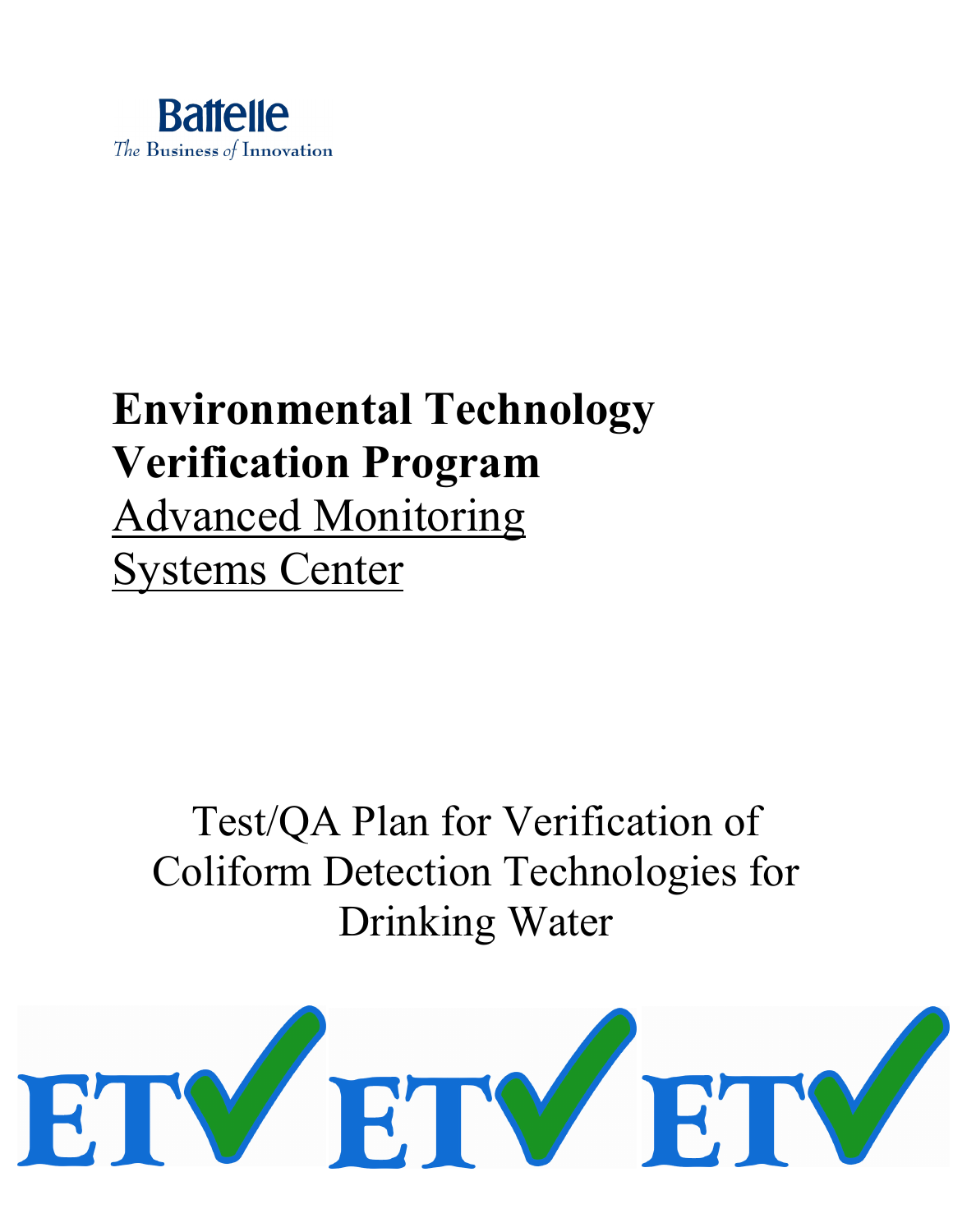## **TEST/ QUALITY ASSURANCE PLAN**

**for**

## **Verification of Coliform Detection Technologies for Drinking Water**

**Version 1.0** 

J uly 14, 2010

Pr epar ed by

**B** attelle 505 K ing A venue C olumbus, OH 43201-2693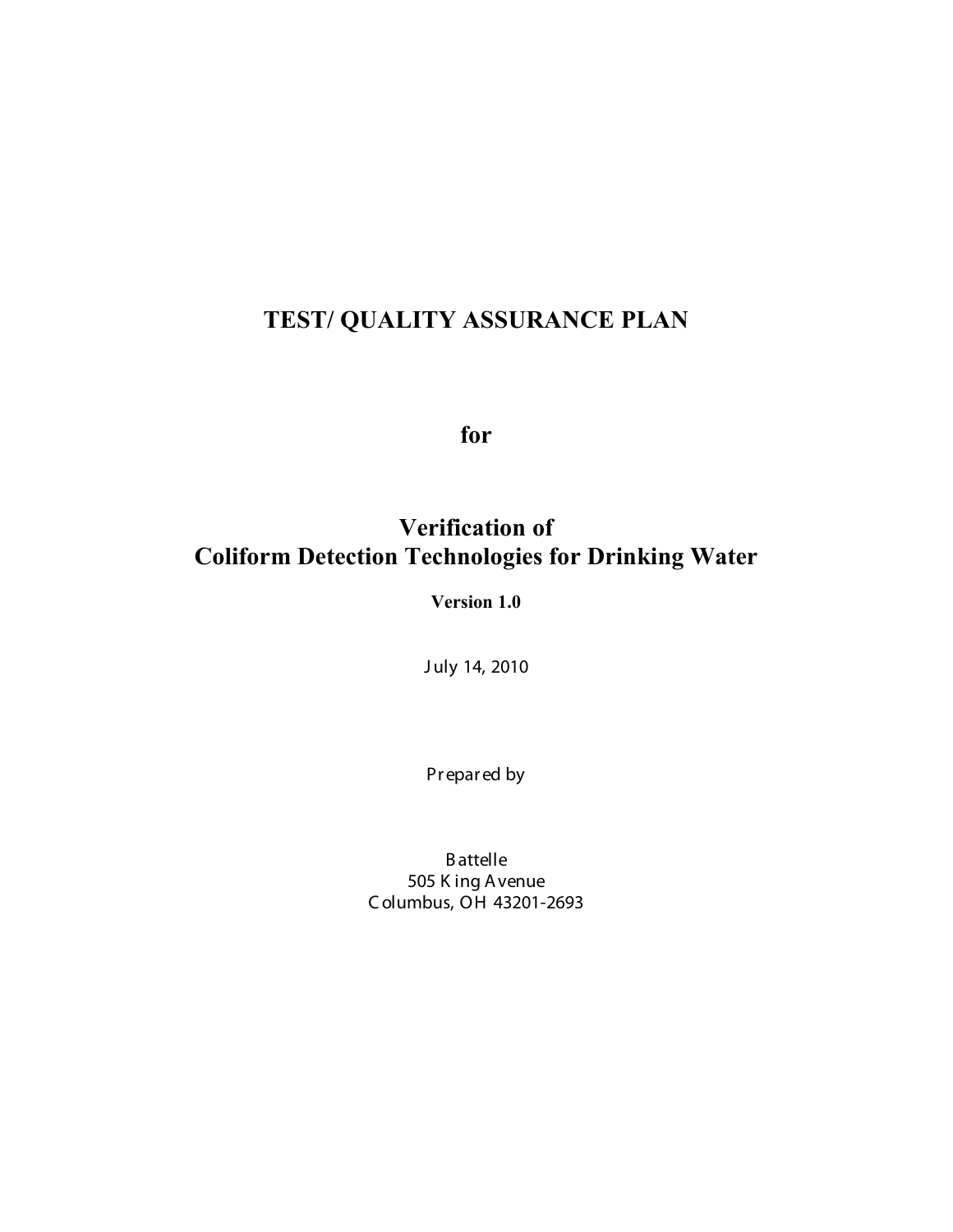Coliform Detection Technologies Test/QA Plan Page 3 of 3 Version 1.0 Date: 7/14/2010

## **SECTION A PROJECT MANAGEMENT**

## <span id="page-2-1"></span><span id="page-2-0"></span>**A1 VENDOR APPROVAL PAGE**

ETV Advanced Monitoring Systems Center

Test/QA Plan for Verification of Coliform Detection Technologies for Drinking Water

## APPROVAL:

Name \_\_\_\_\_\_\_\_\_\_\_\_\_\_\_\_\_\_\_\_\_\_\_\_\_\_\_\_\_\_\_\_\_\_

Company \_\_\_\_\_\_\_\_\_\_\_\_\_\_\_\_\_\_\_\_\_\_\_\_\_\_\_\_\_\_\_

Date \_\_\_\_\_\_\_\_\_\_\_\_\_\_\_\_\_\_\_\_\_\_\_\_\_\_\_\_\_\_\_\_\_\_\_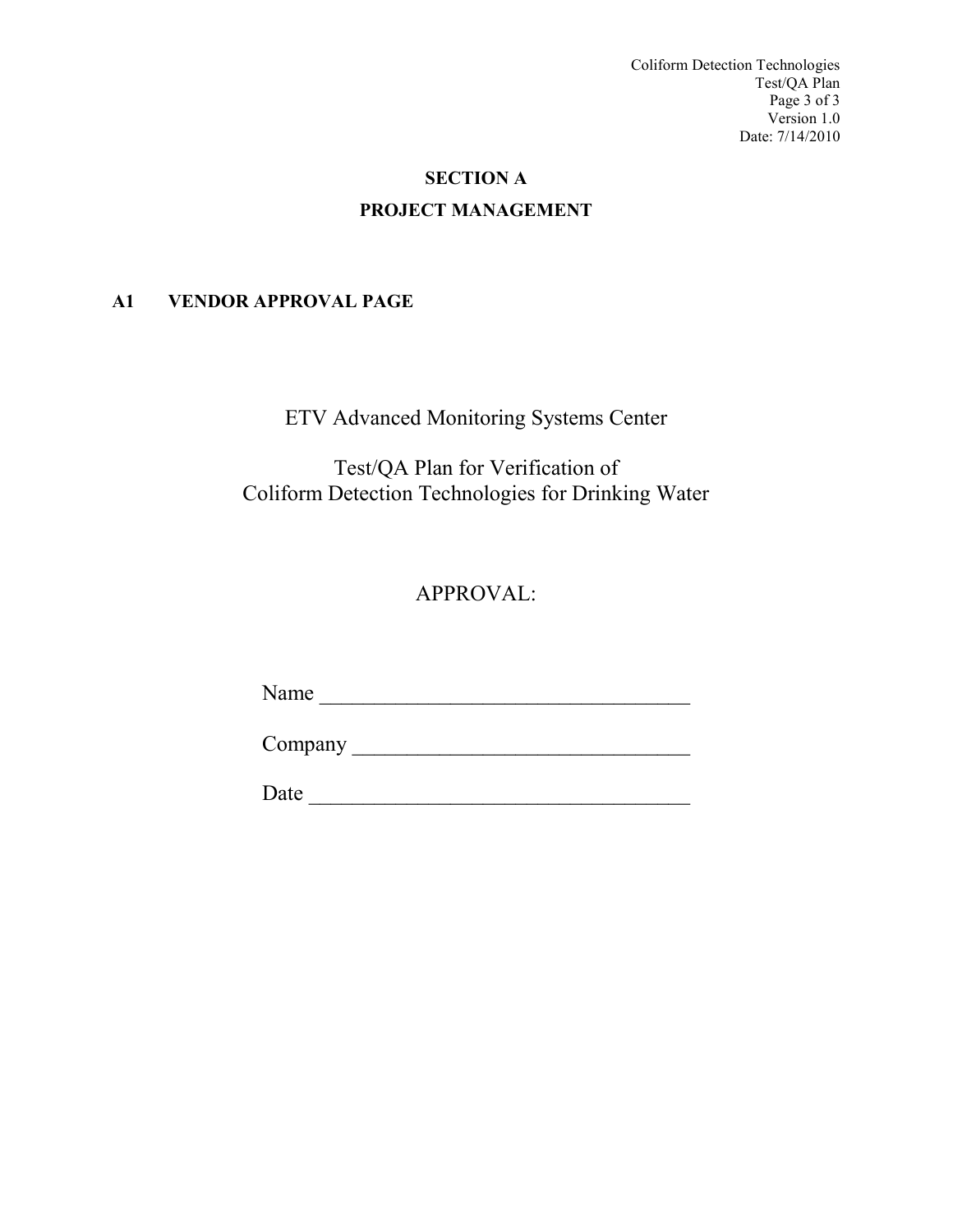#### <span id="page-3-0"></span> $A2$ **TABLE OF CONTENTS**

| <b>Section</b> | Page |
|----------------|------|
|                |      |
| A <sub>1</sub> |      |
| A2             |      |
| A <sub>3</sub> |      |
| A <sub>4</sub> |      |
| A <sub>5</sub> |      |
| A6             |      |
| A7             |      |
| A8             |      |
| A <sup>9</sup> |      |
| A10            |      |
|                |      |
| B1             |      |
| B <sub>2</sub> |      |
| B <sub>3</sub> |      |
| <b>B4</b>      |      |
| B <sub>5</sub> |      |
| <b>B6</b>      |      |
| B7             |      |
| <b>B8</b>      |      |
| <b>B</b> 9     |      |
| <b>B10</b>     |      |
|                |      |
| C1             |      |
| C <sub>2</sub> |      |
|                |      |
| D <sub>1</sub> |      |
| D2             |      |
| D <sub>3</sub> |      |
|                |      |
| E1             |      |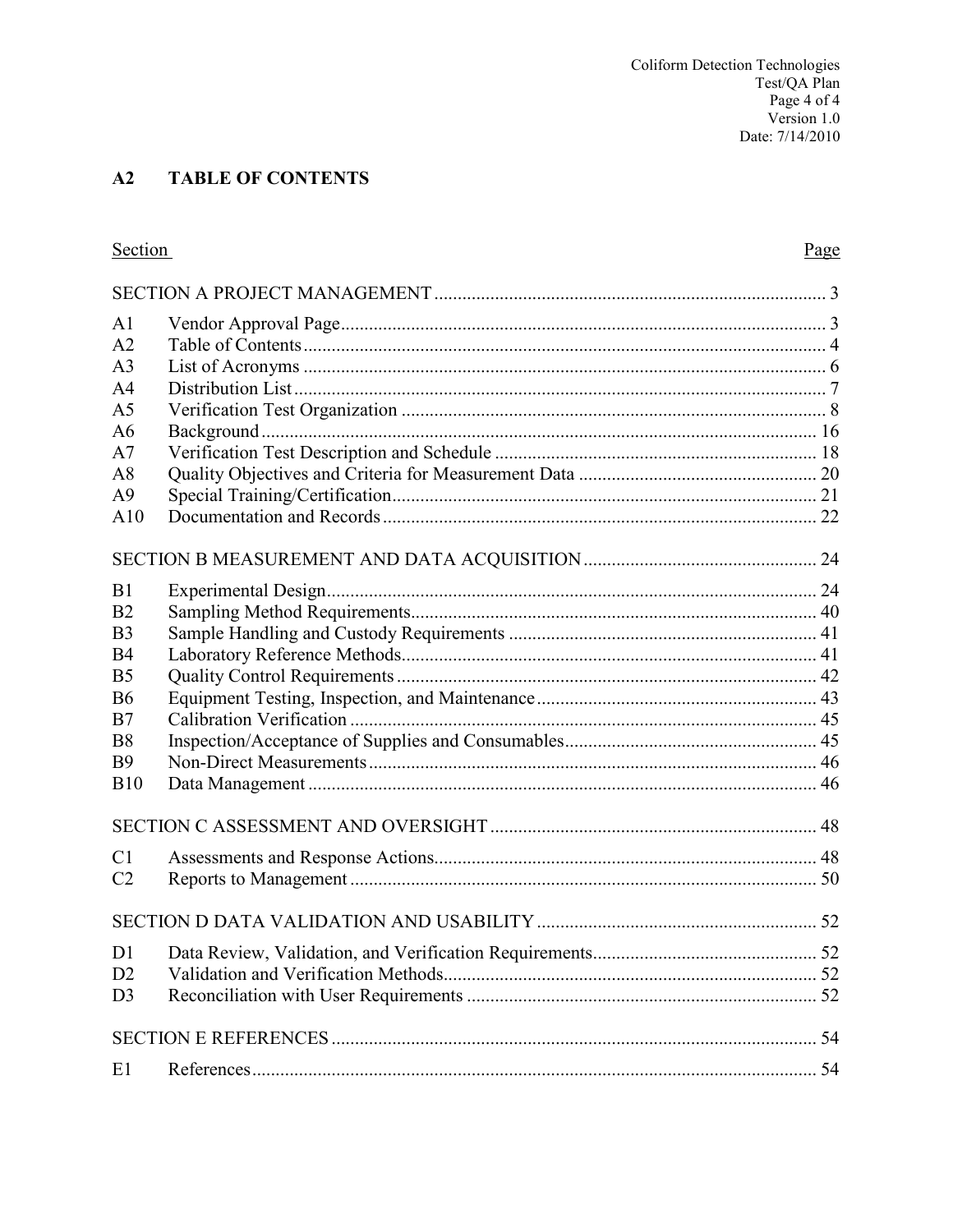## **List of Figures** Page

| Figure 3. Flowchart describing confirmation analyses for both the technologies being verified |  |
|-----------------------------------------------------------------------------------------------|--|
|                                                                                               |  |

## List of Tables

| Table 11. Quality Control Samples for Reference and Technology Methods 44 |  |
|---------------------------------------------------------------------------|--|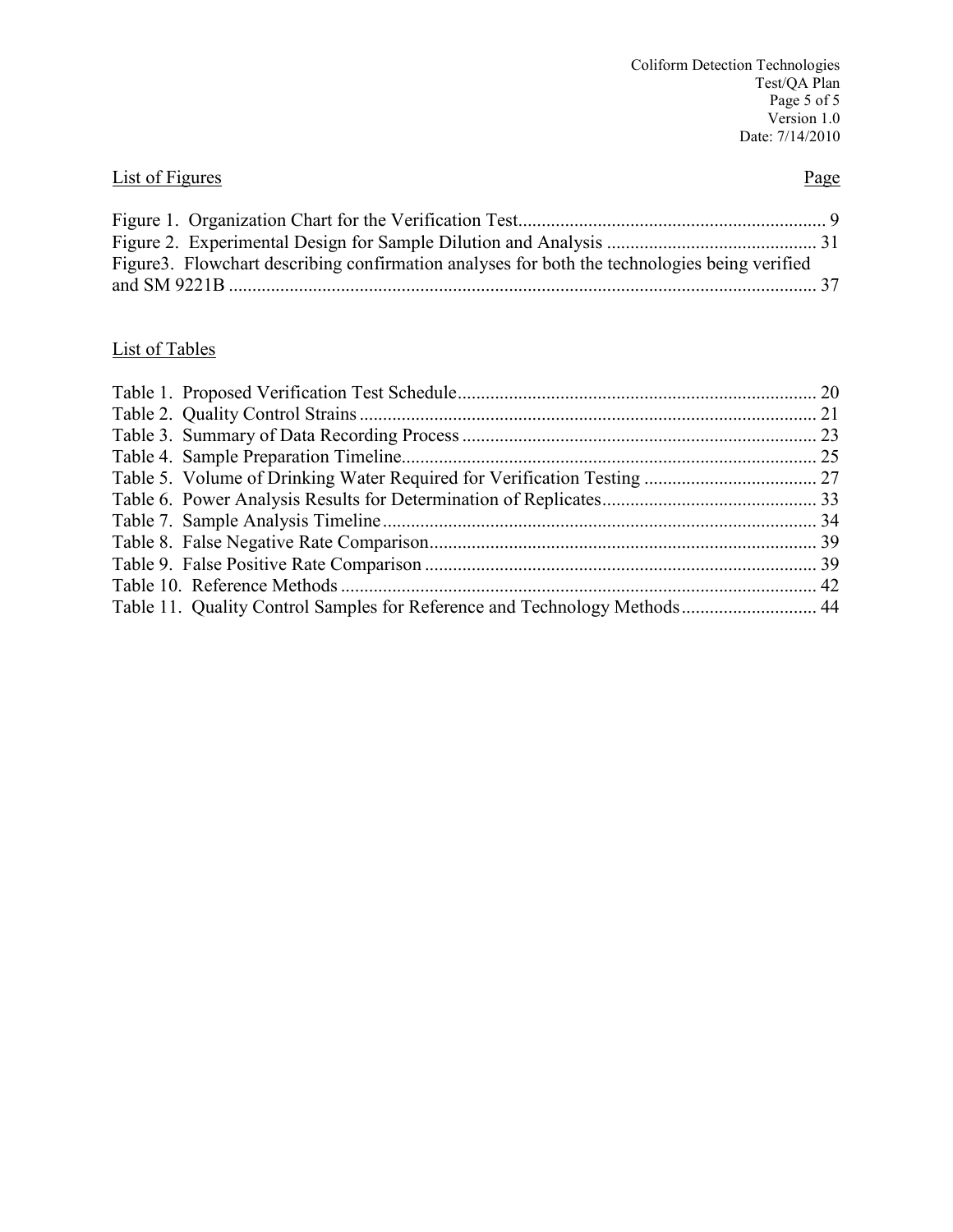## <span id="page-5-0"></span>**A3 LIST OF ACRONYMS**

| <b>ADQ</b>    | audit of data quality                      |  |  |  |  |
|---------------|--------------------------------------------|--|--|--|--|
| <b>AMS</b>    | <b>Advanced Monitoring Systems</b>         |  |  |  |  |
| <b>ATCC</b>   | American Type Culture Collection           |  |  |  |  |
| <b>BGLB</b>   | brilliant green lactose bile               |  |  |  |  |
| COC           | chain of custody                           |  |  |  |  |
| <b>DANETV</b> | Danish ETV                                 |  |  |  |  |
| <b>DDW</b>    | dechlorinated drinking water               |  |  |  |  |
| <b>DQA</b>    | data quality audit                         |  |  |  |  |
| <b>DW</b>     | drinking water                             |  |  |  |  |
| E. coli       | Escherichia coli                           |  |  |  |  |
| <b>EPA</b>    | <b>U.S Environmental Protection Agency</b> |  |  |  |  |
| <b>ETV</b>    | Environmental Technology Verification      |  |  |  |  |
| <b>FN</b>     | false negative                             |  |  |  |  |
| <b>FP</b>     | false positive                             |  |  |  |  |
| h             | hours                                      |  |  |  |  |
| <b>LRB</b>    | laboratory record book                     |  |  |  |  |
| <b>LTB</b>    | lauryl tryptose broth                      |  |  |  |  |
| <b>MB</b>     | method blank                               |  |  |  |  |
| <b>MCL</b>    | Maximum Contaminant Level                  |  |  |  |  |
| <b>MCLG</b>   | Maximum Contaminant Level Goal             |  |  |  |  |
| <b>MUG</b>    | 4-methyllumbelliferyl-β-D-glucorinide      |  |  |  |  |
| N             | number                                     |  |  |  |  |
| <b>NA</b>     | nutrient agar                              |  |  |  |  |
| PA            | presence/absence                           |  |  |  |  |
| <b>PDF</b>    | portable document format                   |  |  |  |  |
| PO            | project officer                            |  |  |  |  |
| QA            | quality assurance                          |  |  |  |  |
| QC            | quality control                            |  |  |  |  |
| <b>QMP</b>    | <b>Quality Management Plan</b>             |  |  |  |  |
| RB            | reagent blank                              |  |  |  |  |
| <b>RMO</b>    | Records Management Office                  |  |  |  |  |
| <b>SM</b>     | <b>Standard Methods</b>                    |  |  |  |  |
| <b>SSDW</b>   | spiked, stressed drinking water            |  |  |  |  |
| <b>SWTP</b>   | Southerly Wastewater Treatment Plant       |  |  |  |  |
| TC            | total coliform                             |  |  |  |  |
| <b>TCR</b>    | <b>Total Coliform Rule</b>                 |  |  |  |  |
| <b>TSA</b>    | technical systems audit                    |  |  |  |  |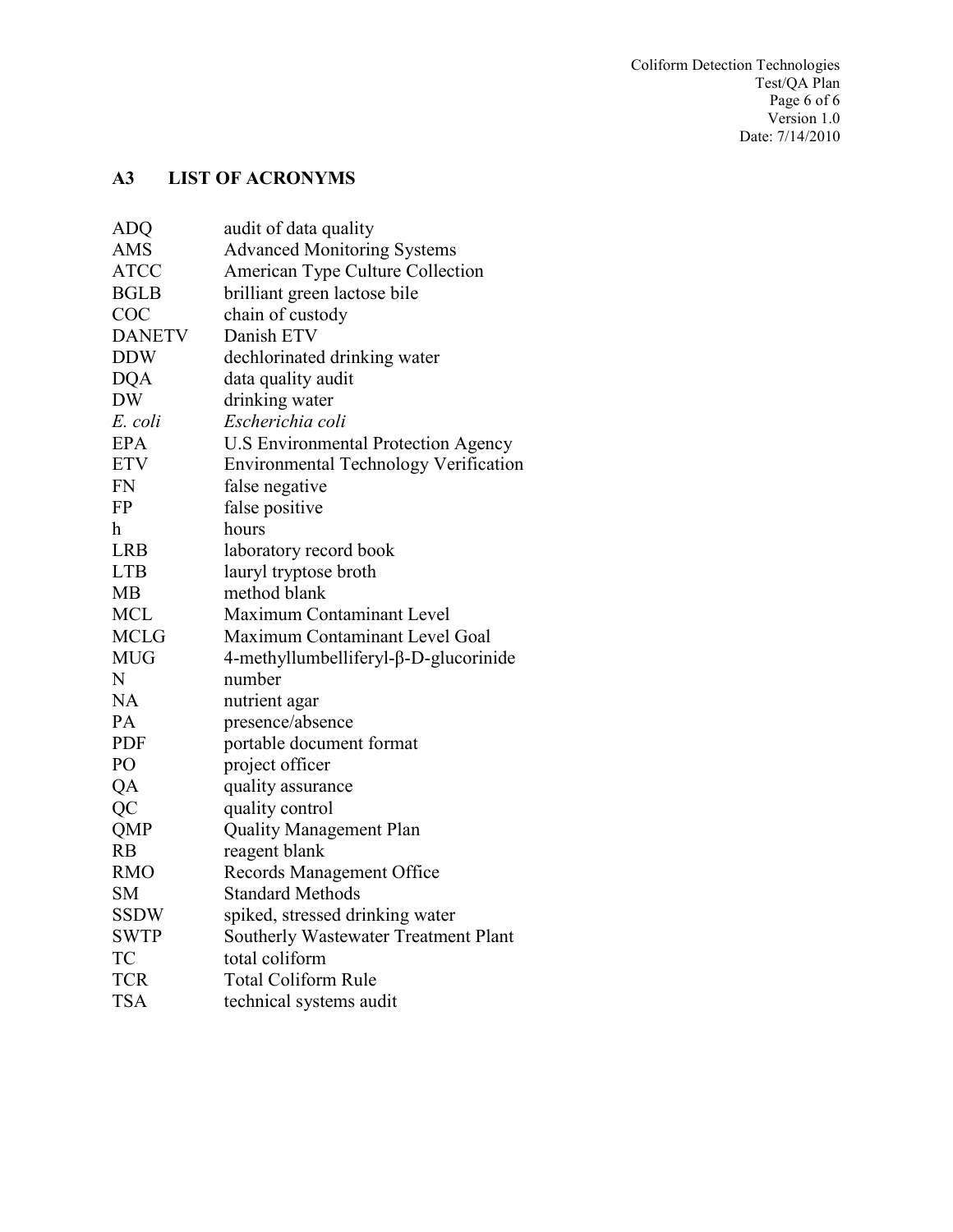Coliform Detection Technologies Test/QA Plan Page 7 of 7 Version 1.0 Date: 7/14/2010

## <span id="page-6-0"></span>**A4 DISTRIBUTION LIST**

## **Vendors**

James Berg Colifast AS Strandveien 33, P.O.Box 31 1324 Lysaker, Norway

Dr. Peter Gallant Pathogen Detection Systems, Inc. 116 Barrie Street, Suite 4697 Kingston, Ontario, Canada K7L 3N6

## **EPA ETV**

John McKernan Michelle Henderson U.S. Environmental Protection Agency 26 West Martin Luther King Drive Cincinnati OH 45268

#### **Battelle**

Ryan James Daniel Lorch Amy Dindal Battelle 505 King Ave. Columbus, OH 43201

Stacy Pala Rosanna Buhl Battelle 397 Washington Street Duxbury, MA 02332

## **Peer Reviewers**

Jim Sinclair Sandhya Parshionikar Jennifer Best Keya Sen U.S. Environmental Protection Agency Office of Water 26 West Martin Luther King Drive Cincinnati OH 45268

Rick Sakaji East Bay Municipal Water District 375 Eleventh St, MS 705 Oakland, CA 94607-4240

Mark Rodgers U.S. Environmental Protection Agency National Risk Management Research Laboratory 26 West Martin Luther King Drive Cincinnati OH 45268

## **Cooperating ETV Programs**

John Neate Mona El Hallak ETV Canada 2070 Hadwen Road, Unit 201A Mississauga, Ontario L5K 2C9

Christian Gron Mette Tjener Andersson Claus Jørgensen DANETV Agern Allé 5 DK-2970 Hørsholm Denmark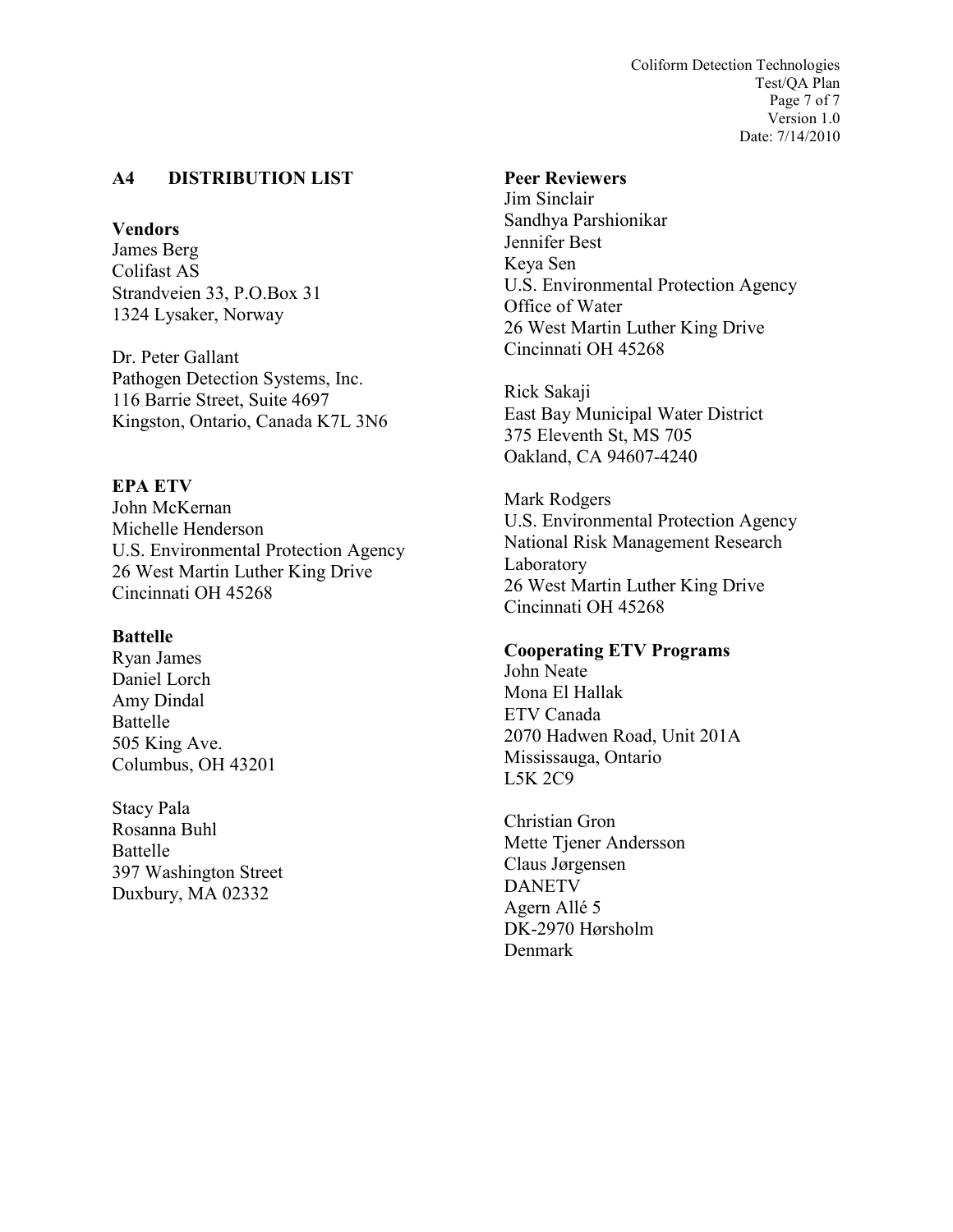Coliform Detection Technologies Test/QA Plan Page 8 of 8 Version 1.0 Date: 7/14/2010

#### <span id="page-7-0"></span>**A5 VERIFICATION TEST ORGANIZATION**

The verification test will be conducted under the U.S. Environmental Protection Agency (EPA) Environmental Technology Verification (ETV) Program. It will be performed by Battelle, which is managing the ETV Advanced Monitoring Systems (AMS) Center through a cooperative agreement with EPA. The scope of the AMS Center covers verification of monitoring technologies for contaminants and natural species in air, water, and soil. This verification testing is also being conducted in cooperation with the Canadian and Danish (DANETV) ETV programs as a possible ETV verification in those countries. The criteria for ETV cooperation are outlined in a cooperative verification process document prepared by the respective cooperating ETV programs. At least one of the technology vendors has agreed to participate in the verification with the possibility that their technology be considered for verification. It should be noted however that neither U.S. ETV verification, nor the cooperation with the Canadian or Danish ETV programs, represents an approval of methods for regulatory compliance. This verification test is being conducted to provide a verification of technologies that are not already approved for compliance monitoring in the U.S., or elsewhere, such that the vendors have an opportunity to have their technologies tested under similar set of test conditions that might be required for method approval.

The day to day operations of this verification test will be coordinated and supervised by Battelle, with the participation of the vendors who will have the performance of their technologies verified. Testing of the technologies being verified will be conducted at Battelle laboratories in Columbus, Ohio. Each vendor will provide Battelle with their respective technologies and will train the verification staff. Staff from Battelle will operate the technologies during verification testing.

Quality Assurance (QA) oversight will be provided by the Battelle Quality Manager and also by the EPA AMS Center Quality Manager, at her discretion. The organization chart in Figure 1 identifies the responsibilities of the organizations and individuals associated with the verification test. Roles and responsibilities are defined further below.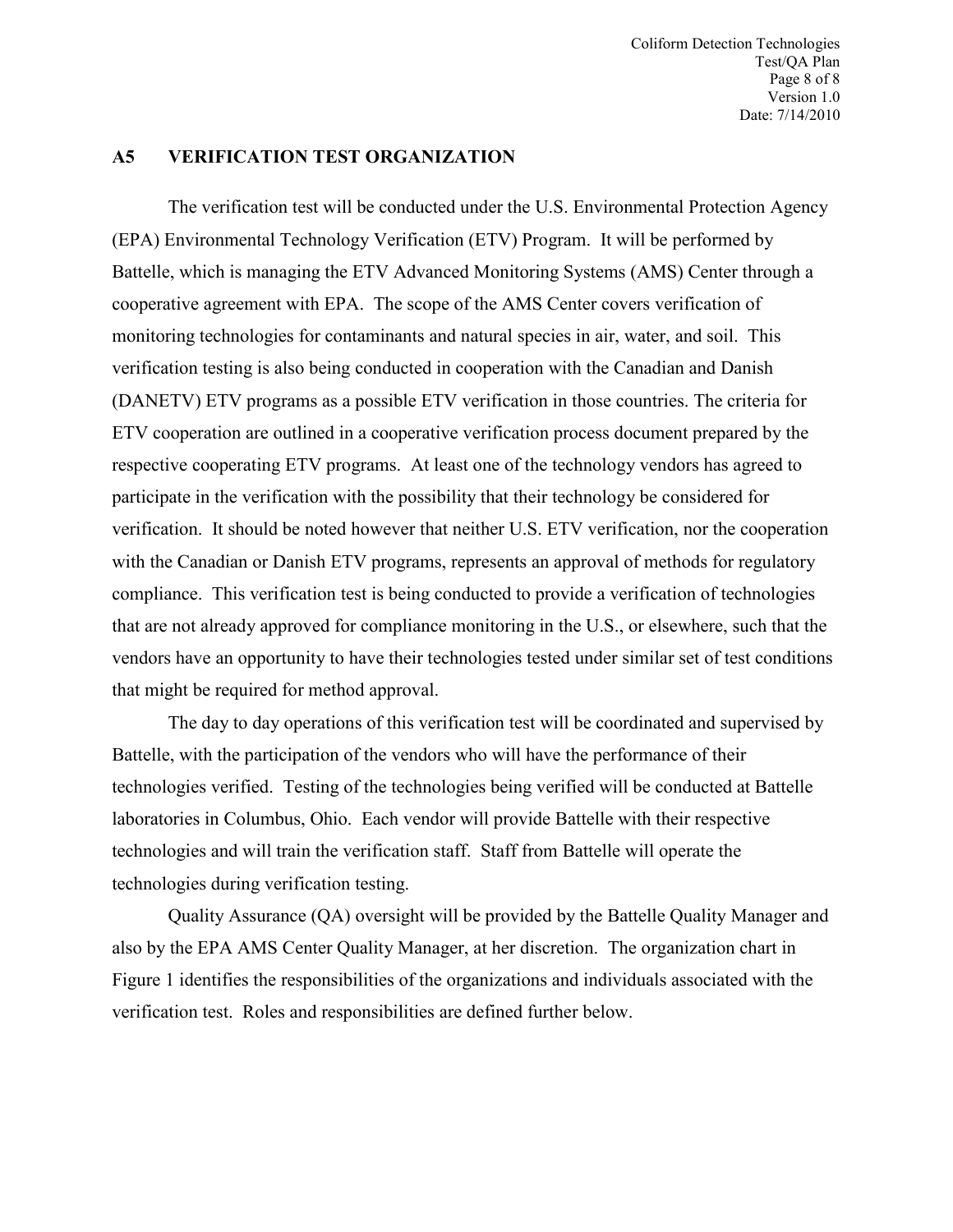This test/QA plan will be subjected to review by the vendors, EPA, and expert peer reviewers referred to as verification test stakeholders in this test/QA plan. The reviews of this test/QA plan will help to improve the design of the verification test and the resulting report(s) such that they better meet the needs of potential users of these technologies. After all peer review comments are received, revisions will be made to the test/QA plan, and it will be submitted to EPA for approval.



## <span id="page-8-0"></span>**Figure 1. Organization Chart for the Verification Test**

## **A5.1 Battelle**

Dr. Ryan James is the AMS Center's Verification Test Coordinator for this test. In this role, Dr. James will have overall responsibility for ensuring that the technical, schedule, and cost goals established for the verification test are met. Specifically, Dr. James will:

- Prepare the draft test/QA plan, verification reports, and verification statements
- Establish a budget for the verification test and manage staff to ensure the budget is not exceeded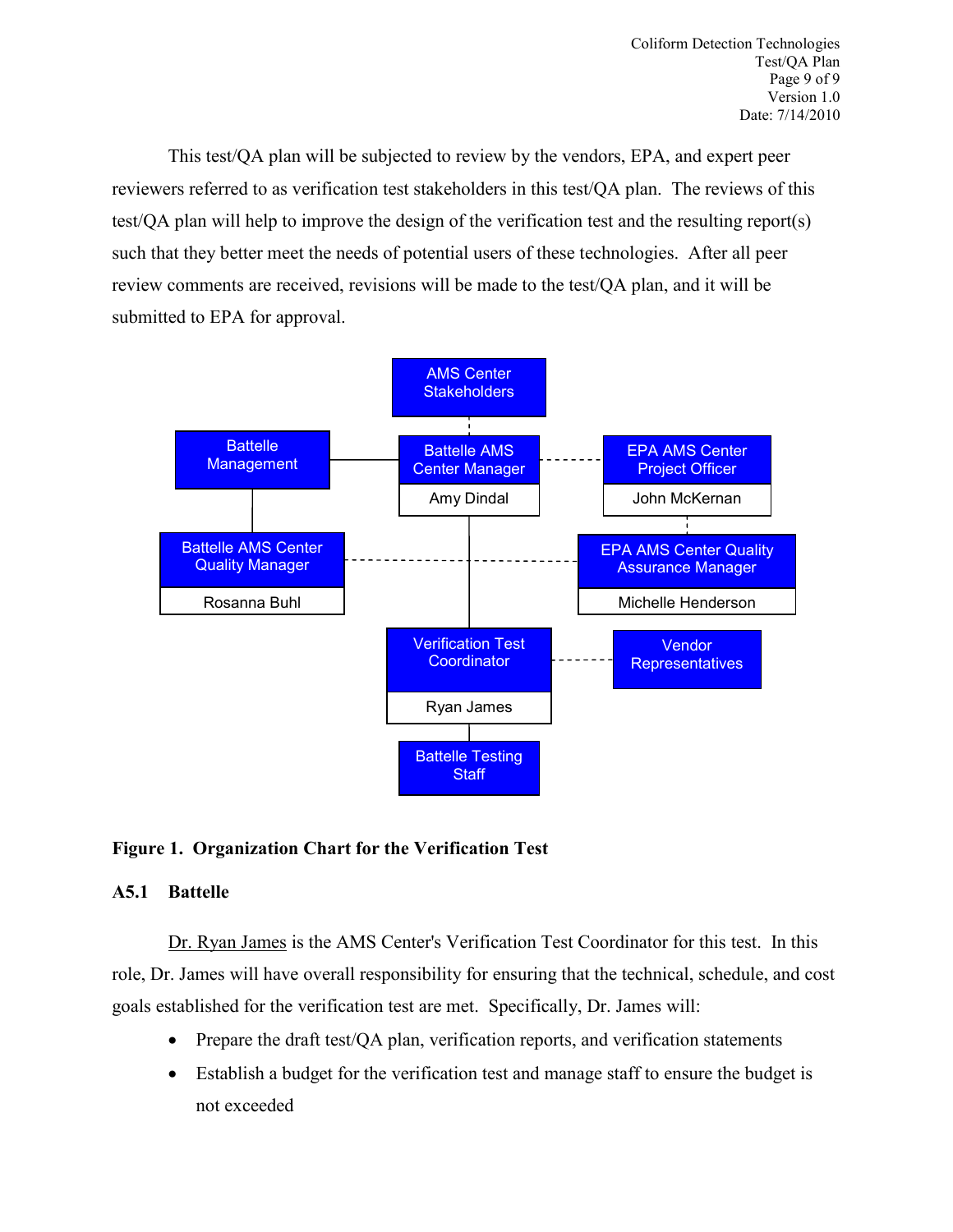- Revise the draft test/QA plan, verification reports, and verification statements in response to reviewer comments
- Assemble a qualified technical staff to conduct the verification test
- Direct the staff in performing the verification test in accordance with this test/QA plan
- Hold a kick-off meeting approximately one week prior to the start of the verification test to review the critical logistical, technical, and administrative aspects of the verification test. Responsibility for each aspect of the verification test will be reviewed to ensure each participant understands his/her role
- Ensure that all quality procedures specified in this test/QA plan and in the AMS Center Quality Management  $Plan<sup>1</sup> (QMP)$  are followed
- Maintain real-time communication with the Battelle AMS Center Manager and EPA AMS Center Project Officer and Quality Assurance Manager on any potential or actual deviations from the test/QA plan
- Serve as the primary point of contact for vendor representatives
- Ensure that confidentiality of sensitive vendor information is maintained
- Assist vendors as needed during verification testing
- Become familiar with the operation and maintenance of the technologies through instruction by the vendors
- Direct the 100% validation and verification of data by technical staff prior to submission for data quality audit
- Respond to any issues raised in assessment reports, audits, or from verification staff observations, and institute corrective action as necessary
- Coordinate distribution of the final test/QA plan, verification reports, and verification statements.

Ms. Amy Dindal is Battelle's Manager for the AMS Center. As such, Ms. Dindal will oversee the various stages of verification testing. Ms. Dindal will:

- Review the draft and final test/QA plan
- Review the draft and final verification reports and verification statements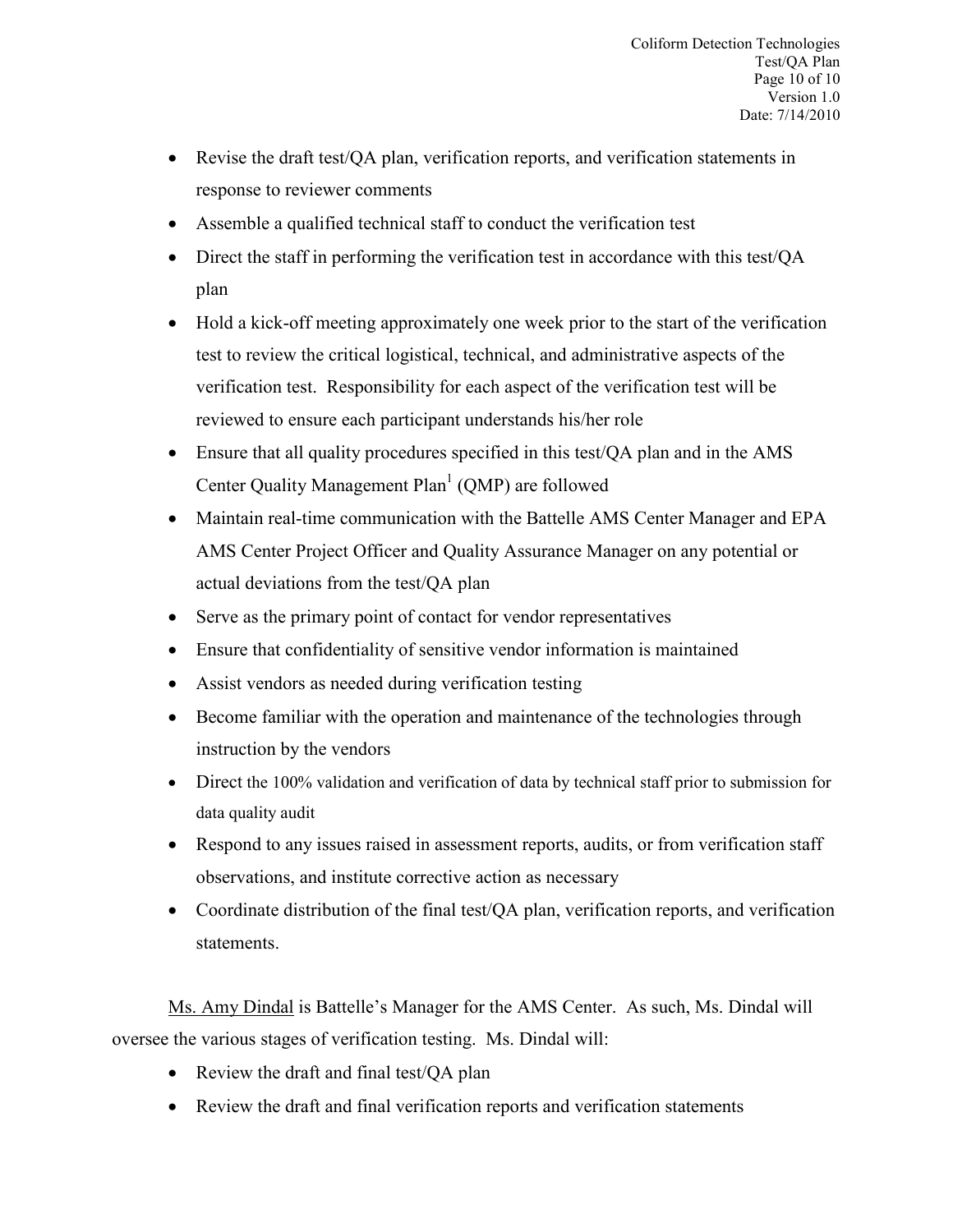- Ensure that necessary Battelle resources, including staff and facilities, are committed to the verification test
- Ensure that confidentiality of sensitive vendor information is maintained
- Support Dr. James in responding to any issues raised in assessment reports and audits
- Maintain communication with EPA's technical and quality managers
- Issue a stop work order if Battelle or EPA QA staff discovers adverse findings that will compromise test results.

Mr. Daniel Lorch and other technical staff in Battelle's microbiological laboratories will support Dr. James in planning and conducting the verification test. They will:

- Assist in planning for the test, and making arrangements for the receipt of and training on the technologies
- Attend the verification test kick-off meeting
- Assist vendor staff as needed during technology receipt and training
- Conduct verification testing using each participating technology, following all aspects of the ETV AMS Center QMP as well as the test/QA plan for this verification
- Coordinate activities of Superior Laboratories, Inc., the laboratory performing the reference measurements
- Confirm that Superior Laboratories, Inc. is completing all required QC samples and corresponding documentation
- Support Dr. James in the preparation of the test/QA plan and reports, as necessary
- Support Dr. James in responding to any issues raised in assessment reports and audits related to technical performance, statistics, or data reduction as needed.

Ms. Rosanna Buhl is Battelle's Quality Manager for the AMS Center. Ms. Buhl will:

- Review the draft and final test/QA plan
- Attend the verification test kick-off meeting and lead the discussion of the QA elements of the kickoff meeting checklist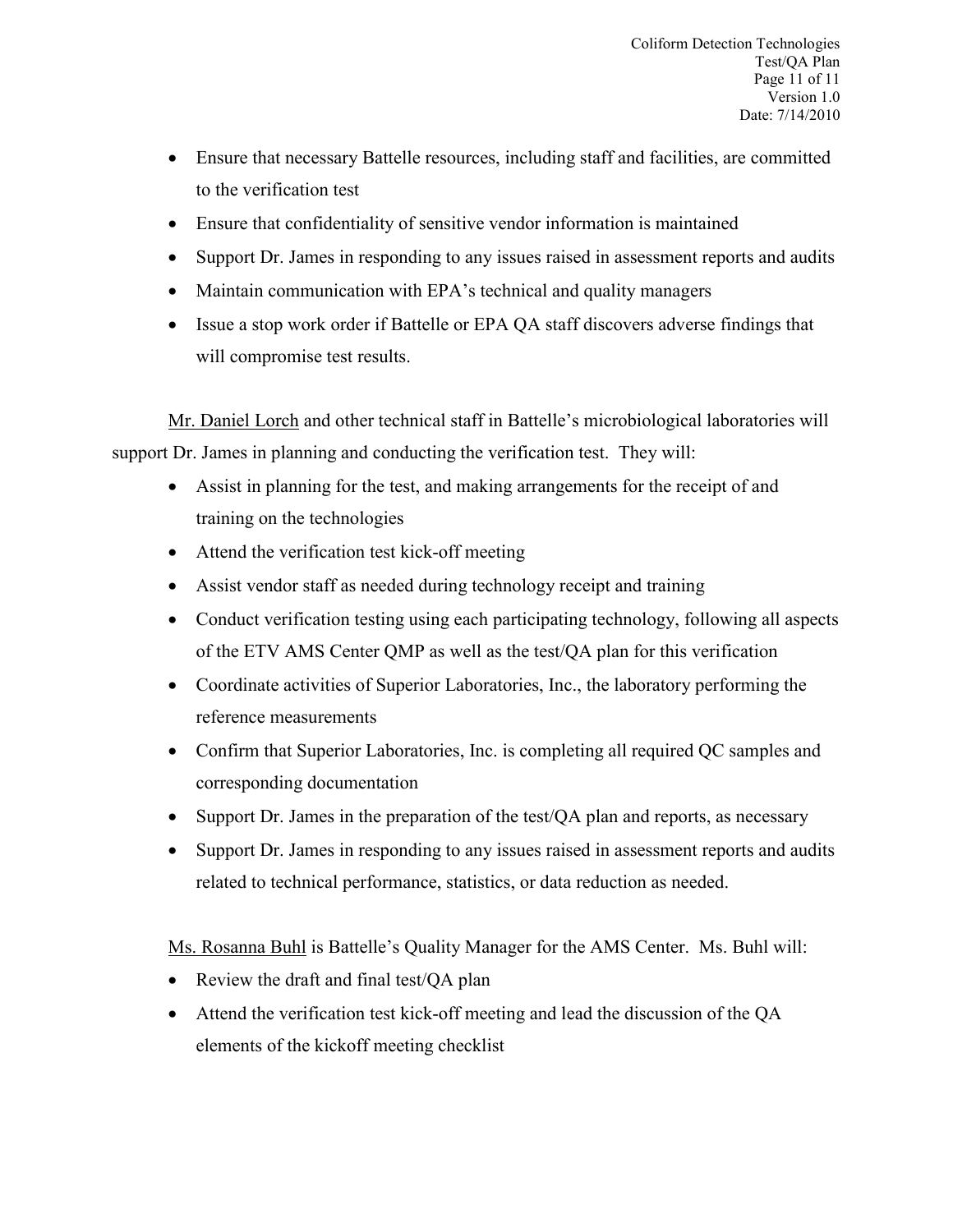- Prior to the start of verification testing, verify the presence of applicable training records for Battelle and Superior Laboratories, Inc. staff, including any vendor training on test equipment
- Contact Superior Laboratories, Inc. before the verification test to confirm adequate quality practices are in place
- Conduct a technical systems audit at least once during the verification test, or designate other QA staff to conduct the audit (Section C1.1)
- Conduct audits of verification data quality or designate other QA staff to conduct the data audit (Section C1.2).
- Prepare and distribute an assessment report for each audit
- Verify that audit responses for each audit finding and observation are appropriate and that corrective action has been implemented effectively
- Communicate to the test coordinator and/or technical staff the need for immediate corrective action if an audit identifies test/QA plan deviations or practices that threaten data quality
- Review and approve test/QA plan amendments, deviations and audit reports
- Verify implementation of any necessary corrective action
- Request that Battelle's AMS Center Manager issue a stop work order if audits indicate that data quality is being compromised
- Provide a summary of the QA/QC activities and results for the verification reports
- Review the draft and final verification reports and verification statements.
- Delegate QA activities to other Battelle quality staff as needed to meet project schedules

## **A5.2 Technology Vendors**

The responsibilities of the technology vendors are as follows:

- Review and provide comments on the draft test/QA plan
- Accept (by signature of a company representative) the final test/OA plan prior to test initiation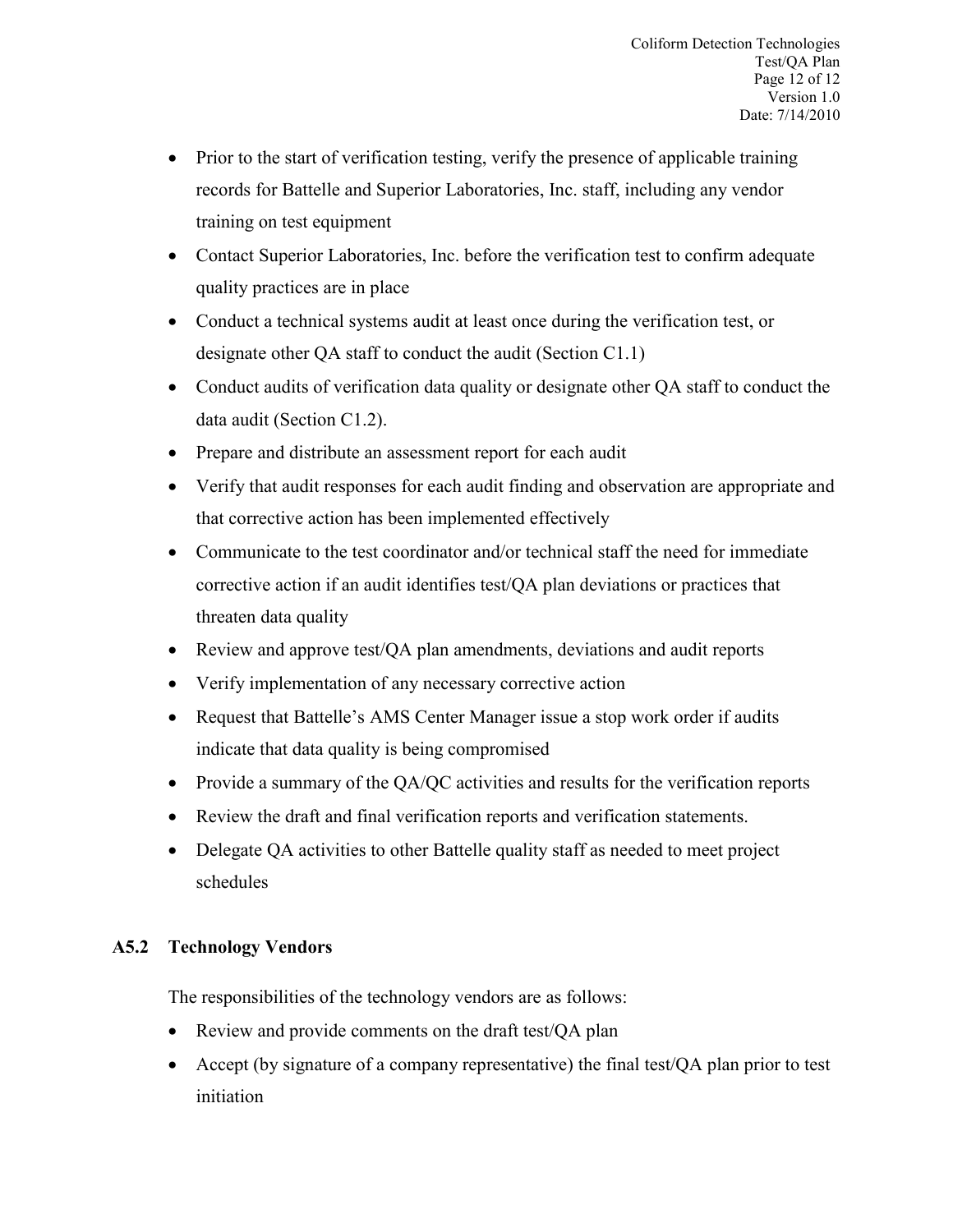Coliform Detection Technologies Test/QA Plan Page 13 of 13 Version 1.0 Date: 7/14/2010

- Provide their technology for evaluation during the verification test
- Provide all other equipment/supplies/reagents/consumables needed to operate their technology for the duration of the verification test
- Supply training on the use of the technology, and provide written consent and instructions for verification staff to carry out testing, including written instructions for routine operation of their technology
- Provide maintenance and repair support for their technology, on-site if necessary, throughout the duration of the verification test
- Review and provide comments on the draft verification report and statement for their respective technology
- Recognize that results in the verification report will be reviewed by the cooperating ETV programs in order to determine if verification is applicable in those countries
- Allow for publication of the verification results by the cooperating ETV programs, if vendors are considered for verification in those countries.

## **A5.3 EPA**

EPA's responsibilities in the AMS Center are based on the requirements stated in the "Environmental Technology Verification Program Quality Management Plan" (ETV QMP)<sup>2</sup>. The roles of specific EPA staff are as follows:

Ms. Michelle Henderson is EPA's AMS Center Quality Manager. For the verification test, Ms. Henderson will:

- Review the draft test/QA plan
- Perform at her option an external technical systems audit during the verification test
- Notify the EPA AMS Center Project Officer of the need for a stop work order if the external audit indicates that data quality is being compromised
- Prepare and distribute an assessment report summarizing results of the external audit
- Perform at her option audits of data quality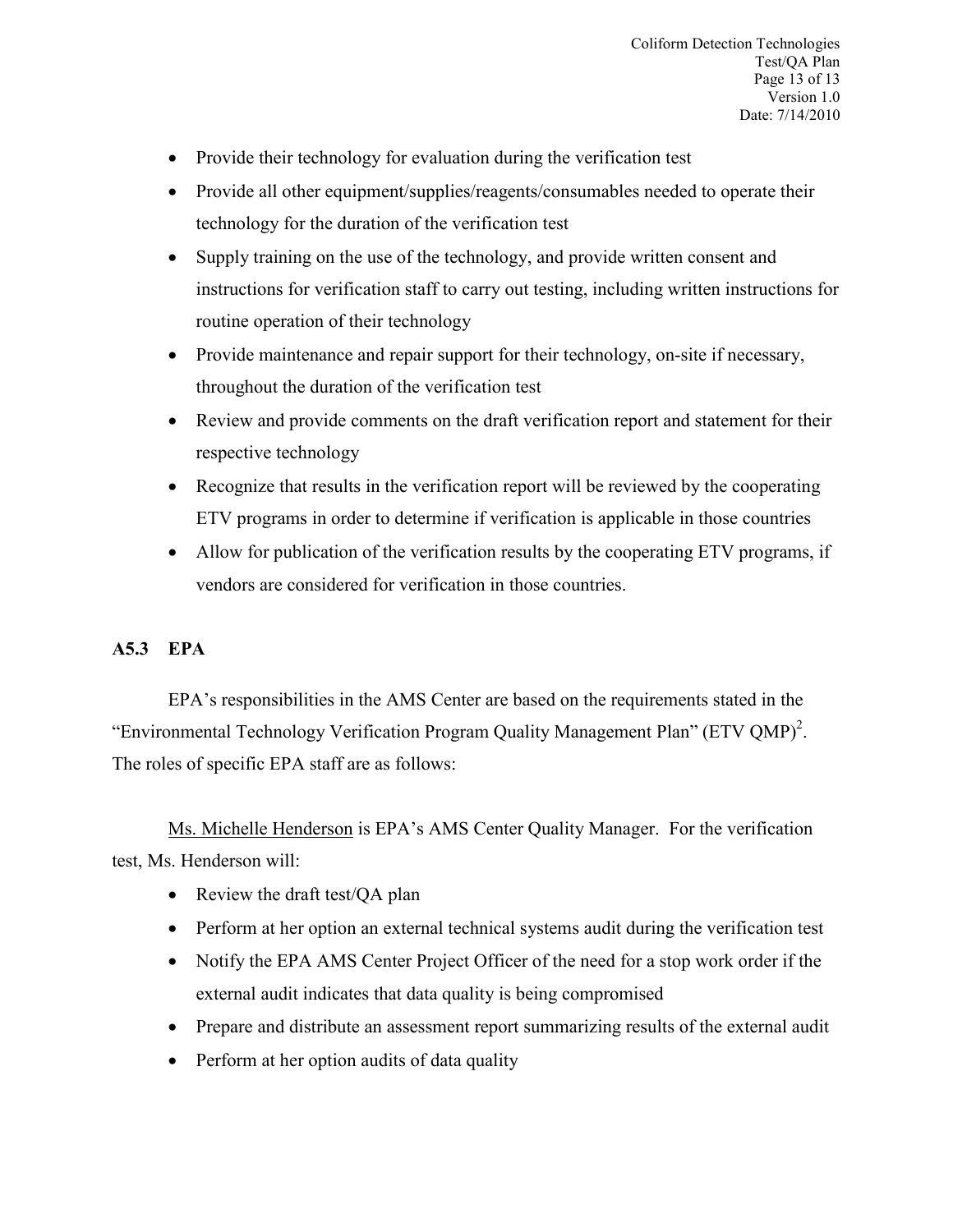- Notify the EPA AMS Center Project Officer of the need for a stop or modify work order if the audit of data quality indicates that data quality is being compromised
- Review draft verification reports and verification statements.

Dr. John McKernan is EPA's Project Officer for the AMS Center. Dr. McKernan or designee will:

- Review the draft test/OA plan
- Approve the final test/QA plan
- Be available during the verification test to authorize any test/QA plan deviations by phone and provide the name of a delegate to the Battelle AMS Center Manager should he not be available during the testing period
- Review the draft verification reports and verification statements
- Oversee the EPA review process for the test/QA plan, verification reports, and verification statements
- Coordinate the submission of verification reports and verification statements for final EPA approval
- Post the test/QA plan, verification reports, and verification statements on the ETV web site.

## **A5.4 Verification Test Stakeholders**

This test/QA plan and the verification report(s) and verification statement(s) based on testing described in this document will be reviewed by experts in the fields related to coliform detection. The following experts have been providing input to this test/QA plan and have agreed to provide a peer review:

- Rick Sakaji, East Bay Municipal Water District
- Jim Sinclair, Sandhya Parshionikar, Jennifer Best, and Keya Sen, EPA Office of Water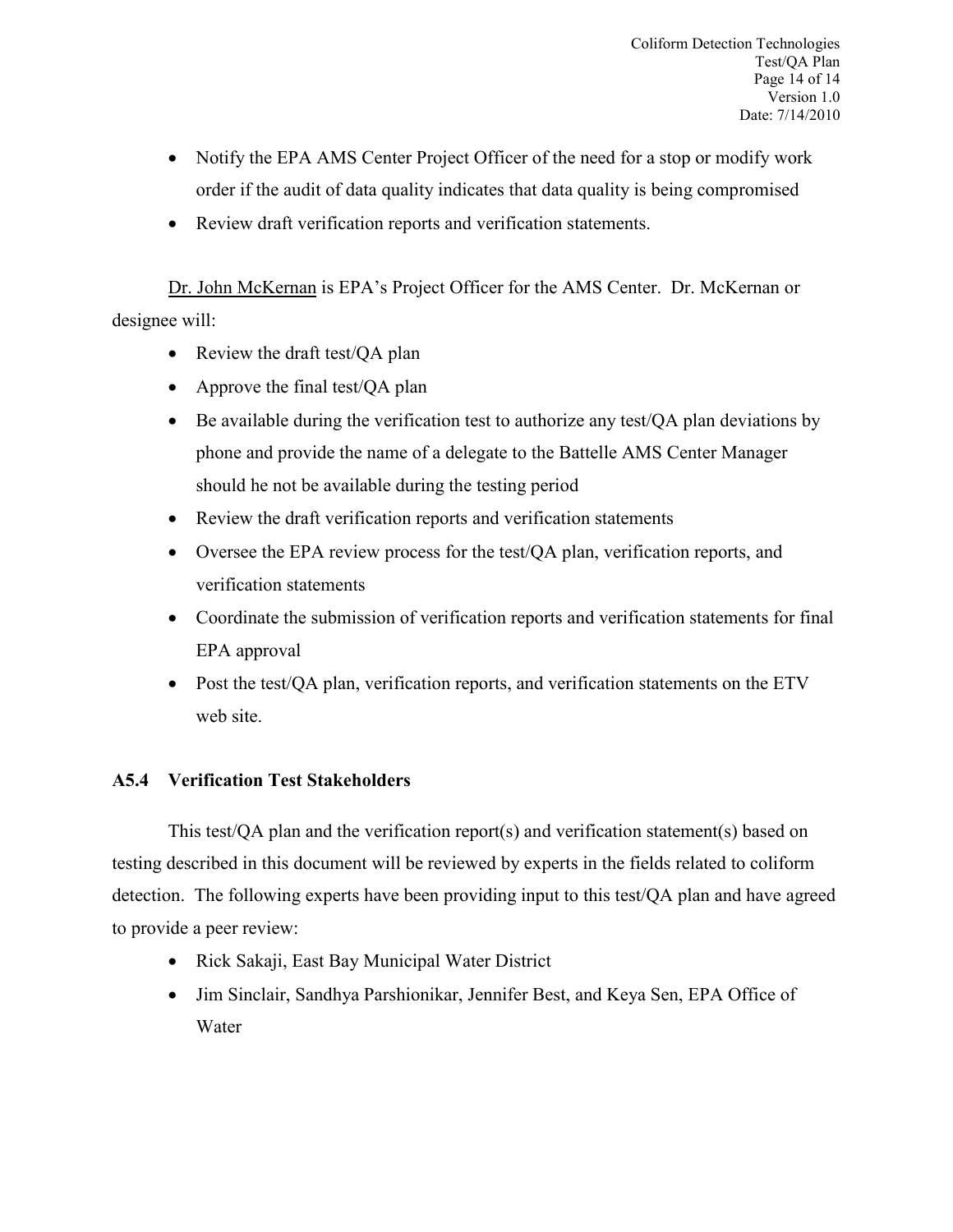The responsibilities of verification test stakeholders (or expert peer reviewers) include:

- Participate in technical panel discussions (when available) to provide input to the test design
- Review and provide input to the test/QA plan
- Review and provide input to the verification report(s)/verification statement(s).

In addition, the general approach for verification testing was reviewed with the broader AMS Center Stakeholder Committee as a presentation during regular stakeholder teleconferences, including the November 12, 2009 meeting, and input from the committee was solicited.

## **A5.5 Cooperating ETV Programs**

This test/QA plan will be reviewed by the cooperating ETV programs to confirm that the experimental design meets the requirements for possible verification in those countries. In addition, the verification report(s) based on testing described in this document will be reviewed to determine if verification is applicable. The following people from the cooperating ETV programs will review these documents and provide input

- John Neate and Mona El Hallak, ETV Canada
- Mette Tjener Andersson, Claus Jørgensen, and Christian Grøn, DANETV

Representatives of the cooperating ETV programs will:

- Participate in technical discussions during development of the test/QA plan to provide input to the test design
- Review and provide input to the test/QA plan
- Review and provide input to the verification report(s)
- Draft the verification statements for their respective program if results are determined to be acceptable.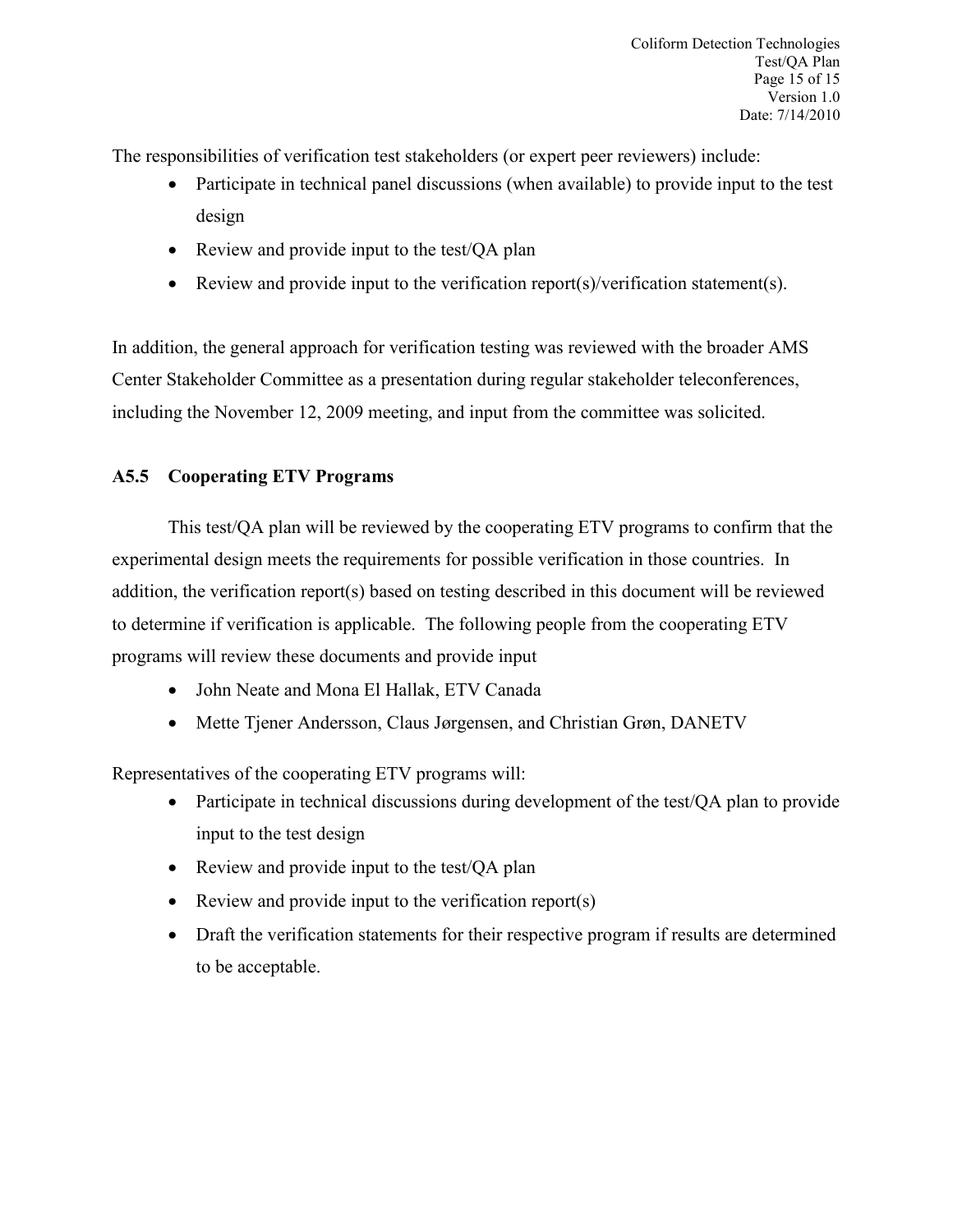Coliform Detection Technologies Test/QA Plan Page 16 of 16 Version 1.0 Date: 7/14/2010

#### <span id="page-15-0"></span>**A6 BACKGROUND**

#### **A6.1 Technology Need**

The ETV Program's AMS Center conducts third-party performance testing of commercially available technologies that detect or monitor natural species or contaminants in air, water, and soil. The purpose of ETV is to provide objective and quality assured performance data on environmental technologies, so that users, developers, regulators, and consultants can make informed decisions about purchasing and applying these technologies. The ETV Water Stakeholder Committee, made up of buyers and users of such technologies recommend technology categories, and technologies within those categories, as priorities for testing. Among the technology categories recommended for testing are coliform detection technologies. In particular, the use of coliform detection technologies for the monitoring of drinking water (DW) was identified as an area of interest for technology verification. It is important to note that this verification test is independent of any activities related to approval of technologies for use in meeting regulatory requirements for the detection of total coliforms (TC) or *Escherichia coli (E. coli)*.

Fecal pollution can introduce disease-causing (pathogenic) bacteria, viruses, and parasites into receiving waters, which may serve as private/public DW supplies. Through the consumption of these waters, enteric and other pathogens can be transmitted to humans, resulting in gastrointestinal illness. Utilities fully recognize the possibility of this waterborne pollution and take every precaution (filtering, treatment with disinfectants such as chlorine and chloramines, and regulatory compliance sampling and analysis) to avoid serving fecally polluted water to consumers. Based on the 1989 Total Coliform Rule (TCR), assessment of this health risk is based on the detection and enumeration of fecal indicator bacteria, such as TC and *E. coli,* whose presence indicates that the water may be contaminated with sewage or animal wastes. In this study, TC are defined as all facultative anaerobic, gram-negative, non-spore forming, rodshaped bacteria that ferment lactose with gas and acid formation within 48 hours (h) at 35°C, and that develop red colonies with a metallic (golden) sheen within 24 h at  $35^{\circ}$ C on a Endo-type medium containing lactose.<sup>3</sup> *E. coli* is defined as a species of coliform bacteria that possesses the enzyme β-glucuronidase and is capable of cleaving the fluorogenic substrate 4 methyllumbelliferyl-β-D-glucorinide (MUG) with the release of fluorogen when grown in a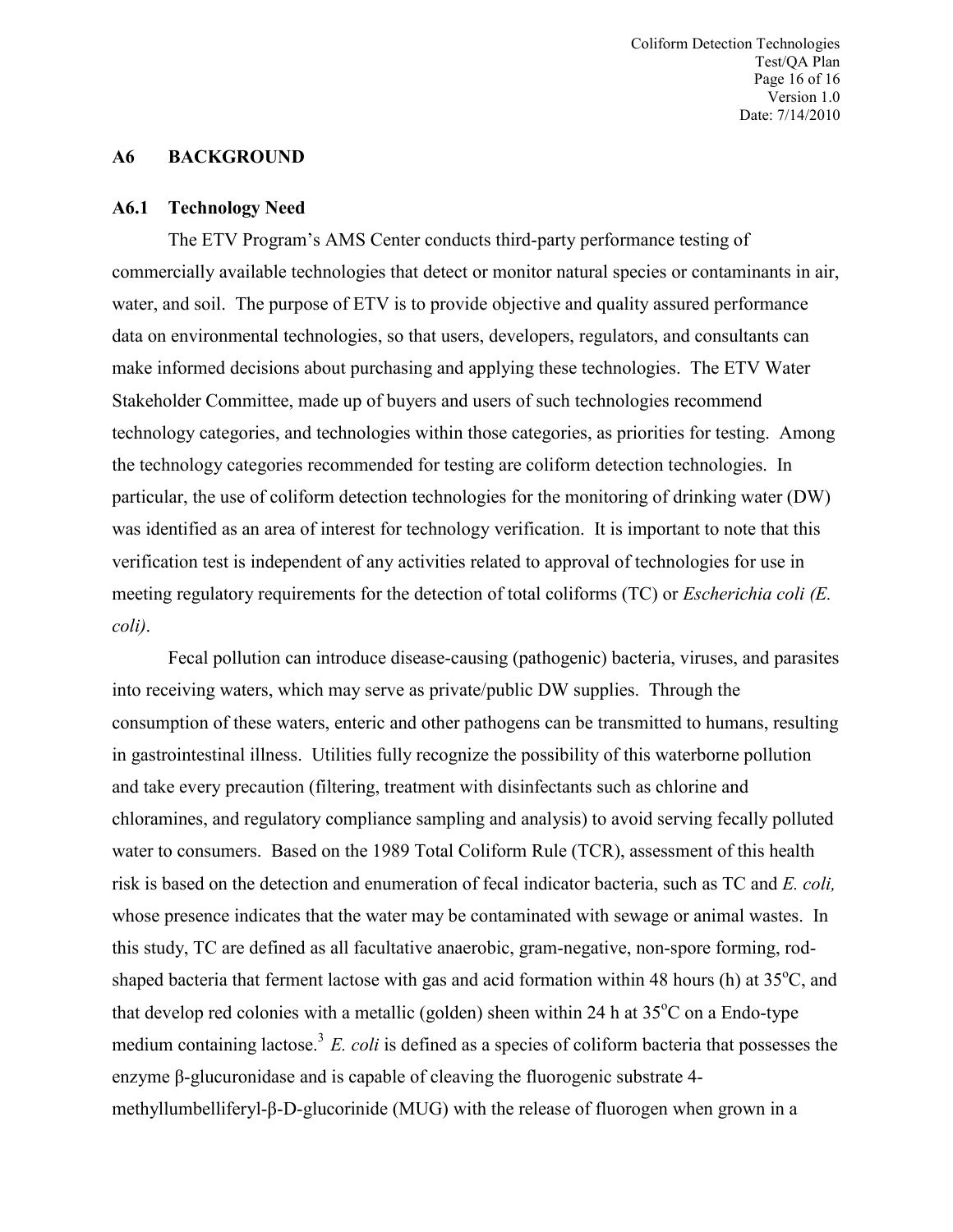MUG-based medium at  $44.5^{\circ}$ C within  $24 \pm 2$  h or less, producing a blue fluorescence within the media and/or around the periphery of the colony.<sup>3</sup>

The 1989 TCR sets both goals and legal limits for the presence of TC in DW. The rule also details the type and frequency of testing that all public water systems must implement. The Max[i](#page-16-0)mum Contaminant Level Goal (MCLG<sup>i</sup>) is no detectable TC in DW. The Maximum Contaminant Level (MCL<sup>[ii](#page-16-1)</sup>) is no more than 5% of samples positive for TC in a month. For water systems that collect fewer than 40 routine samples per month, no more than one sample can be total coliform-positive per month. If a sample is positive for TC, each total coliformpositive routine sample must be tested for the presence of fecal coliforms (fecal coliforms will be removed from the revised TCR) or *E. coli*, and repeat samples must be collected and analyzed for TC. As mentioned above, this verification test is not being conducted to provide data that will be used to approve technologies for use in meeting regulatory requirements for the detection of total coliform or *E. coli* as required by either the 1989 TCR or the upcoming revision to the TCR. It is being conducted, based on feedback from ETV AMS Center stakeholders, to provide a verification test that is similar in requirements to the current TCR approval process, such that technologies that are not already approved have an opportunity to be tested under similar set of test conditions.

 Similar to the TCR in Europe, the Official Journal of the European Communities published Council Directive 98/83/EC in 1998 that provided directives on the regulation of public water systems within the European Union. Annex II and III within that document includes the standard of zero *E. coli* per 100 mL and suggests the International Standards Organization Method 9308 as the preferred method for regulatory *E.coli* analysis. More recently, the Colilert-18 method has been shown to be equivalent to the suggested method and therefore will be used to meet the DANETV requirement of European acceptance.

 $\overline{a}$ 

<span id="page-16-1"></span><span id="page-16-0"></span><sup>&</sup>lt;sup>i</sup> Maximum Contaminant Level Goal (MCLG) - Level of a contaminant in drinking water below which there is no known or expected risk to health. MCLGs allow for a margin of safety and are non-enforceable public health goals. iiMaximum Contaminant Level (MCL) - The highest level of a contaminant that is allowed in drinking water. MC are set as close to MCLGs as feasible using the best available treatment technology and taking cost into consideration. MCLs are enforceable standards.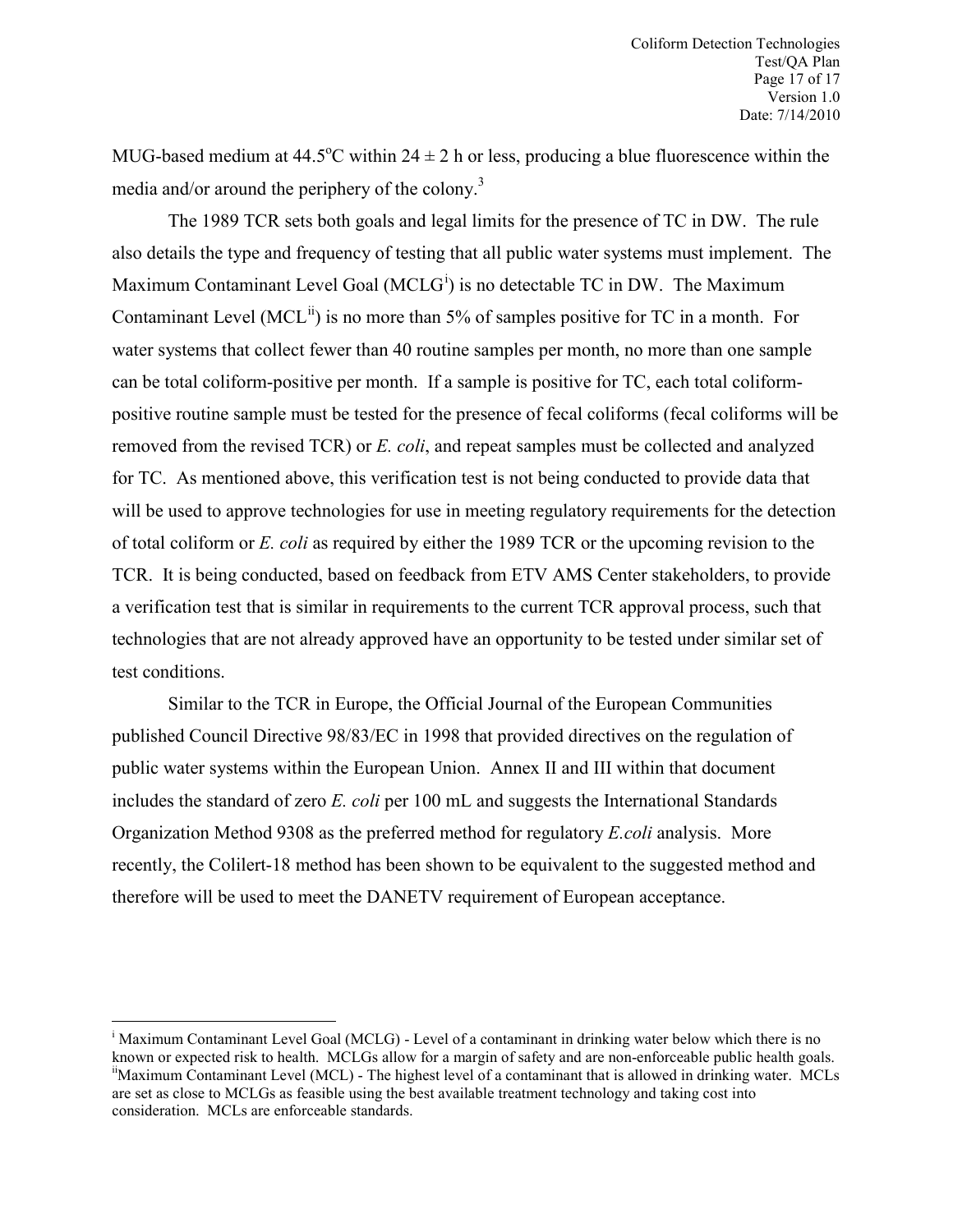Coliform Detection Technologies Test/QA Plan Page 18 of 18 Version 1.0 Date: 7/14/2010

#### **A6.2 Technology Description**

The coliform detection technologies to be tested use chromatogenic and fluorogenic growth media to detect coliforms and *E. coli* based on the enzymatic activity of these organisms. The systems consist of single-use sample containers that contain pre-measured reagents and can be used in conjunction with a bench top incubator/analyzer/data logger system. In short, a 100 mL water sample is added to the containers and then incubated in and analyzed by the bench top instrument. In order to accommodate the large number of samples required for this test, the containers can be incubated in an external incubator, rather than in the bench top instrument, and then returned to the instrument for analysis. The enzymes produced by TC and *E. coli* cleave the chromatogenic or fluorogenic substrates in the growth media, resulting in the release of colored or fluorescent products. The bench top instruments include optical sensors and/or spectrophotometers that take readings of the sample at regular intervals to quantify the bacteria. The sample data and instrument calibration are stored on the instrument's internal computer until it is retrieved with a flash drive or some other portable data transfer device.

If no target bacteria are present in the sample, the sample color remains unchanged or fluorescence is not produced. If the target organisms are present, there is a progressive change in the color or fluorescence produced in the sample. For some technologies, results may be available within 60 minutes after sample collection/test initiation, depending on the number of bacteria present in the sample. However, the typical analyses are not completed until after 14 to 24 hours of incubation.

## <span id="page-17-0"></span>**A7 VERIFICATION TEST DESCRIPTION AND SCHEDULE**

This verification test will assess the performance of the coliform detection technologies relative to key verification parameters, including specificity and sensitivity. In performing the verification test, Battelle will follow the technical and QA procedures specified in this test/QA plan and will comply with the data quality requirements in the AMS Center QMP (refer to Table 11 in Section B).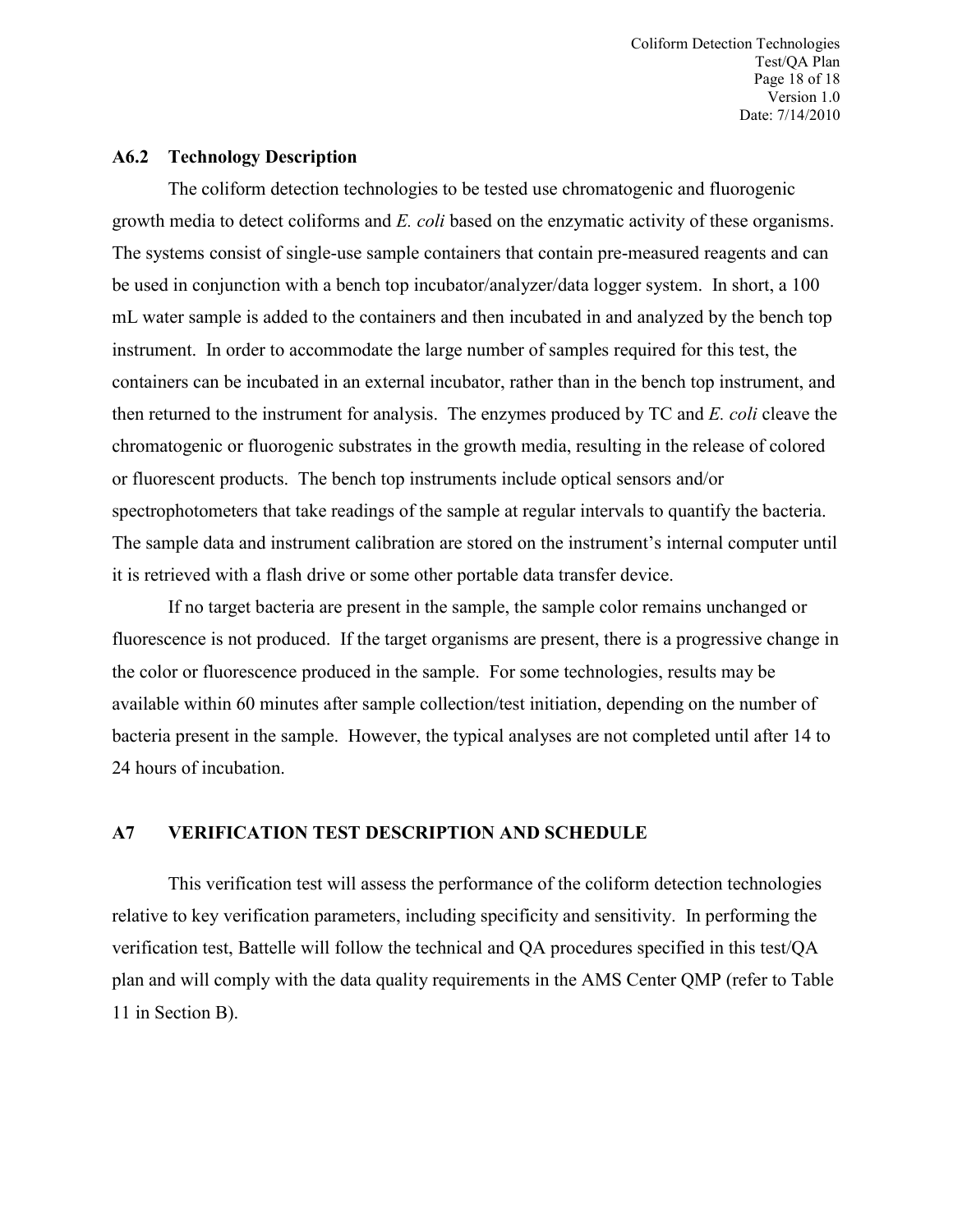Coliform Detection Technologies Test/QA Plan Page 19 of 19 Version 1.0 Date: 7/14/2010

#### **A7.1 Verification Test Description**

The objective of this verification test is to evaluate the technologies' performance detecting the presence or absence of TC and *E. coli* against spiked concentrations of target organism in DW. This verification test will take place at Battelle in Columbus, Ohio. Technologies undergoing verification will be used to analyze spiked DW samples for TC and *E. coli*. The presence/absence results from the technologies will be compared to the results from the reference methods, Standard Methods (SM) 9221B and  $F<sup>3</sup>$ . These reference methods are recognized in the U.S. and Canada as the standard for regulatory purposes. Each technology in the test will be considered for possible verification in Canada. For those vendors that select the optional verification in Denmark, their results will also be compared with Colilert®-18 as this product has recently been shown to be equivalent to the European Union approved method and therefore will be used to meet the DANETV requirement of European acceptance.

 Subsequent to the verification test, verification reports describing the test will be drafted. These reports will be reviewed by the vendor and by peer reviewers, revised, and submitted to EPA for final approval. In performing the verification test, Battelle will follow the technical and QA procedures specified in this test/QA plan and will comply with the data quality requirements in the AMS Center QMP. As a point of clarification, an ETV verification does not imply EPA approval for use to meet regulatory requirements by current or future regulations (such as the TCR).

#### **A7.2 Proposed Verification Test Schedule**

Table 1 shows the proposed schedule of testing, auditing, and data analysis/reporting activities to be conducted during this verification. The verification of coliform detection technologies is planned to be completed over the course of approximately three weeks after the start of laboratory testing. The verification test is expected to be performed in July-August 2010. The technical systems audit (TSA) will take place during testing; the data quality audit (DQAs) will take place after the data are reviewed by the Test Coordinator, or designee. A daily overview of the technical activities to be performed during the verification test is presented in Section B1.2.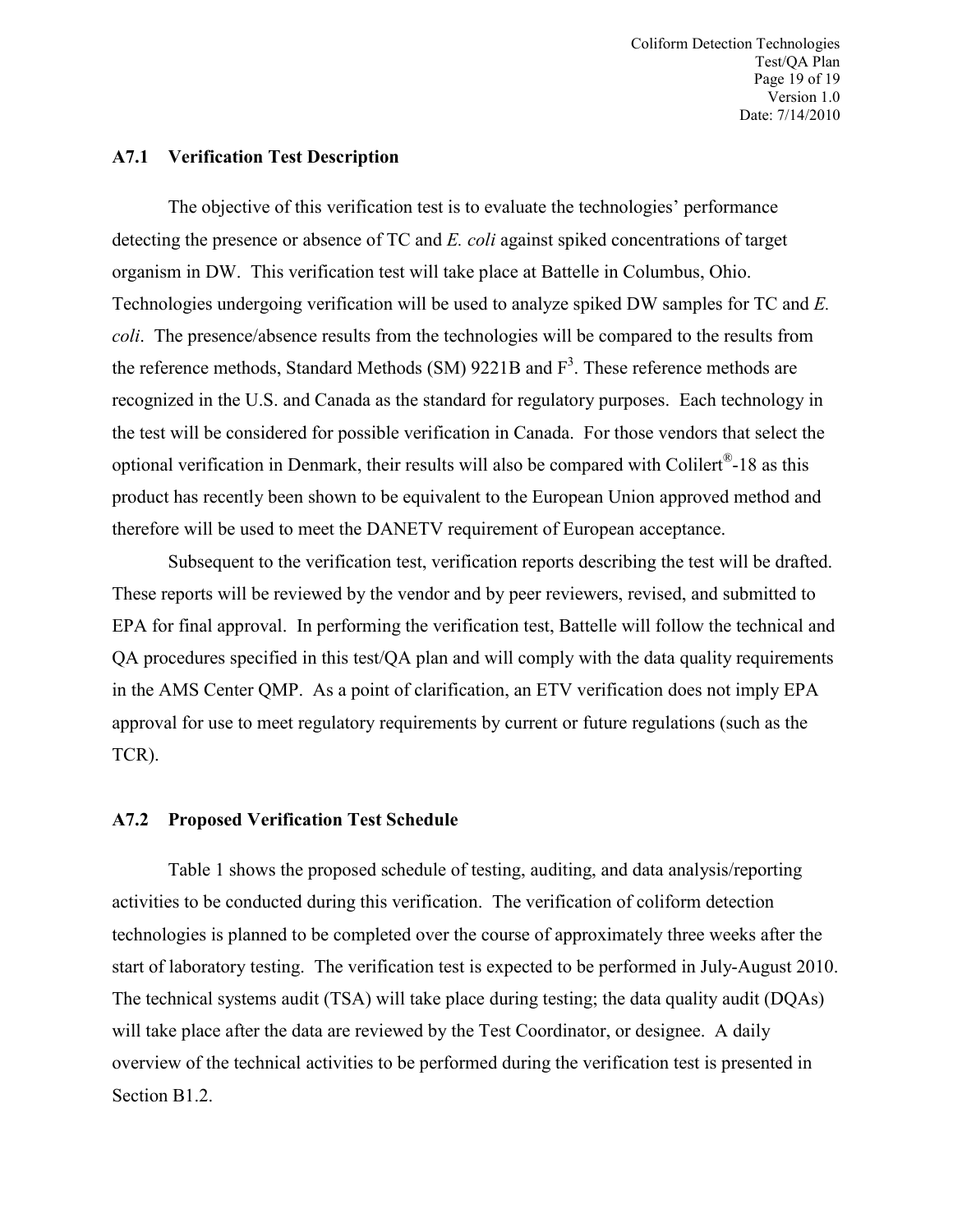Coliform Detection Technologies Test/QA Plan Page 20 of 20 Version 1.0 Date: 7/14/2010

| <b>Approximate Date(s)</b> | <b>Testing Activities</b>                                                                                    | <b>Data Analysis and Reporting</b>                                                                                                                                       |
|----------------------------|--------------------------------------------------------------------------------------------------------------|--------------------------------------------------------------------------------------------------------------------------------------------------------------------------|
| January – June $2010$      | Test/QA plan design and approval                                                                             | Not applicable                                                                                                                                                           |
| July and August 2010       | Verification testing<br>Perform Technical Systems Audit<br>Audit of data $(1st batch)$<br>Reference analysis | Compile data from technologies<br>Review and summarize testing staff<br>observations<br>Compile reference method results<br>Perform data analysis<br>Begin draft reports |
| August 2010                | Audit of data (remaining data)<br>Prepare draft verification reports and<br>statements                       | Complete draft verification reports and<br>statements                                                                                                                    |
| August 2010                | Coordinate reviews of draft verification<br>reports and statements                                           | Complete peer review and vendor review<br>of draft reports                                                                                                               |
| September 2010             | Prepare final verification reports and<br>statements                                                         | Revise draft verification reports and<br>statements<br>Submit final reports for EPA approval                                                                             |

<span id="page-19-1"></span>**Table 1. Proposed Verification Test Schedule** 

<sup>1</sup> Indicates EPA approval of ETV reports for release and does not imply approval for regulatory use

## <span id="page-19-0"></span>**A8 QUALITY OBJECTIVES AND CRITERIA FOR MEASUREMENT DATA**

In performing the verification test, Battelle will follow the technical and QA procedures specified in this test/QA plan and will comply with the data quality requirements in the AMS Center QMP. QA Category II, Highly Visible Project, has been specified for this test by the EPA Project Officer.

To ensure that this verification test provides suitable data for a robust evaluation of performance, a variety of quality control (QC) samples will be incorporated for this test. Their acceptance criteria are defined in Section B5. The acceptance criteria for the QC samples indicate the minimum required performance to meet the objectives of the verification test and are used as the QC criteria for laboratory measurements. The QC samples and acceptance criteria for this verification test were established to assess the performance of the coliform detection technologies relative to the reference method. In order to provide a suitable benchmark for comparison, the reference measurements must meet the minimum requirements of the QC sample acceptance criteria.

Method and reagent blank samples will be required to demonstrate freedom from contamination, and positive and negative control cultures (American Type Culture Collection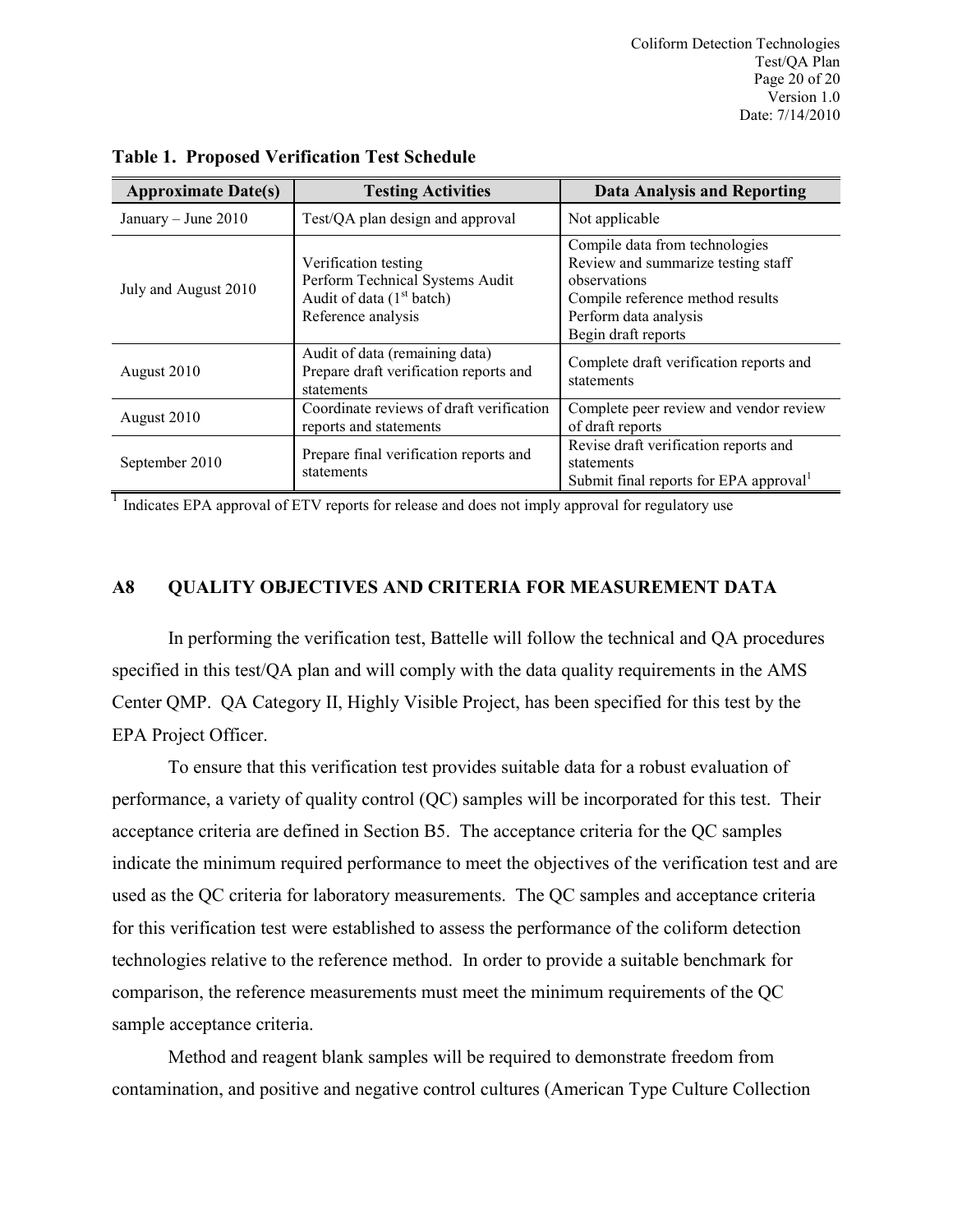[ATCC]) will be processed to demonstrate the laboratories can accurately identify the target organism and that the media and confirmation testing are providing appropriate results. ATCC strains shown in Table 2, which are commonly used for water quality testing, will be acquired from MicroBioLogics®. A Certificate of Analysis is provided with each strain that demonstrates culture purity based on macroscopic, microscopic, and biochemical (phenotypic) testing.

## <span id="page-20-1"></span>**Table 2. Quality Control Strains**

| <b>Targeted Coliform</b> | <b>Positive Control</b>                     | <b>Negative Control</b>                     |  |
|--------------------------|---------------------------------------------|---------------------------------------------|--|
| Total Coliform           | Enterobacter aerogenes<br><b>ATCC 13048</b> | Pseudomonas aeruginosa<br><b>ATCC 10145</b> |  |
| Fecal Coliform           | Escherichia coli<br><b>ATCC 8739</b>        | Enterobacter aerogenes<br><b>ATCC 13048</b> |  |

The Battelle Quality Manager or designee will perform a technical systems audit (TSA) at least once during this verification test to augment these QC criteria. The EPA Quality Manager also may conduct an independent TSA, at her discretion.

## <span id="page-20-0"></span>**A9 SPECIAL TRAINING/CERTIFICATION**

Documentation of training related to technology testing, data analysis, and reporting is maintained for all Battelle technical staff in training files at their respective Battelle location. Prior to the start of verification testing, the Battelle Quality Manager will verify the presence of applicable training records, such as documentation, chain-of-custody, reference and technology test methods, and equipment training. The vendors will be required to train the Battelle technical staff prior to the start of testing. Battelle will document this training with a consent form, signed and dated by the vendor, which states which Battelle technical staff have been trained to use their technology and can train other staff. In the event that other staff members are required to use the technologies, they will be trained by the operators that were trained by the vendors. All technical staff will have a minimum of a bachelor's degree in science or equivalent work experience (e.g., experience performing bacterial analysis).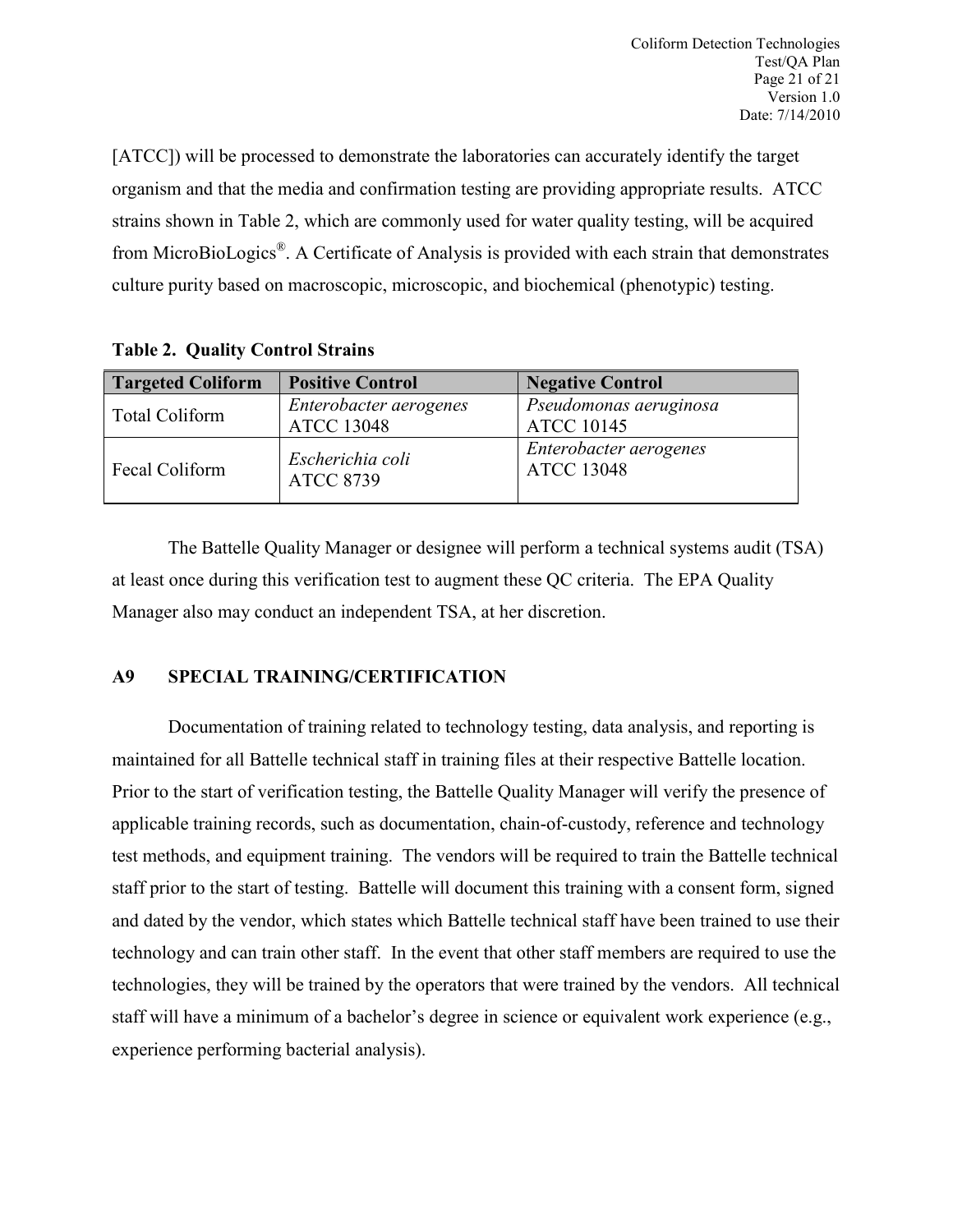Battelle will conduct all verification testing following the biosafety guidelines<sup>4</sup> established at the Battelle laboratories (Battelle Building 20 Biosafety Manual, Version 4.0). Exposure to biological organisms will be minimized, personal protective equipment will be worn, and safe laboratory practices will be followed.

## <span id="page-21-0"></span>**A10 DOCUMENTATION AND RECORDS**

The documents for this verification test will include the test/QA plan, vendor instructions, reference methods, verification reports, verification statements, and audit reports. The project records will include laboratory record books (LRB) and data collection forms, supporting laboratory records, training records, electronic files (both raw data and spreadsheets), and QA audit files. Table 3 summarizes the types of data to be recorded. Documentation of Battelle staff training by vendors and copies of other project specific training will also be included in the project files. All of these records will be maintained in the Verification Test Coordinator's office during the test and will be transferred to permanent storage at Battelle's Records Management Office (RMO) at the conclusion of the verification test. All Battelle LRBs are stored indefinitely with the project files by Battelle's RMO. Section B10 further details the data management practices and responsibilities.

All data generated during the conduct of this project will be recorded directly, promptly, and legibly in ink. All data entries will be dated on the date of entry and signed or initialed by the person entering the data. Any changes in entries will be made so as not to obscure the original entry, will be dated and signed or initialed at the time of the change and shall indicate the reason for the change. Project-specific data forms will be developed prior to testing to ensure that all critical information is documented in real time. The draft forms will be provided to the Battelle QA Manager for review.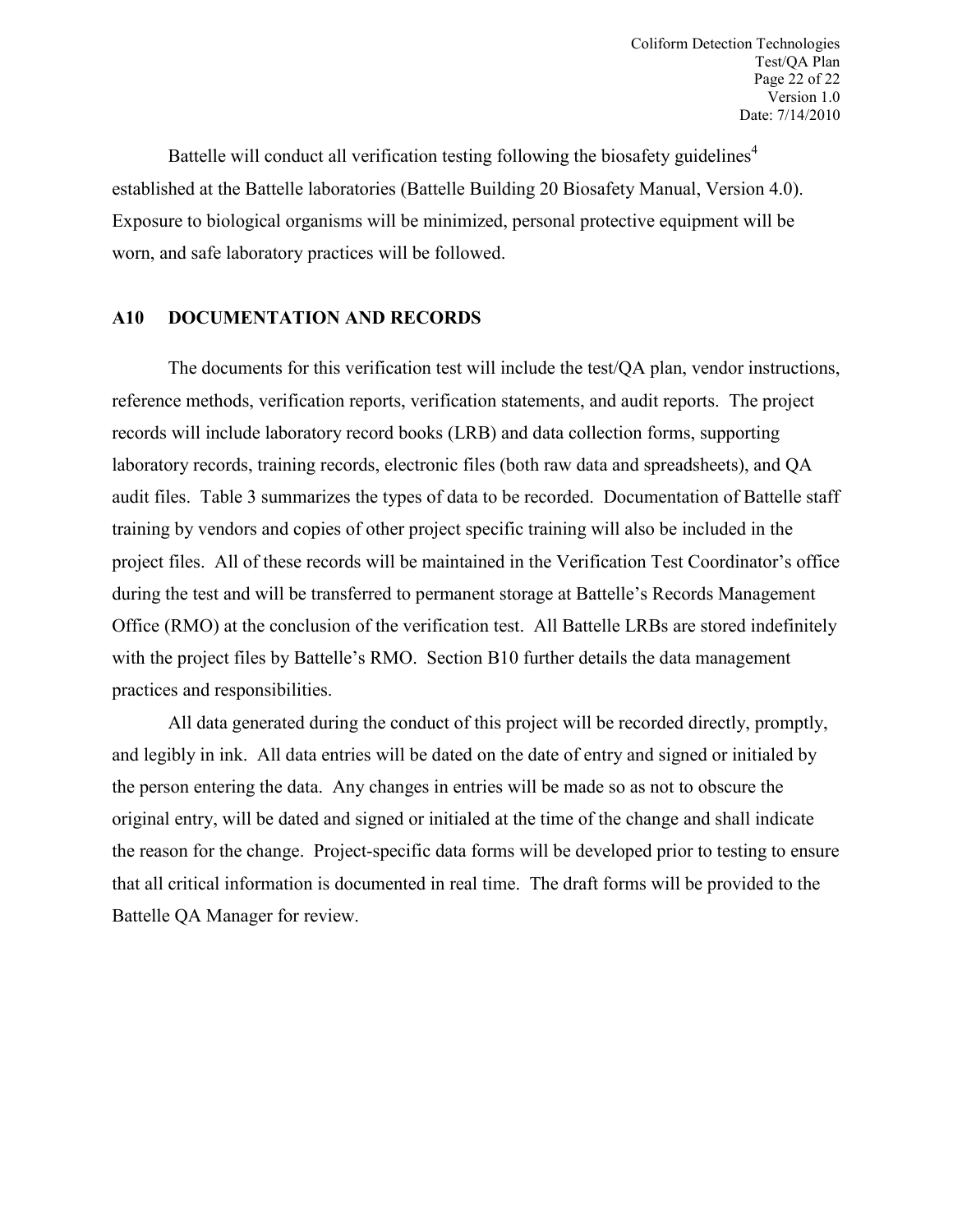Coliform Detection Technologies Test/QA Plan Page 23 of 23 Version 1.0 Date: 7/14/2010

| Data to Be                                                               | <b>Responsible</b>             | Where                                                                                                                                 | <b>How often</b>                                                                              | <b>Disposition of</b>                                                                                                                       |
|--------------------------------------------------------------------------|--------------------------------|---------------------------------------------------------------------------------------------------------------------------------------|-----------------------------------------------------------------------------------------------|---------------------------------------------------------------------------------------------------------------------------------------------|
| <b>Recorded</b>                                                          | Party                          | <b>Recorded</b>                                                                                                                       | recorded                                                                                      | Data                                                                                                                                        |
| Dates, times of test<br>events                                           | <b>Battelle</b>                | Laboratory record<br>books or data<br>collection sheets                                                                               | Start/end of test, and<br>at each change of a<br>test parameter                               | Used to organize/check<br>test results; manually<br>incorporated in data<br>spreadsheets as<br>necessary                                    |
| Test parameters                                                          | <b>Battelle</b>                | Laboratory record<br>books or data<br>collection sheets                                                                               | When set or changed,<br>or as needed to<br>document test<br>notable details during<br>testing | Used to organize/check<br>test results; manually<br>incorporated in data<br>spreadsheets as<br>necessary                                    |
| Sample collection<br>data                                                | <b>Battelle</b>                | Laboratory record<br>books or data<br>collection sheets                                                                               | During each<br>sampling event                                                                 | Used to document<br>collection, handling,<br>and storage of sewage<br>and drinking water<br>samples                                         |
| Reference sample<br>data                                                 | <b>Battelle</b>                | Laboratory record<br>books or data<br>collection sheets                                                                               | When test samples<br>are aliquotted for the<br>reference analysis                             | Used to organize/check<br>test results; manually<br>incorporated in data<br>spreadsheets as<br>necessary                                    |
| Reference method<br>sample analysis,<br>chain of custody, and<br>results | Superior<br>Laboratories, Inc. | Laboratory record<br>books, chain of<br>custody forms,<br>data collection<br>sheets, or data<br>acquisition system,<br>as appropriate | Throughout sample<br>handling and analysis<br>process                                         | Transferred to<br>spreadsheets/agreed<br>upon report; project<br>files. Retained for<br>documentation of<br>reference method<br>performance |

<span id="page-22-0"></span>**Table 3. Summary of Data Recording Process**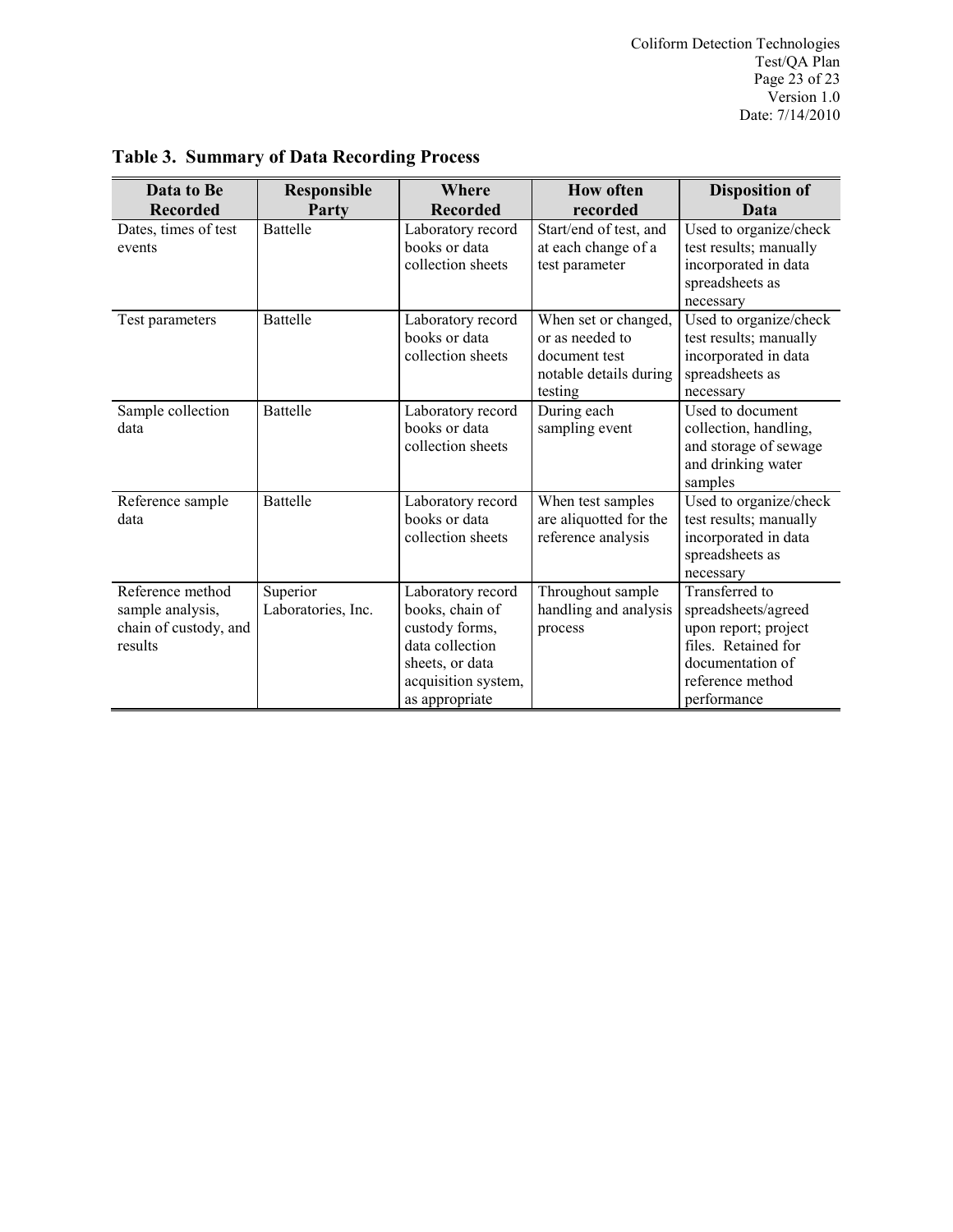## **SECTION B MEASUREMENT AND DATA ACQUISITION**

## <span id="page-23-1"></span><span id="page-23-0"></span>**B1 EXPERIMENTAL DESIGN**

Technologies undergoing verification will be used to analyze spiked DW samples for TC and *E. coli*. Technology operation and sample handling and analysis will be performed according to the vendor's instructions. The results from the coliform detection technologies will be evaluated by comparing the proportion of positive results to the proportion of positive results produced by SM9221B and F which includes the comparison of false positive rate (or specificity) and false negative rate (or sensitivity. In addition, operational factors such as ease of use, required reagents, analysis time, and laboratory space and utilities required will be documented and reported.

## **B1.1 Verification Test Sample Preparation**

The preparation of verification test samples includes the collection of raw sewage as the source of the target organisms, collection of the DW sample, the fortification of the DW sample with target organisms, and the chlorine stressing and dilution of samples for analysis. The sample preparation steps and timeline are illustrated in Table 4 and described in detail in the sections B1.1.1 through B1.1.3.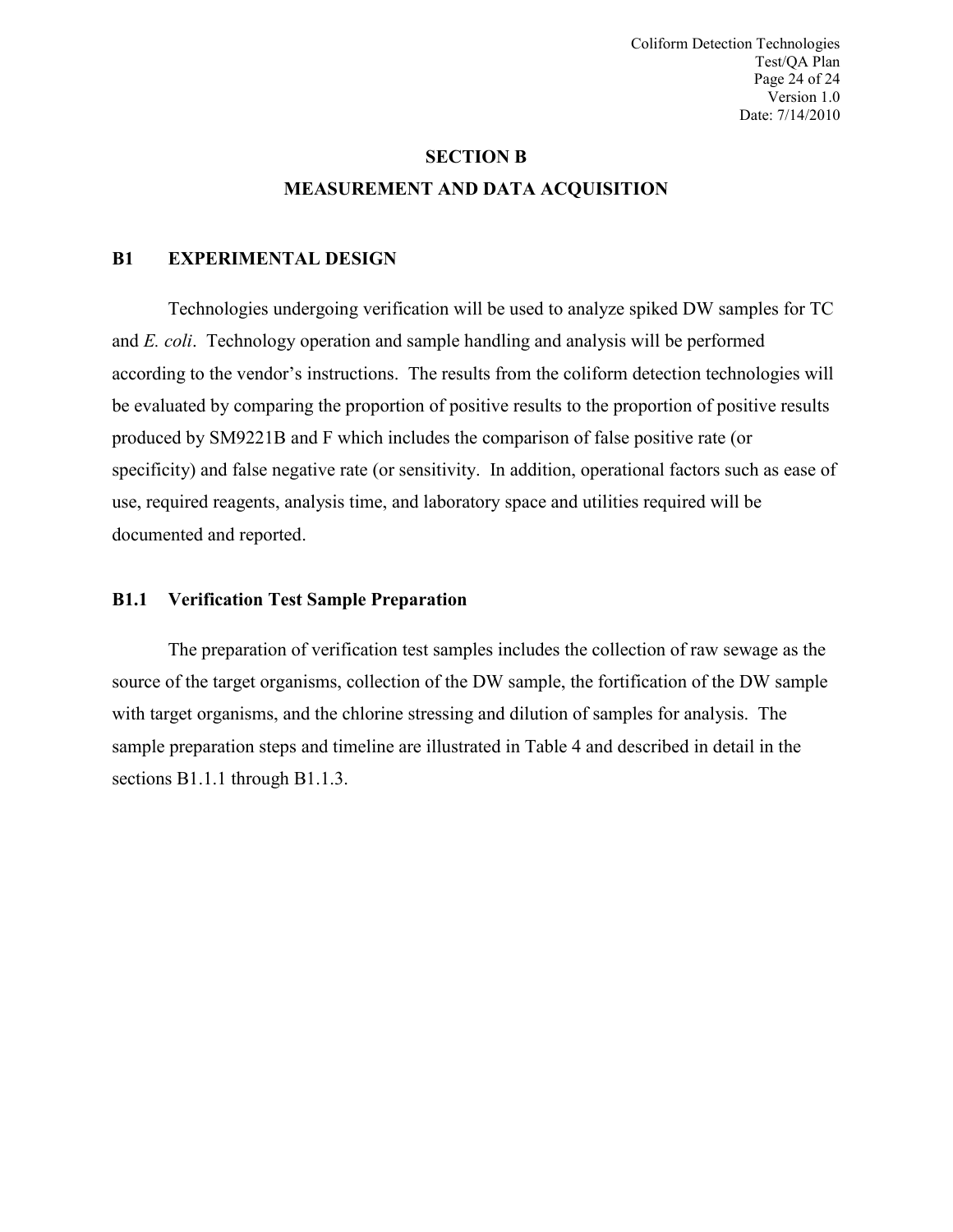| Day            | Process                                                                                                                                                 | <b>Battelle Key Activities</b>                                                                                                                                                                                                                                                                                                                                                                                                                                                                                  |
|----------------|---------------------------------------------------------------------------------------------------------------------------------------------------------|-----------------------------------------------------------------------------------------------------------------------------------------------------------------------------------------------------------------------------------------------------------------------------------------------------------------------------------------------------------------------------------------------------------------------------------------------------------------------------------------------------------------|
|                | Collect Sewage                                                                                                                                          | Collect sewage in early AM from wastewater treatment plant<br>$\bullet$<br>Remove excess solids by filtration<br>$\bullet$<br>Characterize sewage<br>$\bullet$<br>Enumerate total coliform (TC) and E. coli via Standard Method (SM)<br>9222B/G<br>Enumerate total heterotrophic bacteria via standard spread plating<br>(R <sub>2</sub> A agar)<br>Measure pH (SOP GEN.V-003-10), free and total chlorine (HACH<br>$\bullet$<br>Method 8021 & 8167)                                                            |
| $\mathbf{1}$   | <b>Collect Drinking Water</b>                                                                                                                           | Collect approximately 50 L drinking water from tap in Battelle laboratory<br>$\bullet$<br>Measure pH (SOP GEN.V-003-10), free and total chlorine (HACH<br>$\bullet$<br>Method 8021 & 8167)<br>Adjust 30 L DW to 2.0-2.5 mg/L free chlorine for chlorine stressing<br>$\bullet$                                                                                                                                                                                                                                  |
|                | <b>Chlorine Stressing</b><br>(stress bacteria; reduce<br>TC/E. coli by 2-4<br>orders of magnitude)<br>(prepare spiked,<br>stressed TC or E. coli<br>DW) | Spike three 10 L DW samples with 200 mL $\overline{\text{filtered}}$ sewage (targeting $10^{4.5}$ )<br>$\bullet$<br>org./100 mL for TC or $E.$ coli)<br>Dechlorinate after 2.5, 5, and 10 minutes<br>$\bullet$<br>Enumerate each spiked, stressed, DW sample (SSDW)<br>$\bullet$<br>Refrigerate SSDW<br>$\bullet$                                                                                                                                                                                               |
|                | Prepare dilutions for<br>sample analysis                                                                                                                | Based on Day 1 enumeration results, prepare three 10 L dilutions of<br>$\bullet$<br>SSDW targeting 0.1, 1, and 10 TC or E. coli/100 mL from one of the three<br>SSDW 10 L aliquots                                                                                                                                                                                                                                                                                                                              |
| $\overline{2}$ | Complete Sample<br>Preparation; Initiate<br>Verification Testing                                                                                        | Dispense 20 replicate 100 mL aliquots of each dilution into sterile<br>$\bullet$<br>reservoirs (total of 60 samples plus 1 negative matrix control, 1 negative<br>TC control, , 1 positive TC/negative E. coli, and 1 positive E. coli for a<br>total of 64 samples per method)<br>Promptly transfer required samples to the reference laboratory <sup>a</sup> on wet ice<br>$\bullet$<br>to begin Reference testing (SM 9221B/F) and Colilert®-18 testing<br>Initiate vendor analysis at Battelle<br>$\bullet$ |

## <span id="page-24-0"></span>**Table 4. Sample Preparation Timeline**

<sup>a</sup> Superior Laboratories, Inc., 1075 Amity Road, Galloway, OH 43119-9304, (614-793-2172). Attn: James Gossard

## *B1.1.1 Sewage and Drinking Water Sample Collection*

A single raw sewage sample (approximately 1 L), will be collected in the morning hours from the influent sewage line entering the Southerly Wastewater Treatment Plant (SWTP) in Columbus, OH by SWTP staff. The sewage will be immediately stored on wet ice, and transported by Battelle staff to Battelle laboratories. Upon receipt, the sewage will be filtered through a Whatman No. 2 pleated filter under vacuum using a Buchner funnel to remove excess solids, shaken vigorously for 1 minute to insure homogeneity, and then immediately characterized as follows:

• Measure pH using calibrated pH meter  $(SOP$  GEN.V-003-10)<sup>5</sup>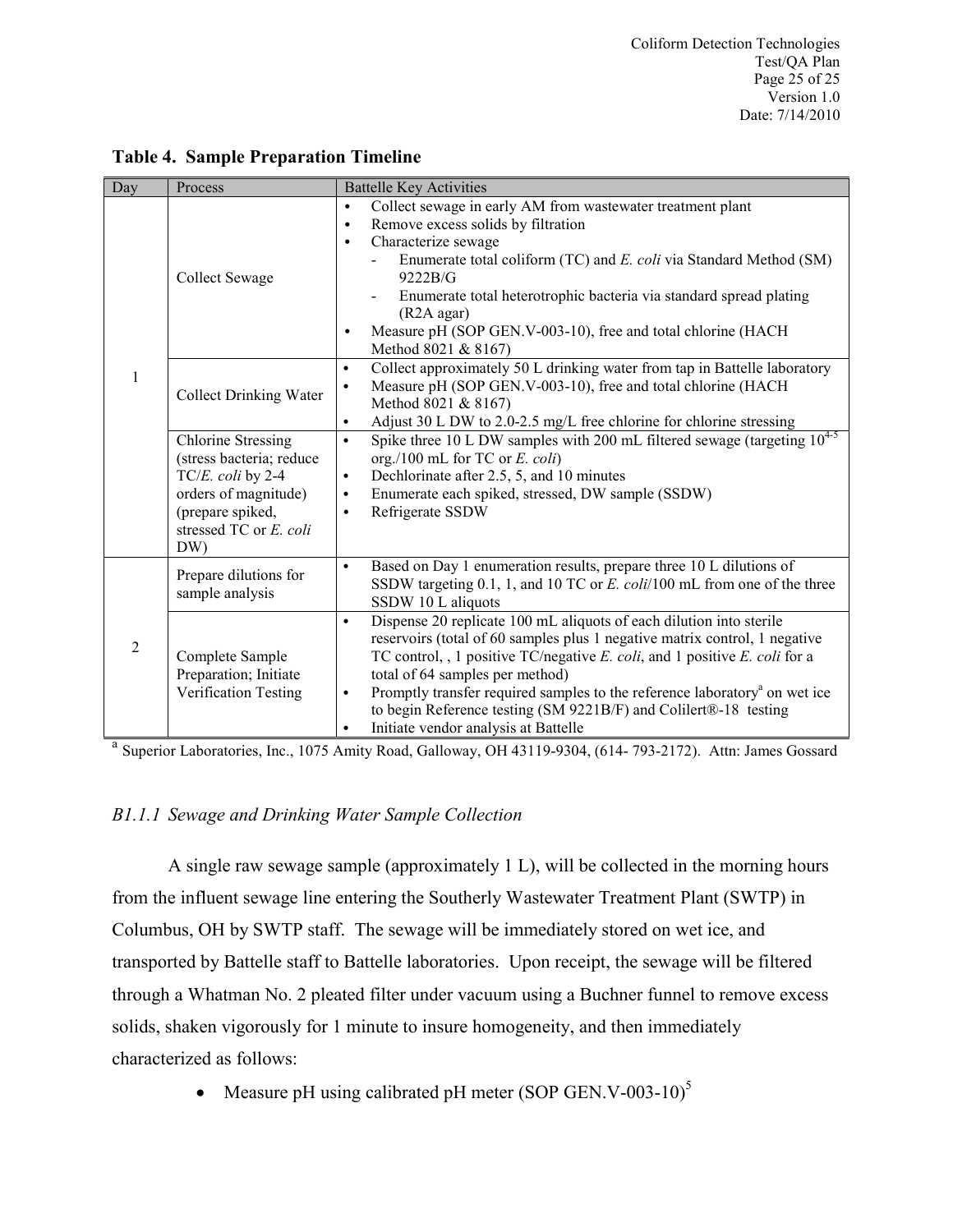- Measure free chlorine and total chlorine using a HACH Chlorine test kit [*(HACH*) Method 8021 (free) and Method 8167 (total); procedures are equivalent to U.S. EPA Standard Method 4500-CL G for drinking water]
- Quantify the total, culturable heterotrophic bacteria by enumerating onto R2A agar using a standard spread plating method as described in the AOAC's Bacteriological Analytical Manual<sup>6</sup>.
- Quantify TC and *E. coli* (organisms per 100 mL) using quantitative methods for TC (SM 9222B – m-Endo) and *E. coli* (SM 9222G – NA-MUG)<sup>3</sup>.
	- Based on recent analysis of sewage samples collected from SWTF, the concentration of total coliform and *E. coli* is expected to be in the range of  $10^{6-7}$  organisms/100 mL.
	- To obtain readable filters, serial dilutions of the sewage will be prepared
	- Total coliform concentrations will be based on the number of typical coliform colonies (pink to dark-red with metallic surface sheen) observed on m-Endo.
	- To determine *E. coli* concentrations, the filter membranes will be transferred from m-Endo onto NA-MUG, incubated for 4 hours at  $35\pm0.5^{\circ}$ C, and then held under a long-wave length ultraviolet light. Colonies that fluoresce blue are counted as *E. coli*.

A single DW sample (approximately 62 L) will be collected into multiple, sterile carboys the same day the sewage sample is collected. This volume will accommodate the preparation of a complete set of 100 mL aliquots for one round of verification testing for TC and *E. coli*. Table 5 shows that approximately 62 L of DW will be required to prepare three 10.5 L volumes for chlorine stressing (32 L) and to prepare the three dilutions for sample analysis from one of the chlorine stressed samples (30 L). These diluted samples will be the source of the 100 mL samples that will be analyzed by the technologies being tested as well as the reference methods.

The DW sample will be collected as follows:

- (1) Remove faucet screen if present, and surface decontaminate with 70% isopropanol.
- (2) Purge line for 2 to 3 minutes with cold water.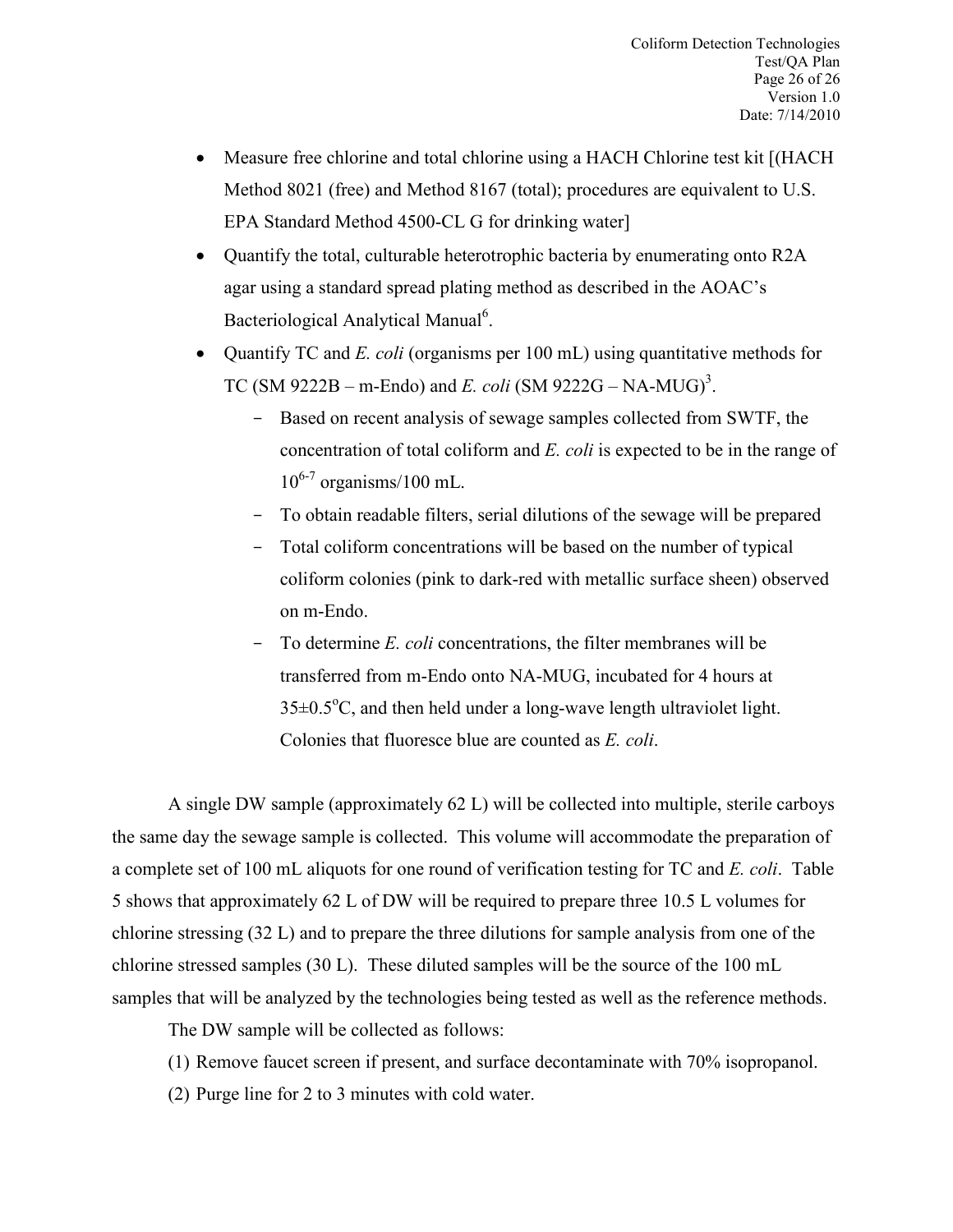(3) Collect approximately 62 L DW from the tap into multiple sterile (autoclaved) carboys equipped with a spigot and containing large stir bars.

Once collected, a 100 mL aliquot will be collected from the carboy's spigot and used to characterize the DW by measuring the pH (SOP GEN.V-003-10) and the concentration (mg/L) of free and total chlorine using a HACH Chlorine kit (HACH Methods 8021 and 8167). Since recent chlorine tests of the tap water indicate the water generally contains 0.2 to 1.5 mg/L free chlorine, sodium thiosulfate will not be added prior to the chlorination step. The DW sample will be used the same day as collected for the chlorine stressing and stored at 2<sup>o</sup>C to 8<sup>o</sup>C and used the following day to prepare the diluted samples for analysis. DW used to dilute the stress samples will be dechlorinated prior to use.

| <b>Step</b>               | <b>Description</b>                       | <b>DW Volume Needed</b>       |
|---------------------------|------------------------------------------|-------------------------------|
| <b>Chlorine Stressing</b> | Prepare three 10.5 L spiked aliquots for | 32L                           |
|                           | three timed exposures                    |                               |
|                           | Prepare three 10.5 L dilutions from one  | Approx. $30 L$                |
|                           | of the 10.5 L Chlorinated aliquots       | (Volume required for prep. of |
| Dilution and Sample       | above; 2 L required for each method      | three dilutions depends on    |
| Preparation               | $(60 \times 100 \text{ mL})$ ;           | concentration of chlorinated  |
|                           | -control preparation                     | sample selected for sample    |
|                           | -replicate 100 ml samples will be        | prep.)                        |
|                           | generated from these three dilutions     |                               |
|                           | Total=                                   | 62L                           |

<span id="page-26-0"></span>**Table 5. Volume of Drinking Water Required for Verification Testing**

*B1.1.2 Chlorine Stressing and Preparation of Samples for Verification Testing*

The goal of the chlorine stressing step is to reduce the number organisms in the spiked DW samples by two to four orders of magnitude, starting at approximately  $10<sup>5</sup>$  target organisms/100 mL. In addition, this step also stresses the organisms with chlorine. Three spiked DW samples will be chlorinated for 2.5, 5, or 10 minutes, after which time they will be dechlorinated with sodium thiosulfate and subsequently enumerated to determine the reduction of target organisms in each spiked, stressed drinking water (SSDW) sample. Chlorine stressing will be initiated the day the sewage and DW samples are collected in order to minimize the storage time between sewage and DW collection and the start of sample analysis. Following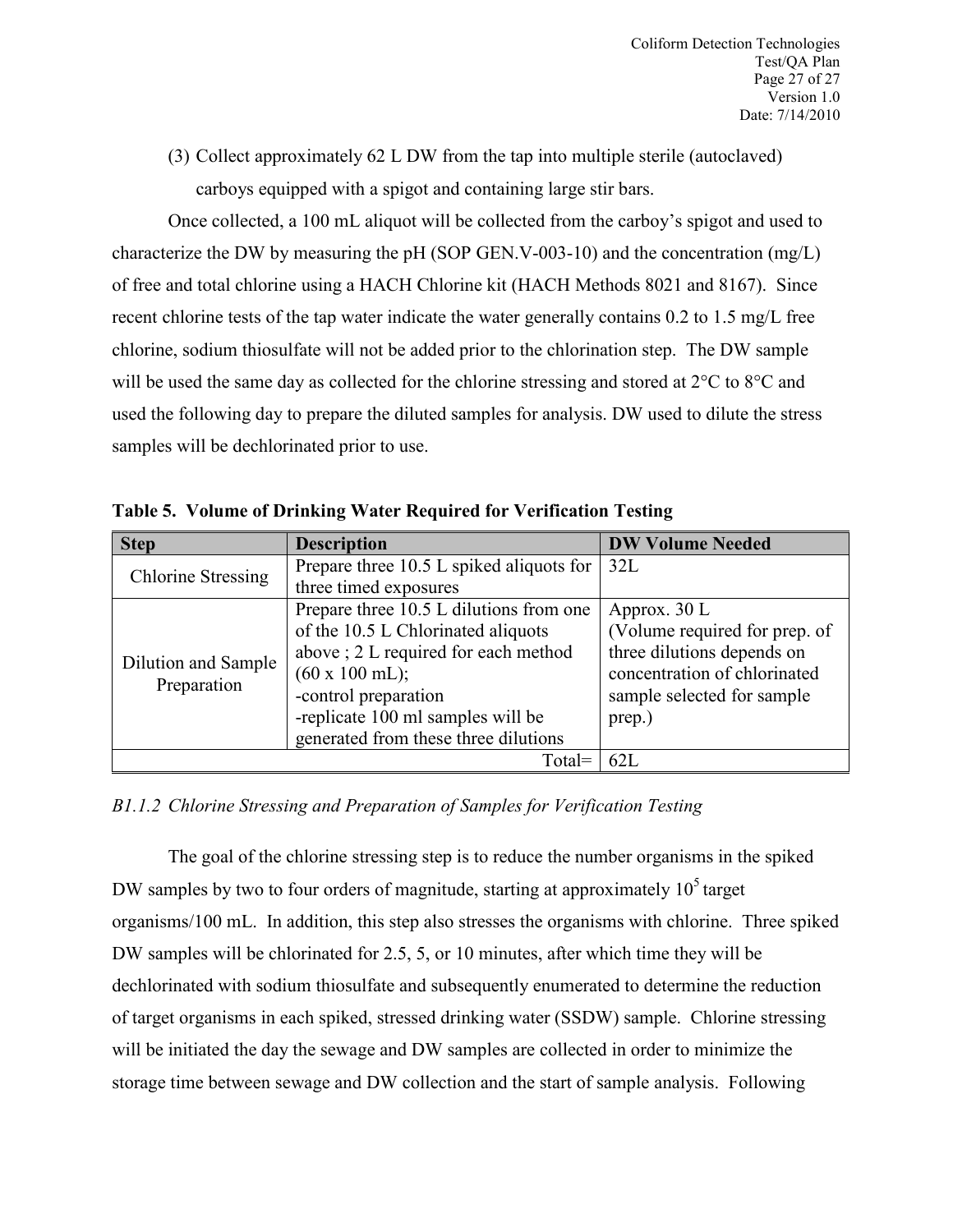chlorine stressing, one of the three 10 L dilutions of SSDW will be selected to prepare a set of three 10 L dilutions prepared into dechlorinated drinking water targeting a range of 0.1 to 10 target organisms/100 mL. The chlorine stressing and sample preparation steps are detailed below:

Chlorine Stressing Procedure:

- (1) Dispense 10.5 L of the original DW sample into each of three, sterile 10 L carboys containing stir bars. Place carboys on stir plates and mix at medium speed.
- (2) Measure the total residual and free residual chlorine concentration using a HACH Chlorine test kit (approved for SM 4500-Cl-  $G<sup>3</sup>$ ) in each carboy. If necessary, adjust the free residual chlorine level to 2.0-2.5 mg/L using a 4% solution (40,000 mg/L) of sodium hypochlorite. Since the spiked DW sample will generally have a low chlorine demand, overstressing or killing the organisms by prolonged exposure to free chlorine must be avoided. The total residual chlorine level should not exceed 2.5 mg/L.
- (3) Measure pH by collecting a 10 mL aliquot from each carboy and measure using a calibrated pH meter, following SOP GEN.V-003-10 $^5$ .
- (4) Measure temperature of water in each carboy using a calibrated thermometer. Thermometers are calibrated according to SOP GEN.V-013-04<sup>7</sup>. [Surface decontaminate thermometer with 70% isopropanol before each use].
- (5) Start chlorine stressing by spiking each 10.5 L DW sample with 200 mL filtered sewage to achieve a concentration of approximately  $10^5$  target organisms/100 mL. The concentration of TC or *E. coli* will be assumed to be  $10^4$ - $10^5$  org./mL (as indicated by analysis of sewage collected over the past several weeks leading up to the verification study).
- (6) At each of three time points (2.5, 5, and 10 minutes after spiking with sewage):
	- a. Add 8.6 mL 10% (w/v) sodium thiosulfate solution (i.e., 0.8 mL per L) to stop chlorine oxidation (dechlorinate). Allow to mix for at least 1 minute.
	- b. Measure pH and temperature of sample.
	- c. Measure free residual chlorine and total chlorine.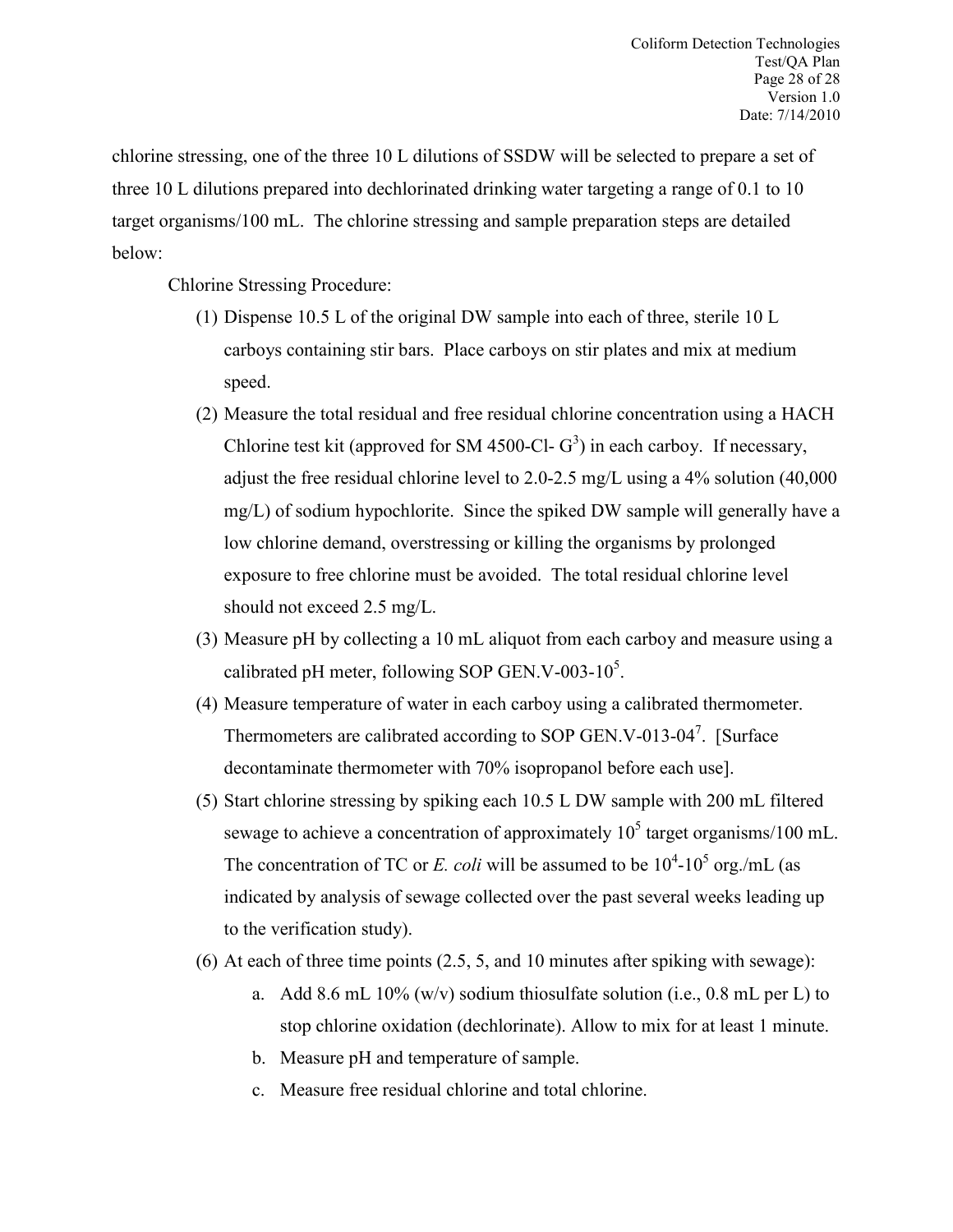- (7) Enumerate the target organism densities of each SSDW via SM 9222B for TC and SM 9222G for *E. coli*. .
	- a. Enumerate triplicate 100 mL aliquots of undiluted sample, and triplicate 100 mL aliquots of  $10^{-1}$  and  $10^{-2}$  dilutions of the sample; using phosphate buffered water as the diluent.
	- b. Calculate TC and *E. coli*/100 mL in each 10 L sample.
- (8) Calculate the reduction of TC and *E. coli* based on the estimated spiking (starting) concentration and the concentrations after each exposure time.

If none of the exposure times used was adequate to achieve the desired reduction of two to four orders of magnitude, the entire process will be repeated using a freshly collected sewage sample and DW. The measured density of chlorine-stressed target organisms confirms that a two to four order of magnitude reduction has been attained, and can then be used to prepare three dilutions that target a density of 0.1 to 10 target organisms/100 mL. While it is difficult to determine if a single target organism is present in 100 mL of water, when approximately half of the analyzed replicates are positive and half are negative, the density of the organism has become adequately low so that a positive result can be considered single organism detection. Therefore, the ultimate objective is to have one of the prepared dilution sets provide  $50 \pm 25\%$  positive results for TC or *E. coli* (depending on which is being targeted) with the reference method(s).

Based on the results of the chlorine stressing step, three 10.5 L volumes of DW with TC or *E.coli* concentrations of 0.1 org./100 mL, 1 org./100 mL, and 10 org./100 mL, respectively, will be prepared, and replicate 100 mL aliquots of each dilution will be subsampled for verification testing. Preparation of the dilution samples will be performed as follows:

- (1) Calculate the volume of the original DW needed to prepare 10.5 L of each of three dilutions, and dispense this volume into one or more carboys. Measure the free chlorine concentration, and dechlorinate if the free chlorine concentration is in the range of  $0.2 - 0.5$  mg/L by adding 0.8 mL 10% sodium thiosulfate per 1 L. Use this dechlorinated DW (DDW) to prepare the dilutions.
- (2) Accurately dispense the appropriate volume of DDW to each of three sterile carboys having spigots and containing large stir bars.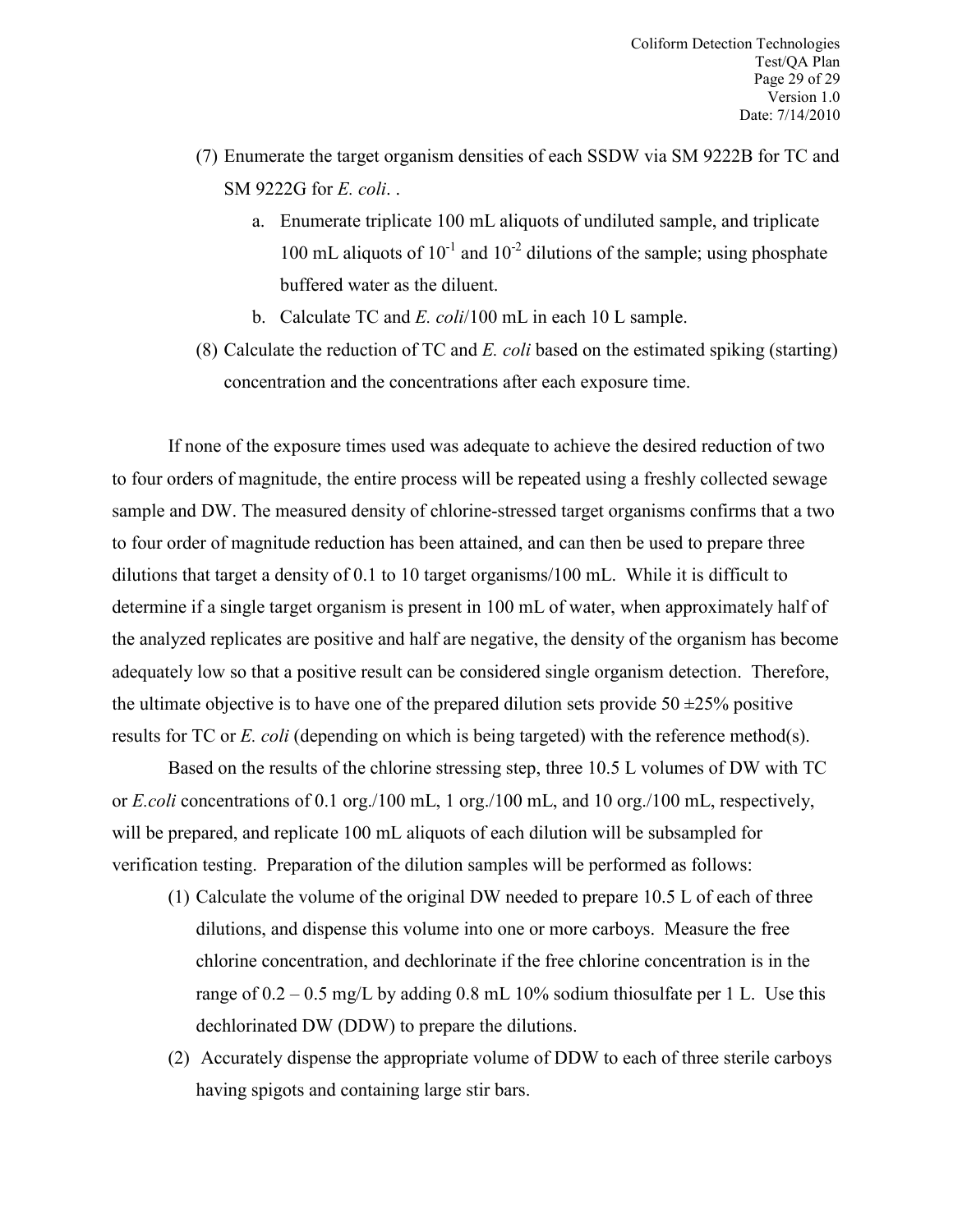- (3) Spike the DDW with the appropriate volume of SSDW sample to each of the three carboys to generate suspensions of 0.1 org./100 mL, 1 org./100 mL, and 10 org./100 mL.
- (4) Each dilution will be treated as follows:
	- a. Mix on stir plate for 5-10 minutes.
	- b. During continuous mixing on the stir plate, dispense 100 mL aliquots into sterile 100 mL bottles using 50 mL and/or 100 mL graduated pipets. All bottles will be pre-labeled with a unique sample ID.
	- c. Store bottles at 2 °C to 8 °C as they are generated.
	- d. Immediately after all samples have been dispensed for the reference methods, transport them in coolers packed with ice packs to Superior Laboratories, Inc., which is approximately a 15 to 20 minute drive from the sample preparation laboratory. Reference method analysis following SM9221B/F and Colilert®- 18 will commence the same day as arrival at the laboratory.

Once all 100 mL aliquots are dispensed for technology verification (20 at each dilution level for a total of 60 replicates per technology), verification testing will begin. Figure 2 illustrates the experimental design for the sample dilution. Not shown in Figure 2 are the QC samples which will be prepared and analyzed at the same time.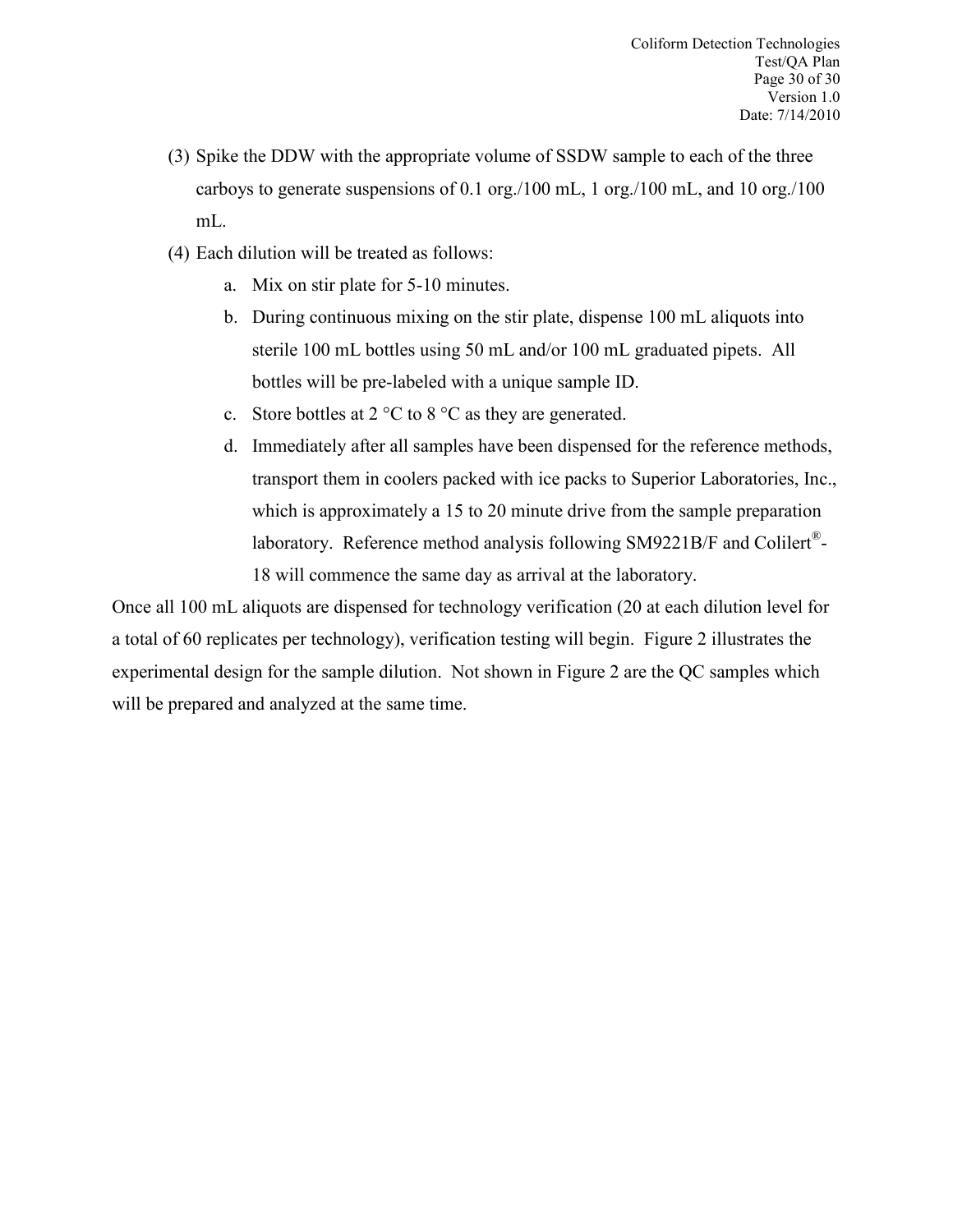

<span id="page-30-0"></span>**Figure 2. Experimental Design for Sample Dilution and Analysis**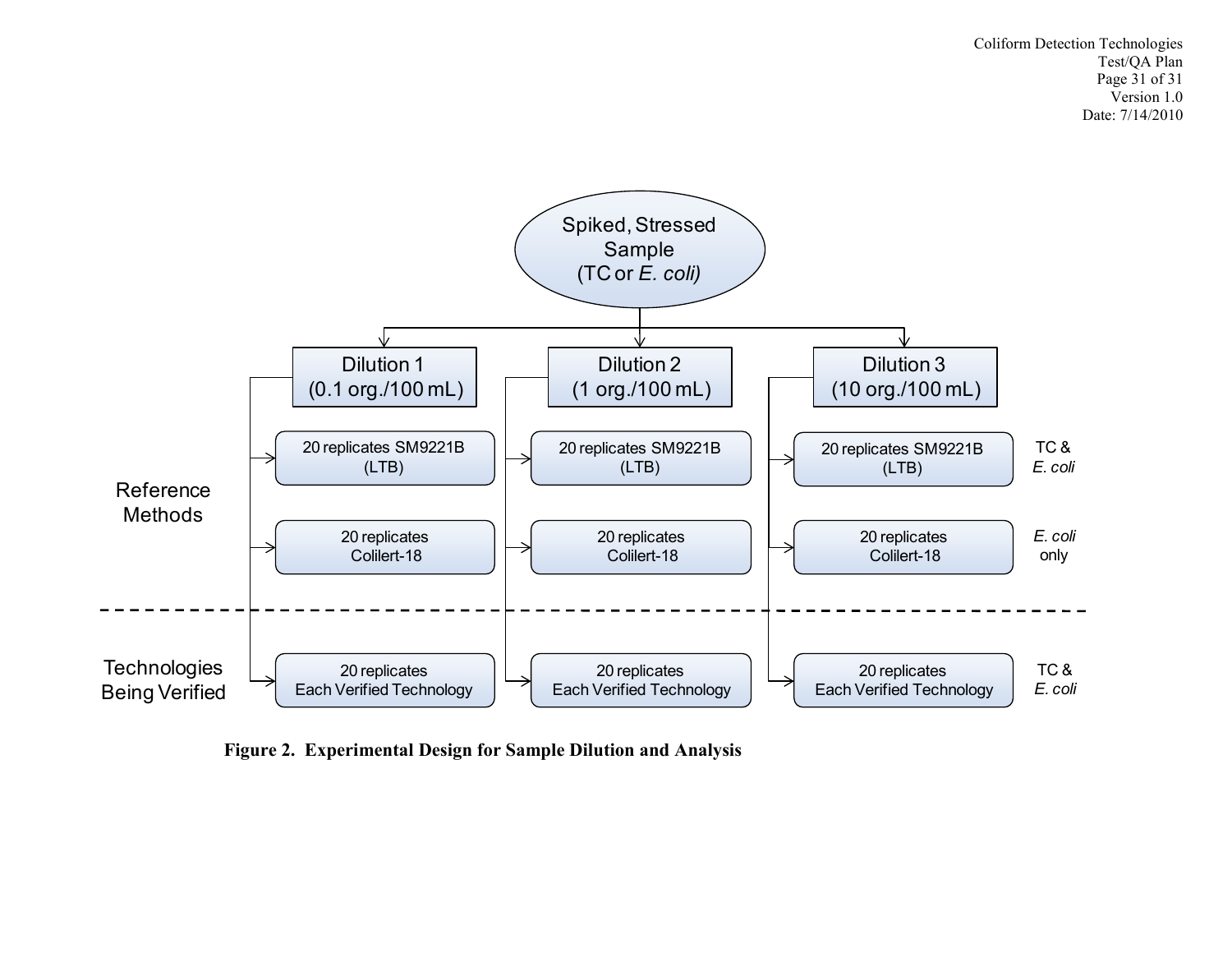Coliform Detection Technologies Test/QA Plan Page 32 of 32 Version 1.0 Date: 7/14/2010

#### **B1.2 Sample Analysis**

The number of replicates to be analyzed by each technology and reference method was selected following a power analysis based on a Pearson chi-square test for equality of proportions associated with two independent populations, where the test is two-sided (i.e., test for equality versus any type of non-equality). The populations being compared are the two test types (reference and technologies being verified), and the proportion corresponds to the proportion of positive results out of the total tests performed. Conducted using the POWER procedure in the SAS System, the power analysis determined the number of replicate tests (across both test types) that is necessary to detect a specified difference in proportions of a specified size with 80% power, given a specified value of the proportion for the reference test (the acceptable range of reference test positive proportions will be 0.25 to 0.75 for this test), and a significance level of 0.05 for the test. Table 6 gives the power analysis results for reference method positive proportions of 0.25, 0.5, and 0.65. The results indicate that approximately 20 replicate samples of the technologies being tested will be adequate to determine significant differences in the proportion of positive results generated by the technologies being tested and the reference method. The absolute differences in proportion relative to the reference test that is shown through this power analysis to be detectable as significantly difference were 0.45, 0.4, and 0.325 (shaded results) for the three reference method positive proportions of 0.25, 0.50, and 0.65, respectively. Differences in positive proportion less than those may be detectable, but not with 80 percent power under the assumptions of the test.

As shown in Table 6, the use of approximately 20 replicates provides a likelihood that a significant difference can be determined between the reference method and the technologies being tested. If a significant difference is determined based on the results of this ETV test, the result means that the reference method and technology being tested are at least different by the shaded ratios shown in the table. Upon discussion with the peer reviewers for this verification test, it was determined that use of 20 replicates would provide data that was useful to the end user of these technologies. The reviewers determined that, because this test does not have regulatory implications, the result will be valuable as a screening tool to help with purchase decisions.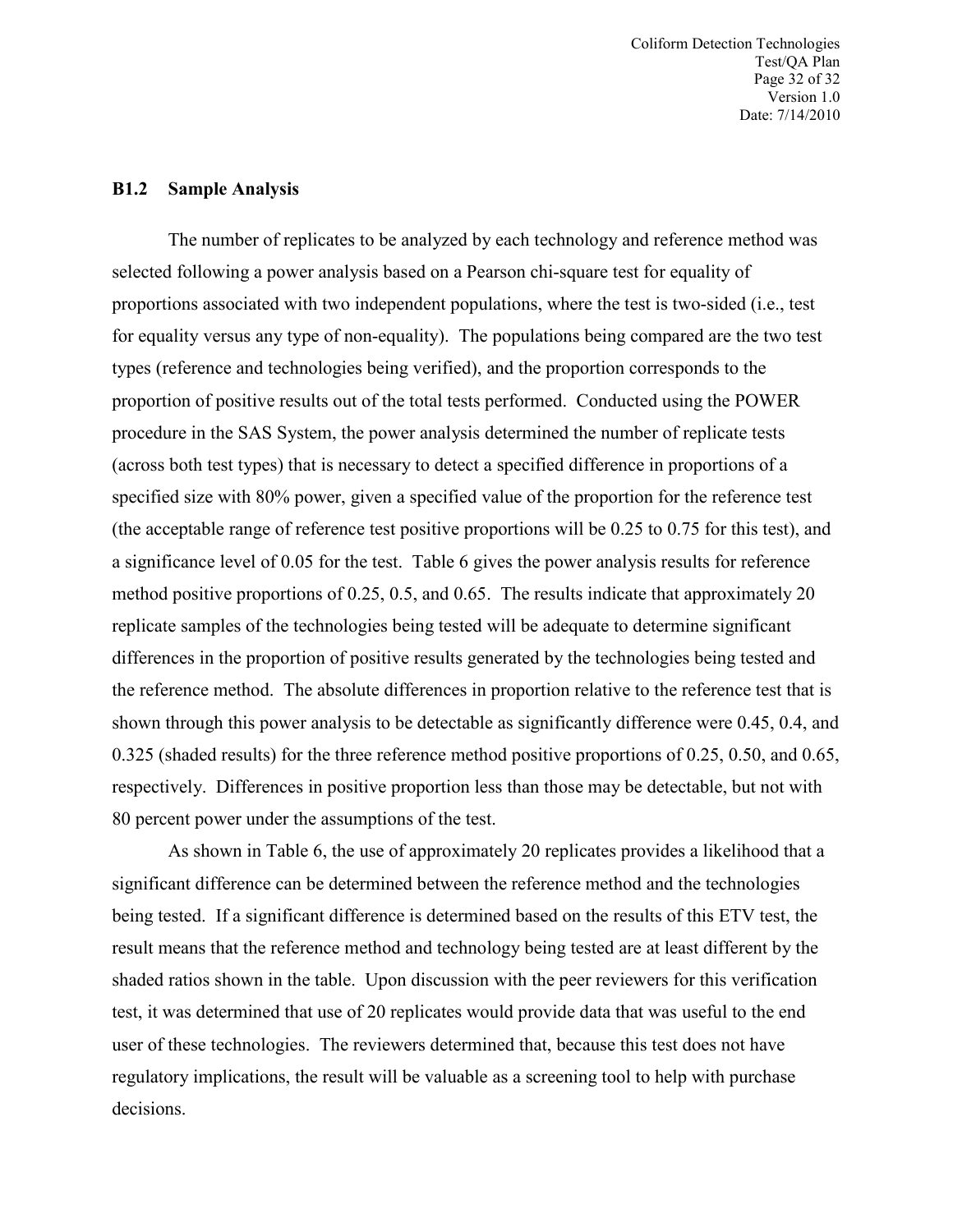Coliform Detection Technologies Test/QA Plan Page 33 of 33 Version 1.0 Date: 7/14/2010

| Reference<br><b>Method Ratio of</b><br><b>Positive Results</b> | Reference<br><b>Method</b><br>$\mathbf N$ | <b>Tested</b><br><b>Technology</b><br><b>Ratio of</b><br><b>Positive</b><br><b>Results</b> | Difference in<br><b>Positive</b><br><b>Proportion</b><br><b>Between</b><br><b>Reference and</b><br><b>Technology</b> | <b>Required Tested</b><br><b>Technology N</b><br>for Significant<br><b>Difference</b> | <b>Test</b><br><b>Method</b><br><b>Positives</b> | <b>Test</b><br><b>Method</b><br><b>Negatives</b> |
|----------------------------------------------------------------|-------------------------------------------|--------------------------------------------------------------------------------------------|----------------------------------------------------------------------------------------------------------------------|---------------------------------------------------------------------------------------|--------------------------------------------------|--------------------------------------------------|
|                                                                | 71                                        | 0.025                                                                                      | 0.225                                                                                                                | 71                                                                                    | $\overline{2}$                                   | 69                                               |
|                                                                | 152                                       | 0.10                                                                                       | 0.15                                                                                                                 | 152                                                                                   | 15                                               | 137                                              |
|                                                                | 1,251                                     | 0.20                                                                                       | 0.05                                                                                                                 | 1,251                                                                                 | 251                                              | 1,001                                            |
| 0.25                                                           | 1,251                                     | 0.30                                                                                       | 0.05                                                                                                                 | 1,251                                                                                 | 375                                              | 876                                              |
|                                                                | 152                                       | 0.40                                                                                       | 0.15                                                                                                                 | 152                                                                                   | 61                                               | 91                                               |
|                                                                | 58                                        | 0.50                                                                                       | 0.25                                                                                                                 | 58                                                                                    | 29                                               | 29                                               |
|                                                                | 31                                        | 0.60                                                                                       | 0.35                                                                                                                 | 31                                                                                    | 19                                               | 12                                               |
|                                                                | 19                                        | 0.70                                                                                       | 0.45                                                                                                                 | 19                                                                                    | 13                                               | 6                                                |
|                                                                | 15                                        | 0.05                                                                                       | 0.45                                                                                                                 | 15                                                                                    | $\mathbf{1}$                                     | 15                                               |
|                                                                | 20                                        | 0.10                                                                                       | 0.4                                                                                                                  | 20                                                                                    | $\overline{2}$                                   | 18                                               |
|                                                                | 39                                        | 0.20                                                                                       | 0.3                                                                                                                  | 39                                                                                    | 8                                                | 31                                               |
|                                                                | 93                                        | 0.30                                                                                       | 0.2                                                                                                                  | 93                                                                                    | 28                                               | 65                                               |
| 0.50                                                           | 388                                       | 0.40                                                                                       | 0.1                                                                                                                  | 388                                                                                   | 233                                              | 155                                              |
|                                                                | 388                                       | 0.60                                                                                       | 0.1                                                                                                                  | 388                                                                                   | 155                                              | 233                                              |
|                                                                | 93                                        | 0.70                                                                                       | 0.2                                                                                                                  | 93                                                                                    | 28                                               | 65                                               |
|                                                                | 39                                        | 0.80                                                                                       | 0.3                                                                                                                  | 39                                                                                    | 31                                               | 8                                                |
|                                                                | 20                                        | 0.90                                                                                       | 0.4                                                                                                                  | 20                                                                                    | 18                                               | $\overline{2}$                                   |
|                                                                | 22                                        | 0.325                                                                                      | 0.325                                                                                                                | 22                                                                                    | $\overline{7}$                                   | 15                                               |
|                                                                | 39                                        | 0.390                                                                                      | 0.26                                                                                                                 | 39                                                                                    | 15                                               | 24                                               |
|                                                                | 189                                       | 0.520                                                                                      | 0.13                                                                                                                 | 189                                                                                   | 98                                               | 91                                               |
| 0.65                                                           | 804                                       | 0.715                                                                                      | 0.065                                                                                                                | 804                                                                                   | 575                                              | 229                                              |
|                                                                | 189                                       | 0.780                                                                                      | 0.13                                                                                                                 | 189                                                                                   | 147                                              | 42                                               |
|                                                                | 39                                        | 0.910                                                                                      | 0.26                                                                                                                 | 39                                                                                    | 36                                               | $\overline{\mathbf{3}}$                          |
|                                                                | 22                                        | 0.975                                                                                      | 0.325                                                                                                                | 22                                                                                    | 21                                               | $\,1$                                            |

## <span id="page-32-0"></span>**Table 6. Power Analysis Results for Determination of Replicates**

The ability of each coliform detection technology to determine the presence of TC and *E. coli* will be challenged using spiked stressed DW samples. Positive/negative control samples spiked with quality control cultures listed in Table 2 will be included during testing. The technologies will be operated according to the manufacturer's instructions and vendor will provide the necessary equipment and supplies to analyze up to sixty 100 mL samples at a given time. The dilution samples generated in Section B1.1 will be assayed by the reference methods and the technology methods concurrently. The reference analyses will be conducted as described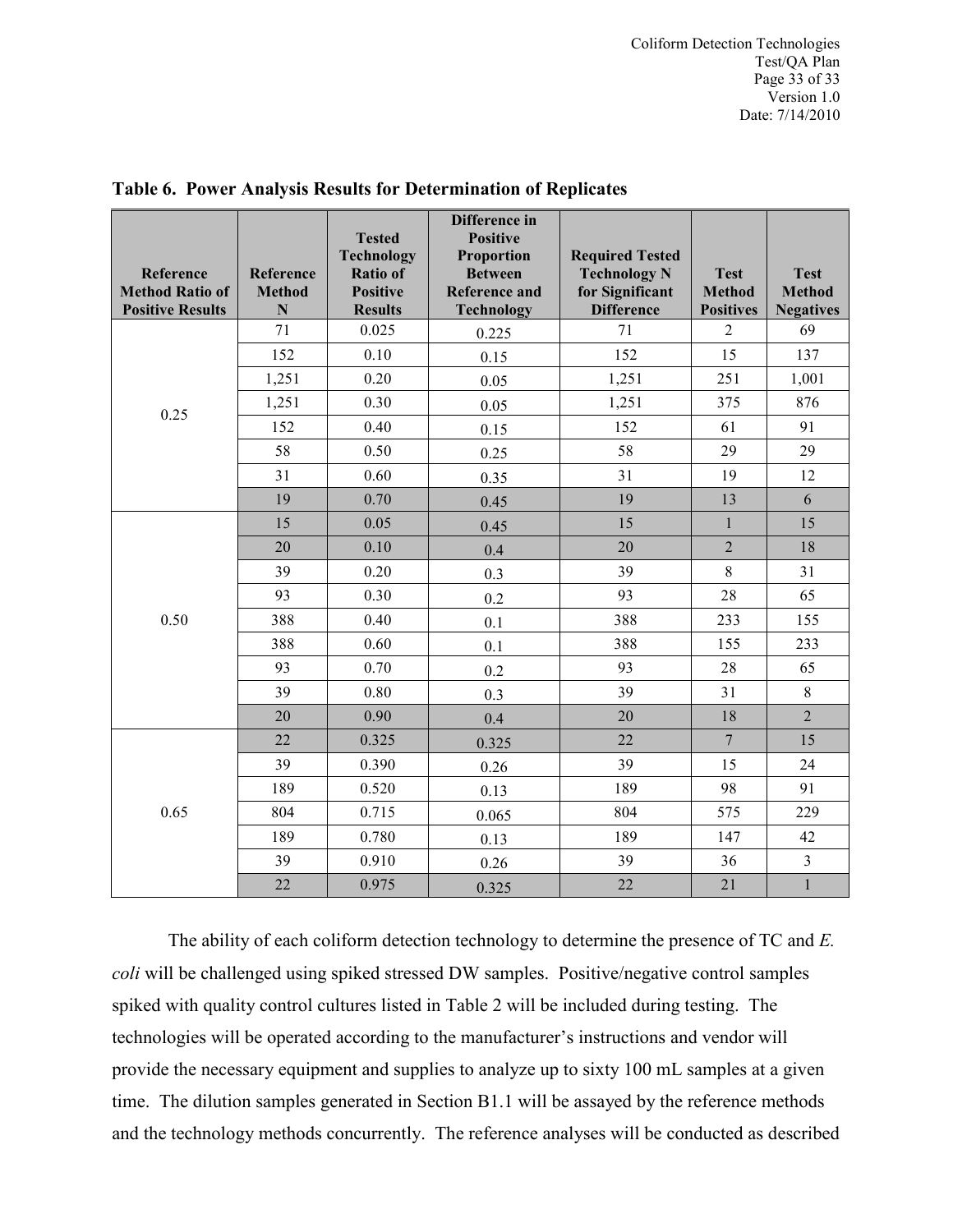in Section B4. Table 7, which is continued from Table 4, presents an overview of the daily verification test activities during days 3 through 7. The details of the activities are described in sections B1.2.1 and B1.2.2.

<span id="page-33-0"></span>**Table 7. Sample Analysis Timeline** 

|                                   |                                                | <b>Battelle and Superior Key Activities</b> |                                                               |                                                                                                       |                                                                                      |  |
|-----------------------------------|------------------------------------------------|---------------------------------------------|---------------------------------------------------------------|-------------------------------------------------------------------------------------------------------|--------------------------------------------------------------------------------------|--|
| Day                               | 9221B<br>(Superior)                            | 9221F<br>(Superior)                         | Colilert <sup>®-18</sup><br>(Superior)                        | <b>Vendor</b><br><b>Technologies</b><br>(Superior)                                                    | <b>Vendor</b><br><b>Technologies</b><br>(Battelle)                                   |  |
| 1                                 |                                                |                                             | Sewage and DW collection, and chlorination (refer to Table 4) |                                                                                                       |                                                                                      |  |
| 2 (Dilutions<br>already prepared) | 100 mL SSDW into LTB                           |                                             | Start analysis on<br>replicate 100 mL<br>samples              |                                                                                                       | Replicate 100 mL<br>samples into<br>vendor supplied<br>containers; start<br>analysis |  |
| 3                                 | 24h LTB into<br><b>BGLB/EC-MUG</b>             | 24 h LTB into<br><b>EC-MUG</b>              | Complete tests                                                | Receive<br>Vendor<br>analyzed<br>samples; start<br>Confirmed<br>phase by<br>inoculating<br><b>LTB</b> | Vendor Results;<br>transport all<br>samples to<br>Superior Labs                      |  |
| 4                                 | 48h LTB into<br><b>BGLB/EC-MUG</b>             | 48 h LTB into<br><b>EC-MUG</b>              |                                                               | 24h LTB into<br><b>BGLB/EC-</b><br><b>MUG</b>                                                         |                                                                                      |  |
| 5                                 | Complete tests<br>from Day 3                   | Complete with<br>UV test                    |                                                               | 48h LTB into<br><b>BGLB/EC-</b><br><b>MUG</b>                                                         |                                                                                      |  |
| 6                                 | Complete tests<br>from Day 4                   |                                             |                                                               | Complete<br>tests from<br>Day 4                                                                       |                                                                                      |  |
| 7                                 | (Optional)<br>Additional<br>completed tests if |                                             |                                                               | Complete<br>tests from<br>Day 5                                                                       |                                                                                      |  |
| 8                                 | deemed<br>appropriate                          |                                             |                                                               | (Optional)<br>Additional                                                                              |                                                                                      |  |
| 9                                 |                                                | <u>INIHINIHIIIII</u>                        |                                                               | completed<br>tests if<br>deemed<br>appropriate                                                        |                                                                                      |  |

The data used for verification will be from the dilution(s) which produces results closest to an equal number of positive (50%) and negative (50%) results for the reference method. A 50  $\pm$  25% split in responses (in either direction; i.e., 25:75 or 75:25% split) will be sought. For comparability, the evaluated results for the coliform detection technologies will be from the same dilution level as the  $50 \pm 25\%$  positive reference method results. If none of the dilutions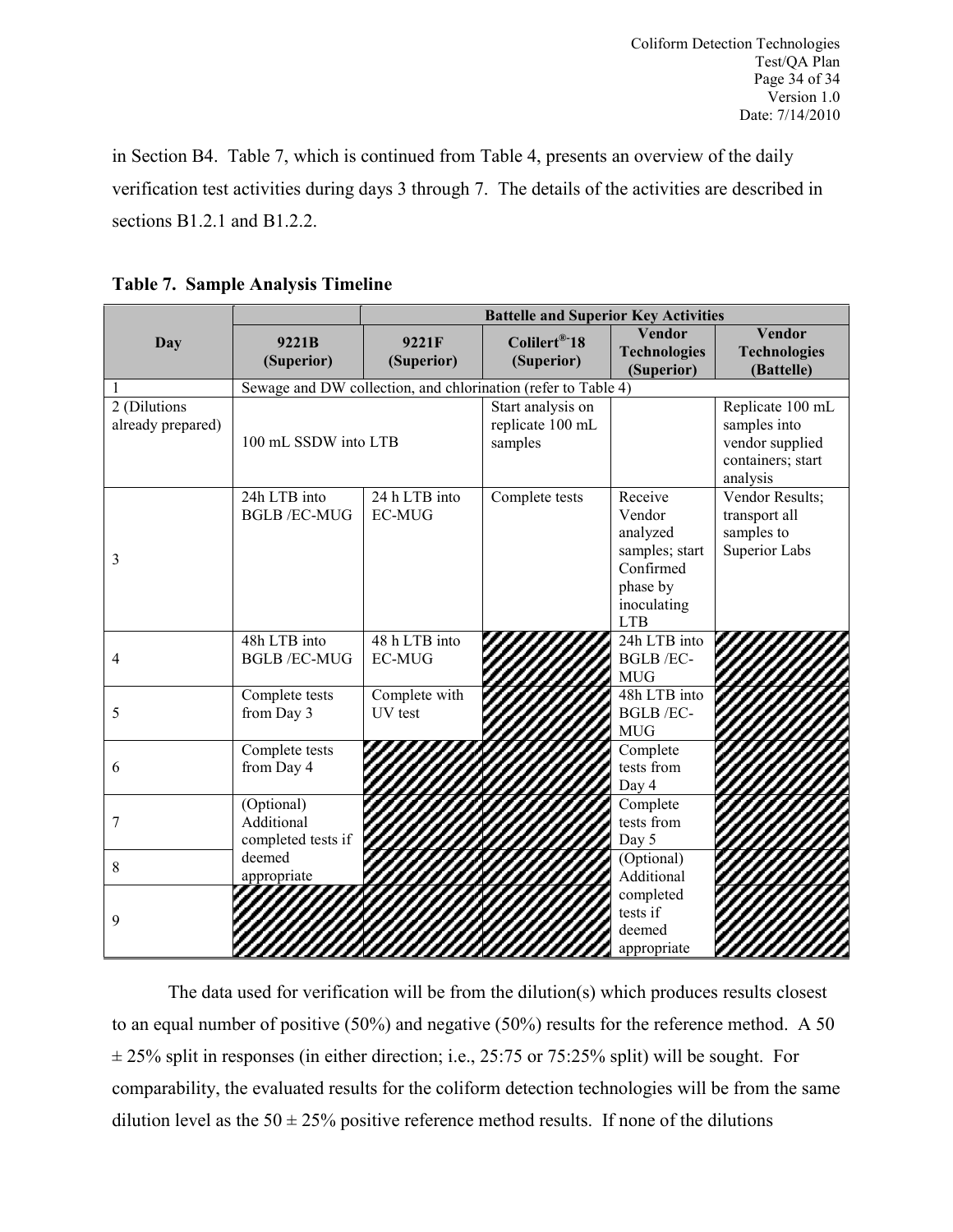produces an acceptable split in positive and negative results for the reference method, the process may be repeated starting with the collection of fresh sewage and DW. The results from the dilution sets not used for the data evaluation will be documented, but the samples will be discarded. Confirmation tests will be conducted on the dilutions to be used for the data evaluation.

## *B1.2.1 Confirmation of Results*

All sample results must be confirmed with more definitive tests in order to adequately compare results between the reference method and the technologies being tested. Confirmation for both the SM 9221B and F reference methods, as well as the technology methods, is described below. Figure 3 illustrates the process by which all positive and negative samples from the verification technologies and SM 9221B and F are confirmed. Although all samples will be processed through the confirmation phase, only the results from the dilution of reference samples that gives the  $50 \pm 25\%$  positive result will be used to compare the technologies to the reference methods.

Confirmation of reference method (SM 9221B and F) results

- 1) All lauryl tryptose broth (LTB) bottles showing acidic reaction (distinct yellow color) within  $24 \pm 2$  hours of incubation will be submitted for confirmatory testing according to SM 9221B using inoculation into brilliant green lactose bile (BGLB) broth. Negative LTB samples will continue to incubate.
	- o If acidic reaction in LTB is displayed at the end of a  $48 \pm 3$  hour incubation period, these samples will also be submitted to the confirmed phase by simultaneous inoculation into BGLB and EC-MUG broth
	- $\circ$  The absence of acidic reaction in LTB at the end of 48  $\pm$  3 hours of incubation constitutes a negative test for TC and *E. coli*.
- 2) Formation of gas in the BGLB broth fermentation tube at anytime within a  $48 \pm 3$ hour incubation period constitutes a positive confirmed phase for TC.
- 3) After incubation in EC-MUG, the appearance of a blue fluorescence under longwave (approximately 366 nm) UV light after 24 h incubation at 44.5°C constitutes a positive confirmed phase for *E. coli*.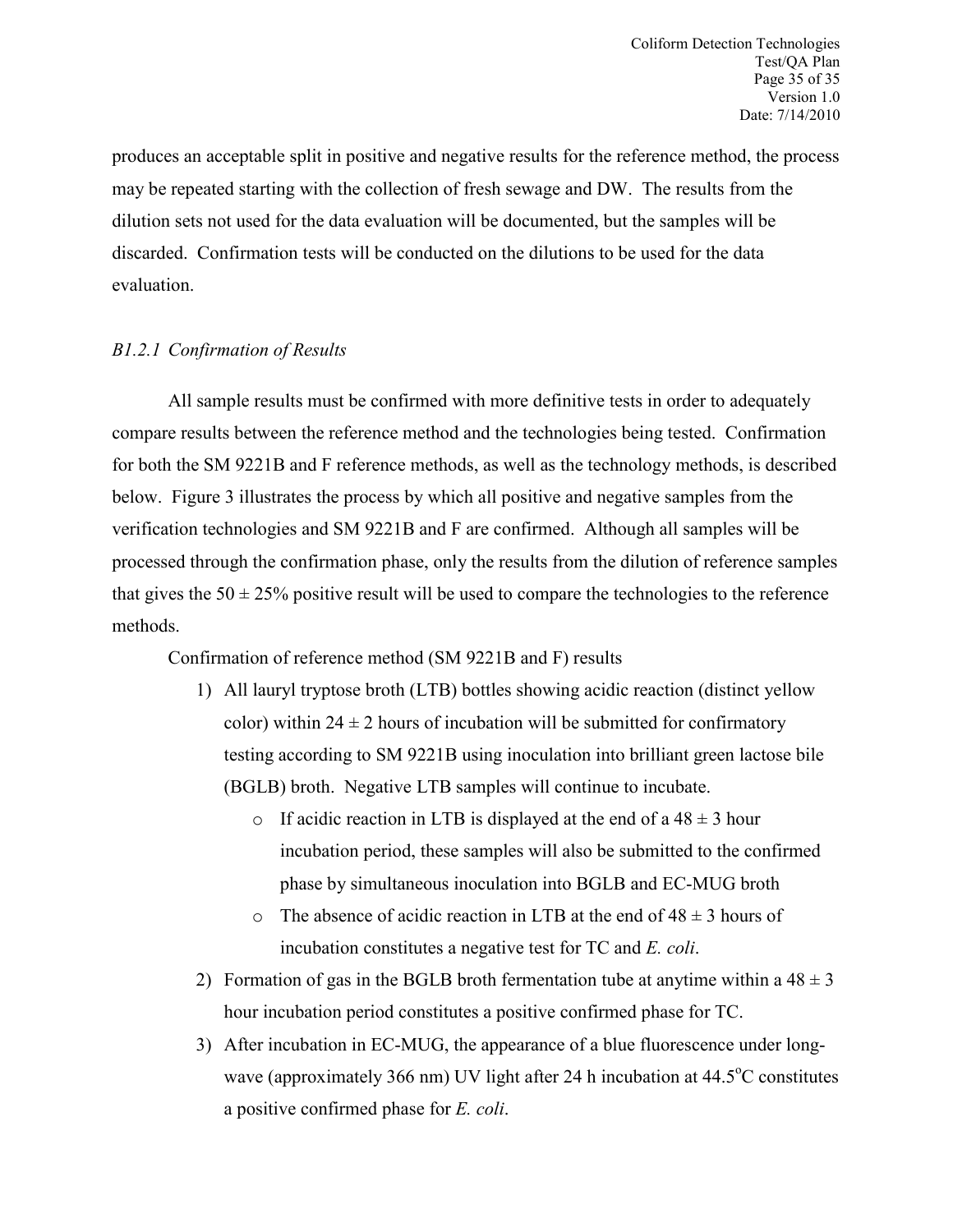4) As additional, optional confirmation, a complete test for TC may be performed by inoculating MacConkey media and then selecting suspected TC colonies and inoculating into LTB, as described by SM 9221B.

No confirmation testing is required for Colilert®-18. Positive Colilert®-18results for TC are indicated by presence of yellow color equal to or greater than the Colilert®-18comparator control after 18 h at 35°C. The appearance of blue fluorescence when exposed to long-wave UV light represents a positive reaction for *E. coli*.

Confirmation of the samples analyzed by the vendor technologies will be performed as follows:

- (1) Transport all vendor samples to Superior Labs after all vendor analyses have been performed.
- (2) .For each vendor samples following proper incubation time and result determination (regardless if positive or negative): inoculate 10 mL LTB into test tubes containing Durham tubes with 1 mL of vendor sample to initiate confirmation tests.
- (3) Confirm results as illustrated in Figure 3 and following SM 9221B and SM9221F.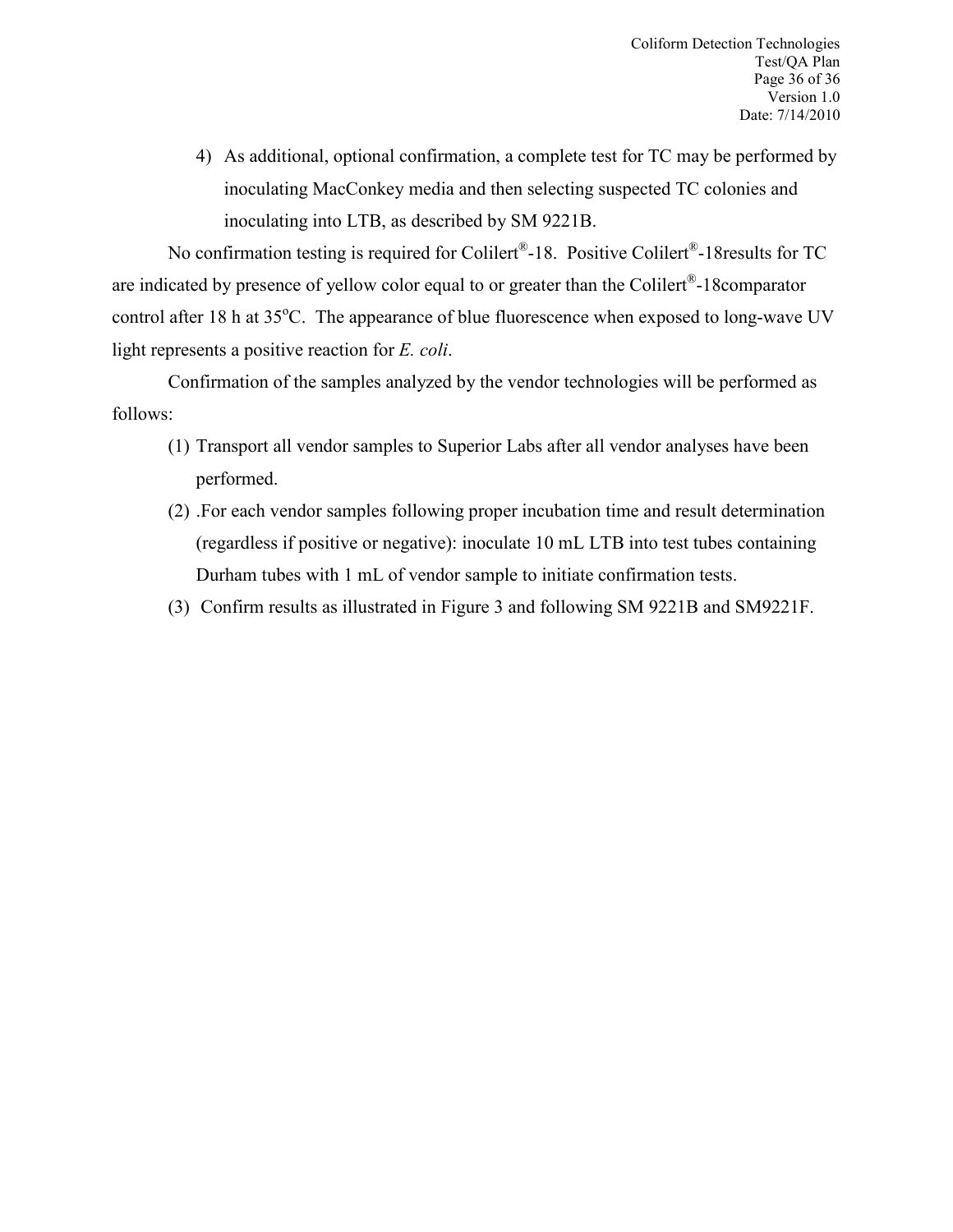Coliform Detection Technologies Test/QA Plan Page 37 of 37 Version 1.0 Date: 7/14/2010



<span id="page-36-0"></span>**Figure 3. Flowchart describing confirmation analyses for both the technologies being verified and SM 9221B**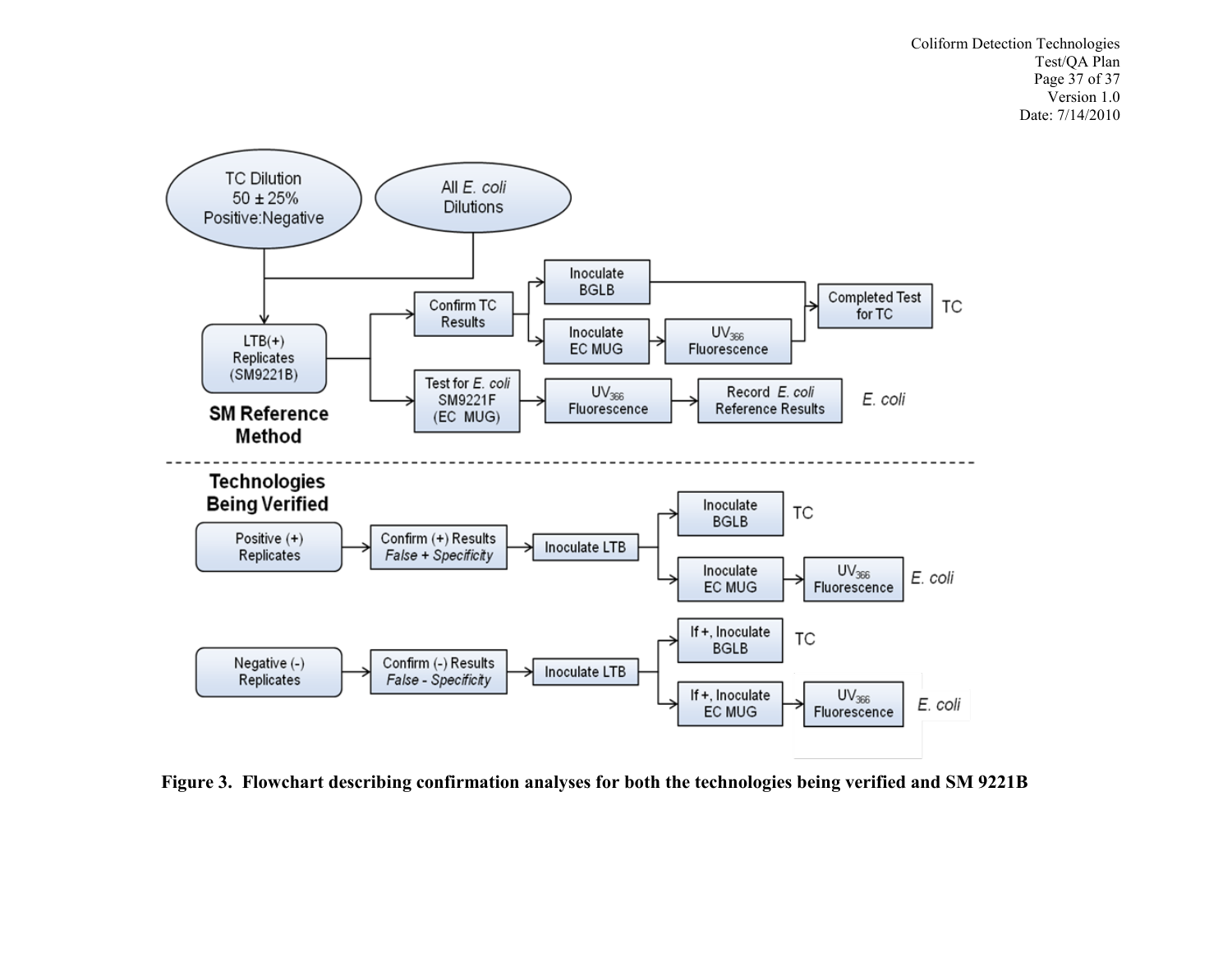Coliform Detection Technologies Test/QA Plan Page 38 of 38 Version 1.0 Date: 7/14/2010

#### **B1.3 Statistical Analysis**

## *B1.3.1* **False Positive Rates, False Negative Rates, Sensitivity, and Specificity**

False positive (FP) and false negative (FN) rates of reference methods will be evaluated when assessing comparability. During this test, true positives are those positive results from the technologies being tested that are confirmed, and false positives are those positive results from the technologies being tested that are not confirmed as directed by the reference method. Conversely, true negative results are those negative results that are confirmed as negative, and false negative results are those negative results that were shown to be positive by the confirmatory method. Performance of the coliform detection technologies will be tested by comparing the proportion of true positive results from those technologies to the proportion of positive results from the SM 9221B and F and Colilert®-18.

Specificity is defined as the percent of negative samples correctly identified as negative, and sensitivity is defined as the percent of positive samples correctly identified as positive. Estimates of sensitivity, specificity, false positive rates, and false negative rates as percentages for the two methods will be calculated as follows:

Sensitivity<sub>i</sub> =  $\frac{TP_i}{TP_i + FN_i} \times 100\%$  $Specificity_i = \frac{TN_i}{TN_i + FP_i} \times 100\%$ False positive rate<sub>i</sub> =  $\frac{FP_i}{TN_i + FP_i}$  × 100% =  $\left(1 - \frac{TN_i}{TN_i + FP_i}\right)$  × 100**%** 1 – Specificity<sub>i</sub> False negative rate<sub>i</sub> =  $\frac{FN_i}{TP_i + FN_i}$  × 100% =  $\left(1 - \frac{TP_i}{TP_i + FN_i}\right)$  × 100% = 1 – Sensitivity<sub>i</sub>

Where,

 $F = False$  $N = Negative$  $P = Positive$  $T = True$  $i =$  specified method ( $i = 1$  for technology being tested,  $i = 2$  for reference method)

#### *B1.3.2* **Method Comparability**

The chi-square test will be used to compare the percent of false positives and false negatives in the coliform detection technologies with the percent of false positives and false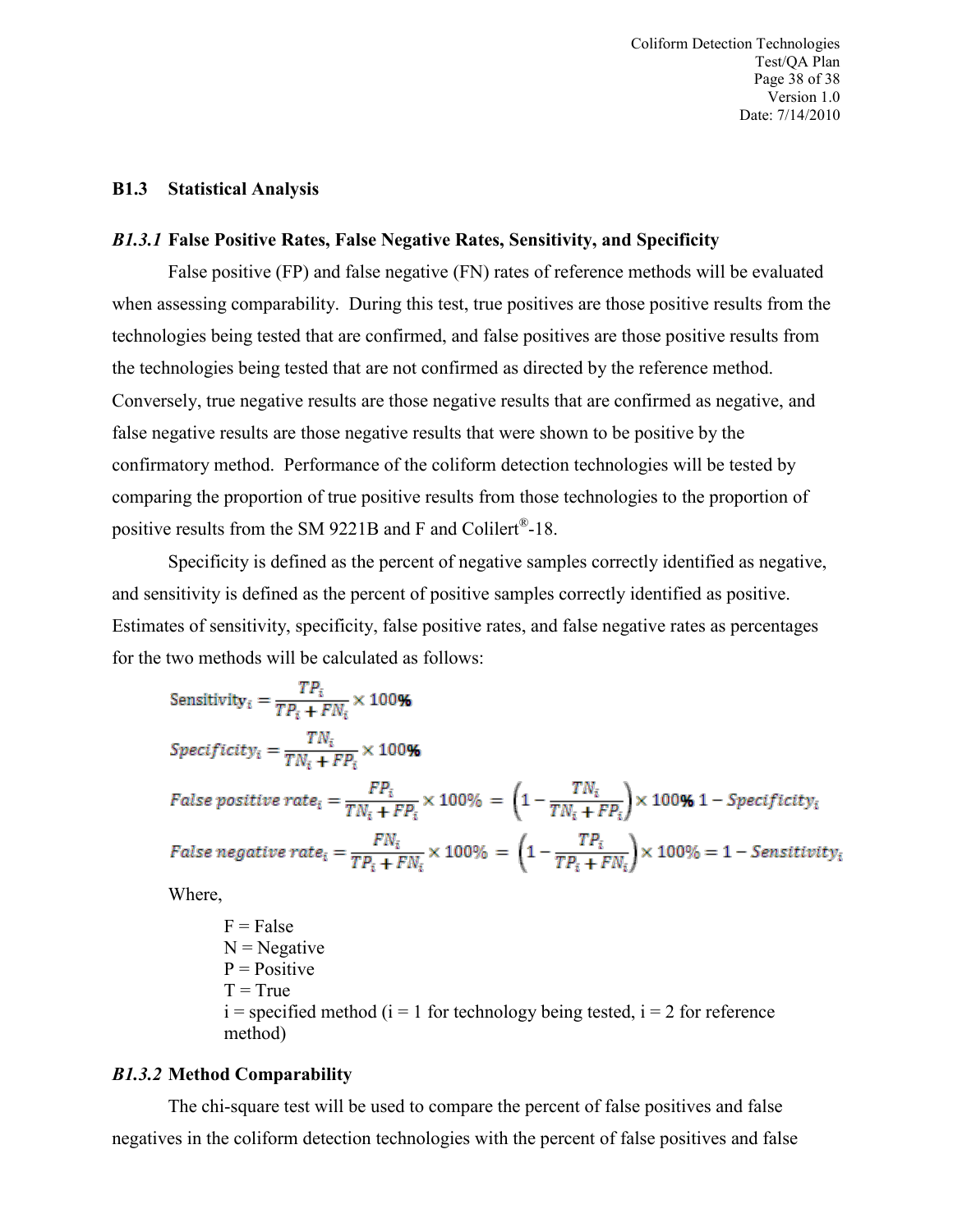negatives produced by the reference method. To perform the chi-square test, the data will first be arranged in the format shown in Tables 8 and 9:

|               |         | <b>Method</b> |                 |                             |
|---------------|---------|---------------|-----------------|-----------------------------|
|               |         | <b>Tested</b> | Reference       | <b>Total</b>                |
|               |         | Technology    |                 |                             |
| <b>Result</b> | True +  | $TP_1$        | TP <sub>2</sub> | $TP_1 + TP_2$               |
|               | False - | $FN_1$        | $FN_{2}$        | $FN_1 + FN_2$               |
|               | Total   | $TP_1 + FN_1$ | $TP_2 + FN_2$   | $TP_1 + TP_2 + FN_1 + FN_2$ |

<span id="page-38-0"></span>**Table 8. False Negative Rate Comparison** 

## <span id="page-38-1"></span>**Table 9. False Positive Rate Comparison**

|               |              | <b>Method</b>              |                 |                             |
|---------------|--------------|----------------------------|-----------------|-----------------------------|
|               |              | Reference<br><b>Tested</b> |                 | <b>Total</b>                |
|               |              | <b>Technology</b>          |                 |                             |
| <b>Result</b> | $True +$     | ${\rm FP}_1$               | FP <sub>2</sub> | $FP_1 + FP_2$               |
|               | False -      | $TN_1$                     | TN <sub>2</sub> | $TN_1 + TN_2$               |
|               | <b>Total</b> | $FP_1 + TN_1$              | $FP_2 + TN_2$   | $FP_1 + FP_2 + TN_1 + TN_2$ |

In order to assess whether the false positive and false negative rates differ between methods, chi-square tests will be run over all samples. For false negative rates, the chi-square test(s) indicate whether the proportions of negative samples correctly identified as negative by the two methods are significantly different, and for false positive rates, the chi-square test(s) indicate whether the proportions of true positive results correctly identified as positive for the two methods are significantly different.

## *B1.3.3 Operational Factors*

Operational factors such as maintenance needs, calibration frequency, data output, consumables used, ease of use, repair requirements, waste production, and sample throughput will be documented based on operator and Verification Test Coordinator observations.

## **B1.4 Additional Concentration Levels**

An optional component of the ETV test will be performed to verify the capability of each technology to detect *E. coli* ATCC 8739 at various concentration levels. Four target inoculations will be prepared in dechlorinated DW. A stock solution will be prepared that contains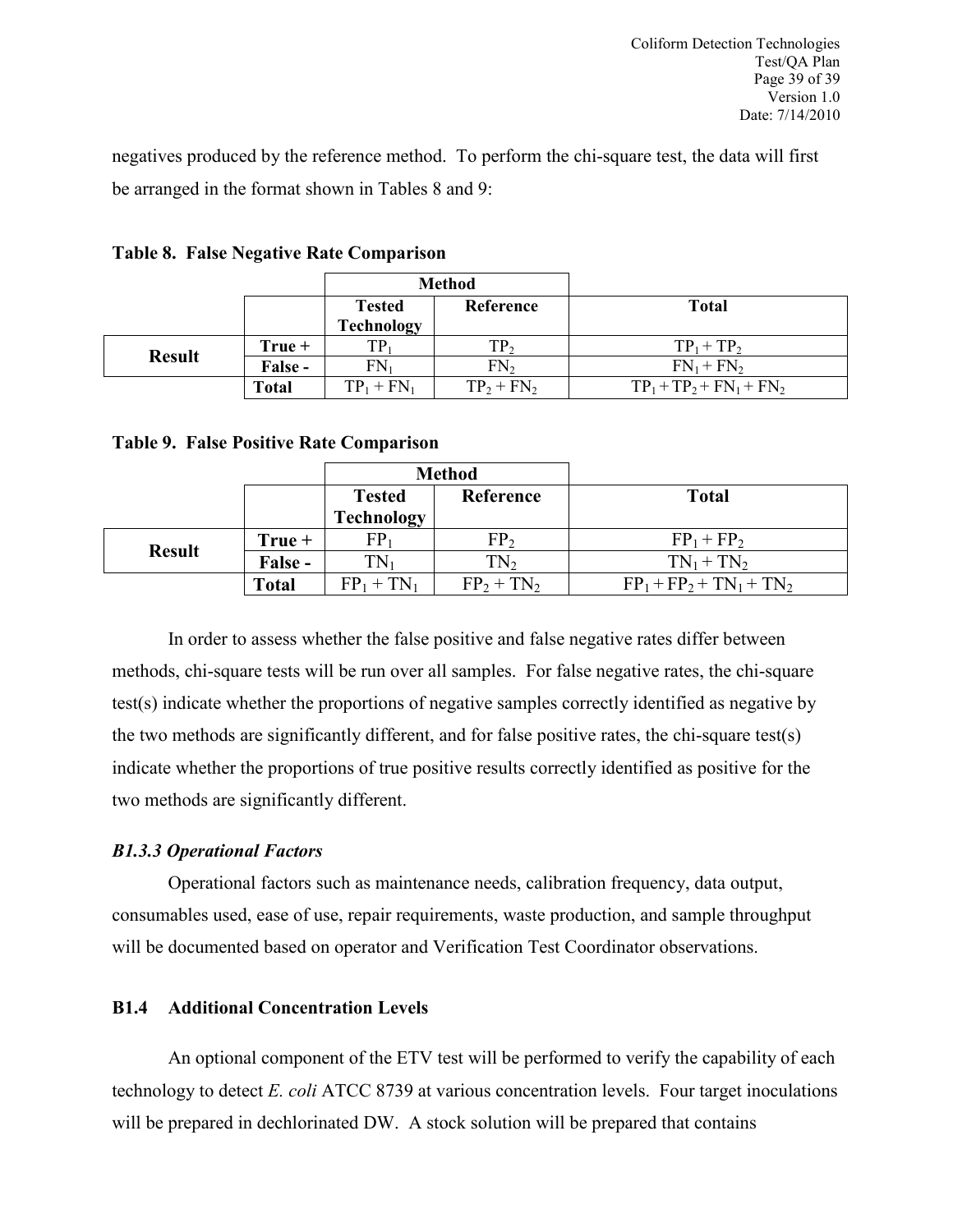approximately  $10^4$  E. *coli* per 100 mL, and then a serial dilution (1:10, 1:100, and 1:1,000) of the stock will be prepared to obtain four separate samples for testing (10, 100, and 1,000 *E. coli* per 100 mL). Four replicates of each sample will be analyzed to establish kinetic data and "early warning" capabilities of these technologies. The data from these tests will identify: 1) whether or not each technology detects the presence of *E.coli* and 2) the time required for detection. Triplicate aliquots at each will also be analyzed using a quantitative method for *E. coli* (SM 9222G – NA-MUG).

## **B1.5 Reporting**

Separate verification reports and verification statements are planned for each vendor that is participating in the verification testing. The statistical comparisons described above will be conducted separately for each of the technologies being tested, and information on the operational factors will also be compiled and reported separately for each technology. The verification reports will present the test procedures, test data as statistical evaluation of those data, and discuss any deviations from the approved test/QA plan.

Operational aspects of the technologies will be recorded by the testing staff at the time of observation during the verification test, and summarized in the verification reports. The verification report and verification statements will briefly describe the ETV program, the AMS Center, and the procedures used in verification testing. The results of the verification test regarding coliform detection technology performance will be stated quantitatively. Each draft verification report and verification statement will be subjected to review by the vendor, EPA, and other peer reviewers. The resulting review comments will be addressed in a subsequent revision of the report or statement, and the peer review comments and responses will be tabulated to document the peer review process and submitted to EPA. The reporting and review process will be conducted according to the requirements of the AMS Center QMP. The cooperating ETV programs will deem whether the results are acceptable. If acceptable, a separate verification statement will be prepared by the cooperating ETV program.

#### <span id="page-39-0"></span>**B2 SAMPLING METHOD REQUIREMENTS**

Sampling method requirements are described above in Section B1.1.1.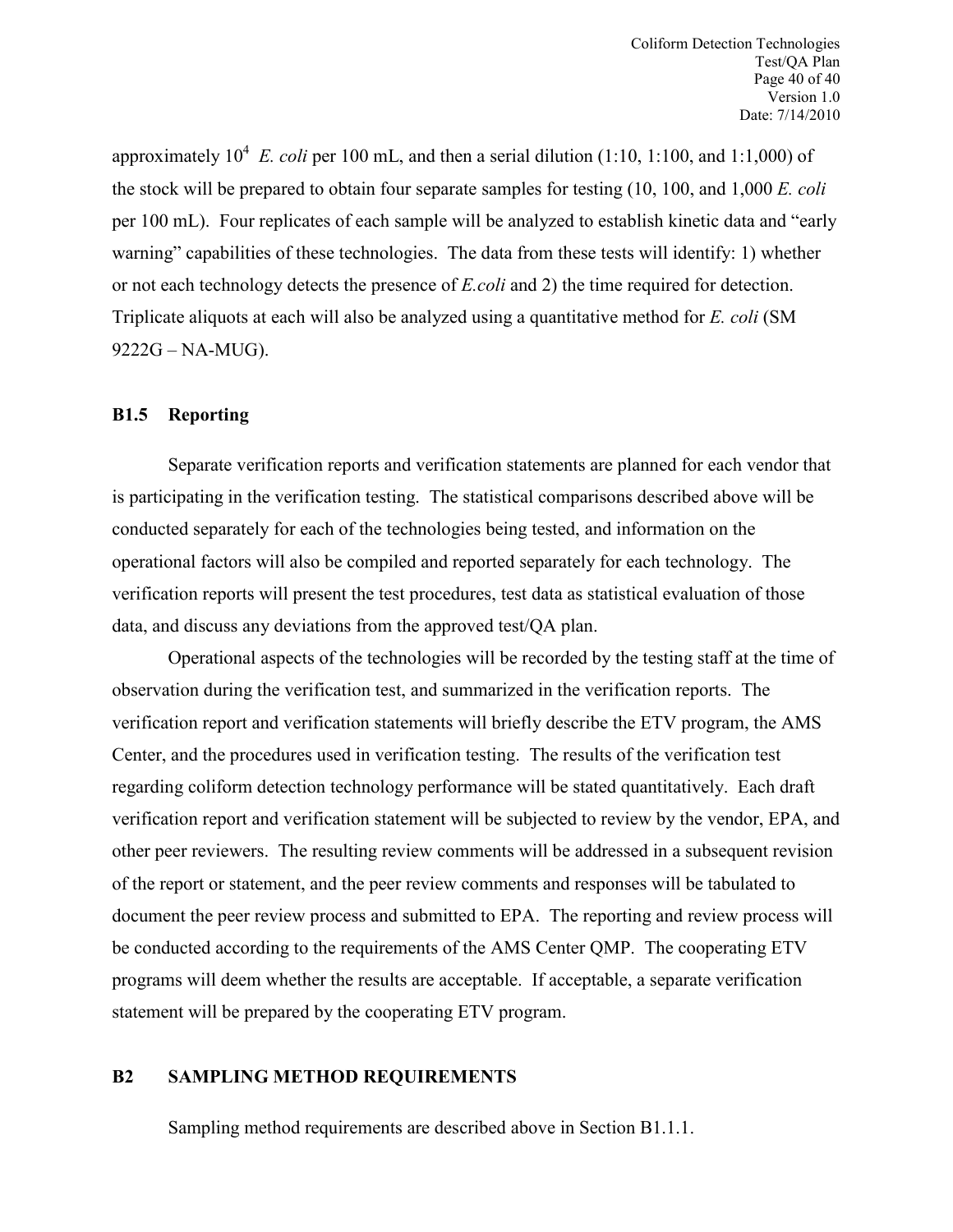## <span id="page-40-0"></span>**B3 SAMPLE HANDLING AND CUSTODY REQUIREMENTS**

Sample custody will be documented for the DW, SWTP water, and reference test samples following Battelle SOP ENV-ADM-009 for Chain of Custody $8$ . A chain-of-custody (COC) form will include details about the sample such as the time, date, location, and person collecting the sample. The COC form will track sample release from the sampling location to the testing laboratory. The COC form will be signed by the person relinquishing samples once that person has verified that the COC form is accurate. Upon arrival at the testing laboratory, COC forms will be signed by the person receiving the sample once that person has verified that all samples identified on the COC forms are present. Copies of all COC forms will be delivered to the Verification Test Coordinator and maintained with the test records.

#### <span id="page-40-1"></span>**B4 LABORATORY REFERENCE METHODS**

Technology verification will involve comparison of the results from each coliform detection technology being verified to the results obtained from appropriate reference methods which are described further in Table 10. Superior Laboratories, Inc. will perform the reference analysis, including all QA/QC procedures, and will comply with this test/QA plan and all requirements of the ETV QMP. Prior to testing, the Battelle QA Manager will contact them and confirm that adequate quality systems are in place and then a TSA will include that laboratory. Any options described in the method will be considered and determined prior to testing and documented in the laboratory records. All laboratory records required by the method will be maintained. The reference methods chosen for the U.S. verification test are presence/absence methods for TC and *E. coli* per SM 9221B (TC) and 9221F (*E. coli*). These methods utilize selective and/or chromatogenic liquid growth media to detect TC and *E. coli*. In addition, an optional verification of these technologies for the detection of *E. coli* will be performed using Colilert<sup>®</sup>-18. The two reference methods (SM and Colilert<sup>®</sup>-18) will be run in parallel during the verification test, and the results for both will be reported as presence/absence. Reference data from the Colilert®-18 method will be compared to only those technologies for which the vendor has agreed to verification of *E. coli* results.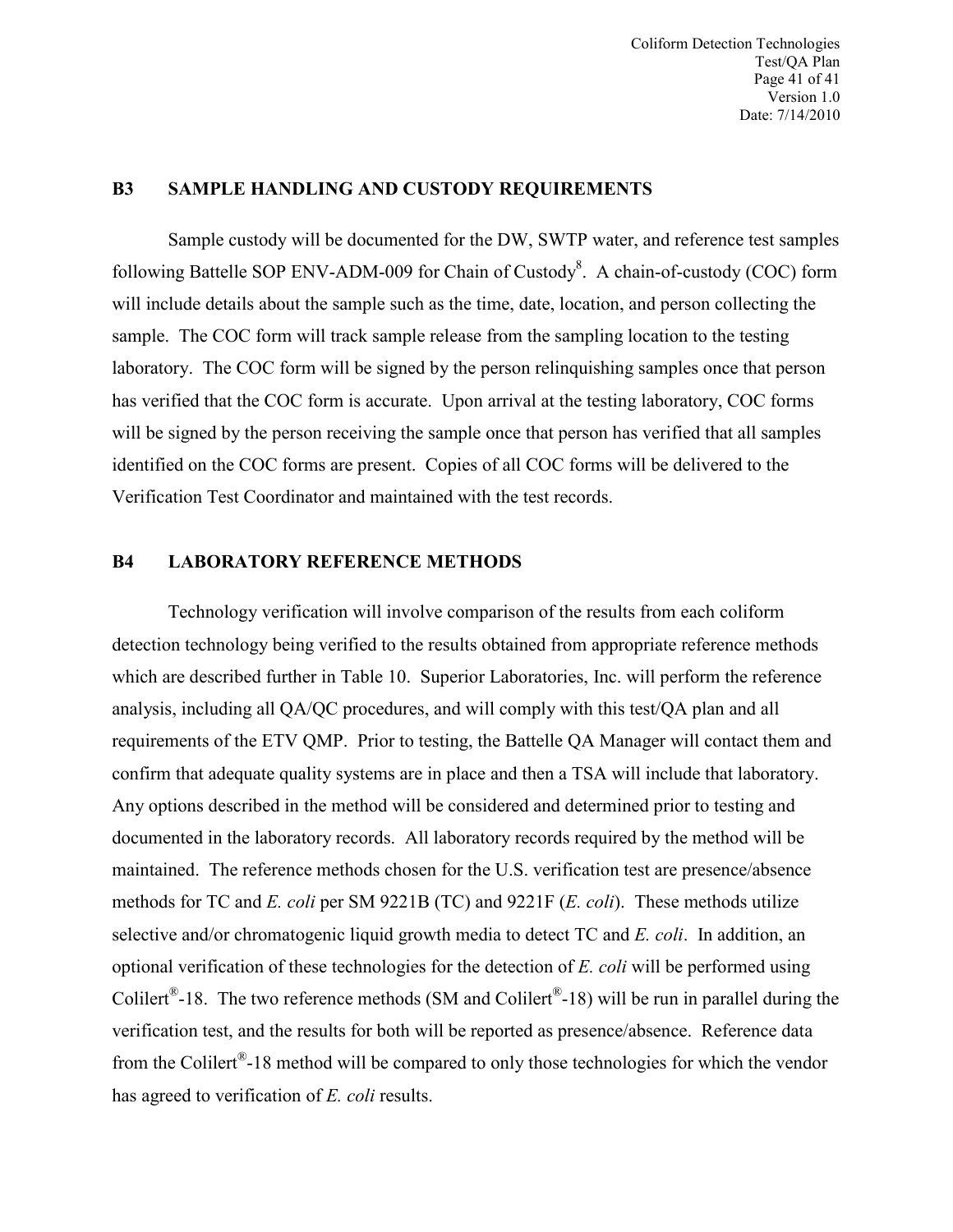| Analyte         | <b>Method Format</b> | <b>Approving Agency</b> | <b>Reference Method</b> | <b>Citation</b>                                           |
|-----------------|----------------------|-------------------------|-------------------------|-----------------------------------------------------------|
| Total coliforms | P/A                  | U.S. EPA                | SM9221B                 | 40 CFR 141.21 <sup>iii</sup>                              |
| E. coli         | P/A                  | U.S. EPA                | SM9221F                 | 40 CFR 141.21 <sup>iv</sup>                               |
| E. coli         | P/A                  | European Union          | Colilert-18             | Drinking Water<br>Directive 98/83/EC<br>(3 November 1998) |

#### <span id="page-41-1"></span>**Table 10. Reference Methods**

 $P/A$  = presence/absence

 $\overline{a}$ 

Colilert<sup>®</sup>-18 method is an optional reference method and will only be included in the verification test for each of the technologies upon the vendor's agreement.

#### <span id="page-41-0"></span>**B5 QUALITY CONTROL REQUIREMENTS**

Quality control procedures will follow the requirements described in this test/QA plan, ETV QMP, and any vendor specified requirements for the coliform detection technologies. Some of the technologies may require calibration before testing begins. If so, the calibration method and results will be documented.

The reference method requires the use of method blanks (MB), positive and negative control organisms, and result confirmation (Table 11). One MB will be performed during the analysis for every 20 samples analyzed. The MB will consist of 100-mL dechlorinated tap water processed as a sample. MB samples will be exposed to identical handling and analysis procedures as the DW samples, including the addition of all reagents. These samples will be used to help ensure that no sources of contamination are introduced in the sample handling and analysis procedures. The MB should be rejected if the target organisms are detected.

Three positive and negative control samples will also be analyzed using each method. Positive and negative control samples will be obtained from ATCC. Control organisms include the total coliform *Enterobacter aerogenes* (ATCC 13048), *E. coli* (ATCC 8739), and the noncoliform *Pseudomonas aeruginosa* (ATCC 10145). All control cultures will be prepared at Battelle following the manufacturer's instructions. In short, freeze dried cultures will be rehydrated using the medium and incubation conditions specified in the manufacture's catalog. The QC control samples will be prepared by diluting the cultures in sterile deionized water for

<span id="page-41-2"></span>iii 40 CFR 141.21 - Coliform sampling. Code of Federal Regulations - Title 40: Protection of Environment (December 2005)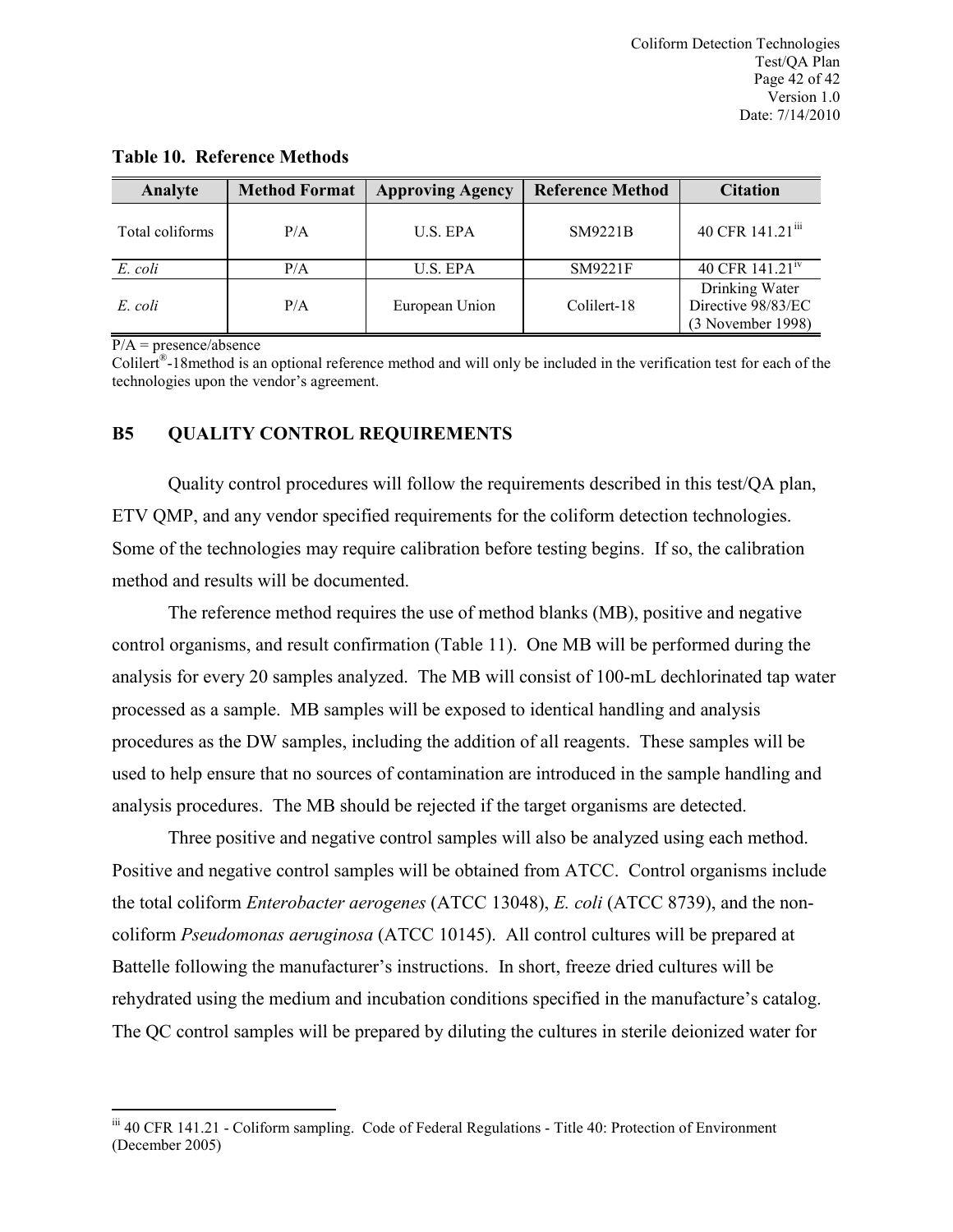analysis. Control samples will be used to determine the specificity and sensitivity of the coliform detection technologies and reference methods.

In addition, reference results for one of the three dilutions sets for each target organism must result in a ratio of  $50 \pm 25\%$  positive results. If these requirements are not met, a new set of samples may be analyzed by the reference method. If the results are still outside the required limits, the repeat of the appropriate parts of the verification test may be considered.

## <span id="page-42-0"></span>**B6 EQUIPMENT TESTING, INSPECTION, AND MAINTENANCE**

The equipment used for the reference analyses will be tested and inspected as per the equipment manuals, the standard operating procedures of the analysis laboratory, or the methods being used to make each measurement; results will be documented. Operation of the technologies during the verification test will be performed by Battelle as directed by the vendor.

Temperatures for the refrigerators and freezers will be logged on a daily basis while test samples are in storage. If found to be outside of the specified range above, the samples will be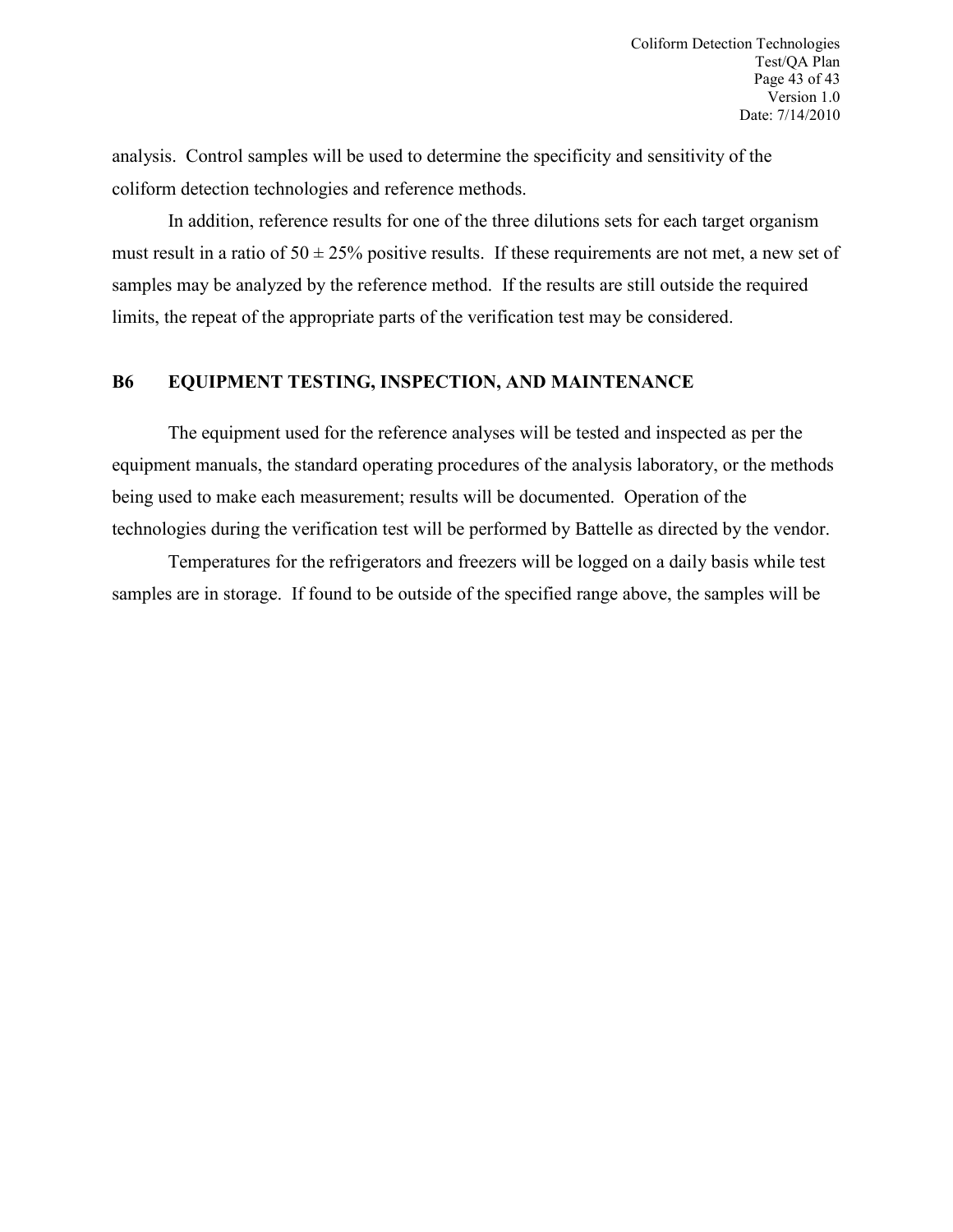## **Table 11. Quality Control Samples for Reference and Technology Methods**

| <b>Performance</b><br><b>Test</b> | <b>Method of</b><br><b>Assessment</b>                           | <b>Dilution</b> | Applicable<br><b>Method</b> | Frequency                 | <b>Total Number</b><br>per Analysis<br>and Target<br>Organism | Acceptance<br>Criteria              | <b>Corrective Action</b>                                                                                                         |
|-----------------------------------|-----------------------------------------------------------------|-----------------|-----------------------------|---------------------------|---------------------------------------------------------------|-------------------------------------|----------------------------------------------------------------------------------------------------------------------------------|
| Method Blank                      | Analysis of filter-<br>sterilize,<br>dechlorinated tap<br>water | N/A             | Reference and<br>Technology | Once every 6-0<br>samples | 3                                                             | No growth                           | Review data and analysis for<br>possible sources of<br>contamination. Re-analyze QC<br>sample and document corrective<br>action. |
| <b>TC</b> Positive<br>control     | Analysis of ATCC<br>E. aerogenes                                | N/A             | Reference and<br>Technology | Once every 60<br>samples  |                                                               | Target<br>organisms<br>detected     | Recheck controls for evidence<br>of cross contamination or<br>deterioration.                                                     |
| E. coli Positive<br>control       | Analysis of ATCC<br>E. coli                                     | N/A             | Reference and<br>Technology | Once every 60<br>samples  |                                                               | Target<br>organisms<br>detected     | Recheck controls for evidence<br>of cross contamination or<br>deterioration.                                                     |
| <b>Negative Control</b>           | Analysis of ATCC P.<br>aerugenes                                | N/A             | Reference and<br>Technology | Once every 60<br>samples  |                                                               | Target<br>organisms not<br>detected | Recheck controls for evidence<br>of cross contamination or<br>deterioration.                                                     |

<span id="page-43-0"></span>Note: Sterility control testing on every lot of reagents (buffers and media) used will be performed during each batch (iteration) of testing.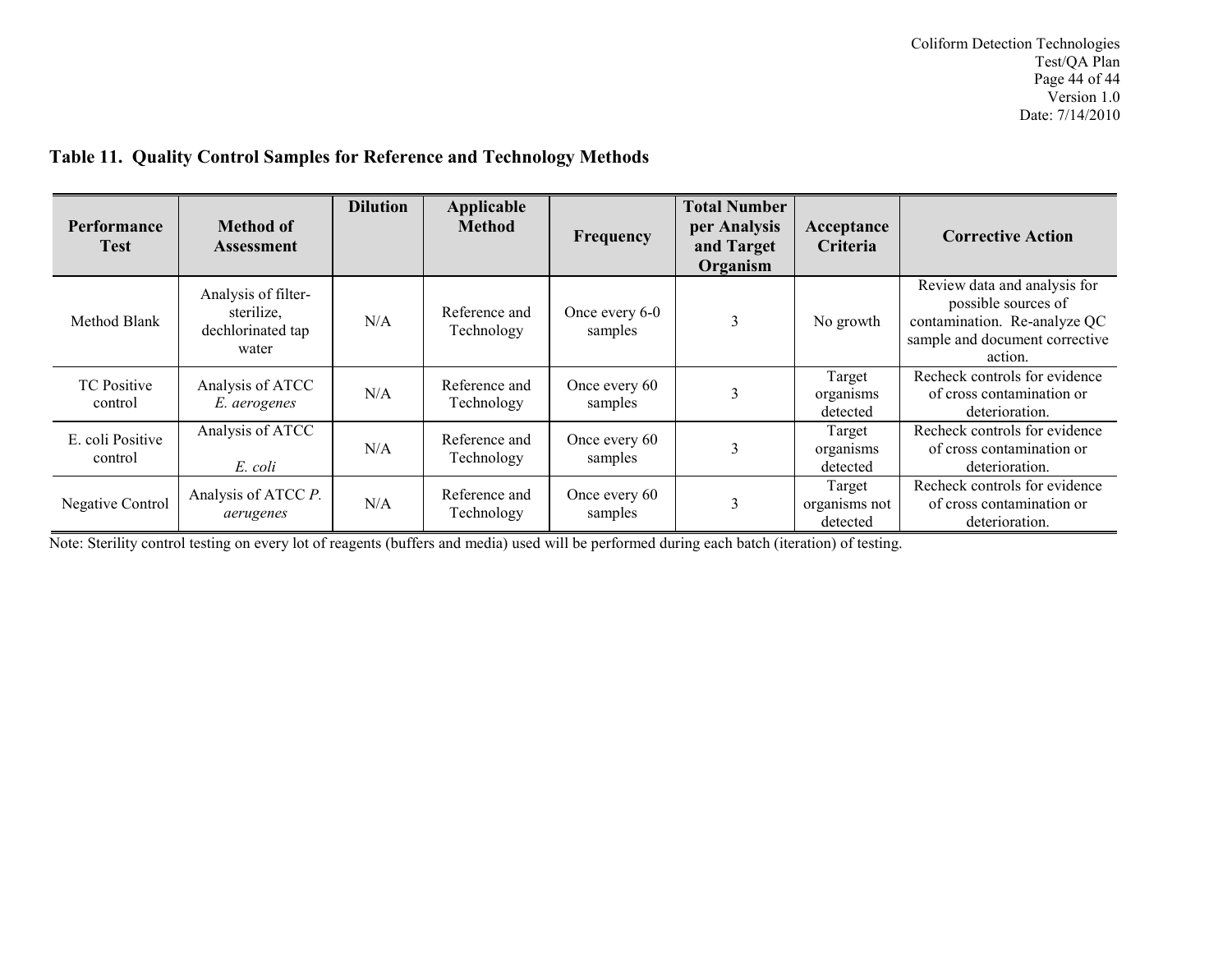transferred to an acceptable refrigerator or freezer and the deviation will be noted in the LRB, in a deviation report, and in the final verification reports.

## <span id="page-44-0"></span>**B7 CALIBRATION VERIFICATION**

Balances, thermometers, pH meters, autoclaves, incubators, pipettes, etc. used during sample preparation and analysis will be maintained and calibrated as required by the Battelle or reference laboratory SOPs. A list of relevant SOPs is attached to this test/QA plan. Equipment maintenance logs and calibration records will be reviewed by the Battelle Quality Manager prior to the verification test.

One laboratory clock will be used as the standard for all time recording. Any other time pieces must be calibrated to it. In particular, the sewage and DW sample collection time must be determined based on a calibrated time piece.

If necessary, the technologies undergoing testing will be calibrated initially by the respective vendors at the time of set-up, at the vendor's discretion.

## <span id="page-44-1"></span>**B8 INSPECTION/ACCEPTANCE OF SUPPLIES AND CONSUMABLES**

All materials, supplies, and consumables will be ordered by the Verification Test Coordinator or designee. Where possible, Battelle will rely on sources of materials and consumables that have been used previously as part of ETV verification testing without problems. Battelle will also rely on previous experience or recommendations from its technical staff to guide selection of manufacturers and materials. The manufacturer's criteria for acceptance/purity/sterility will be required to be met. Supplies must meet the following criteria:

- Solvent and reagent grades are based on the intended use. All materials must meet the purity requirements of the method.
- Equipment used to generate data must provide appropriate sensitivity.
- A certificate of analysis must be retained for reagents and standards.
- A certificate of sterility must be retained for sample containers and growth media.
- The quality and purity of expendable materials must be adequate to meet the data quality objectives of the client.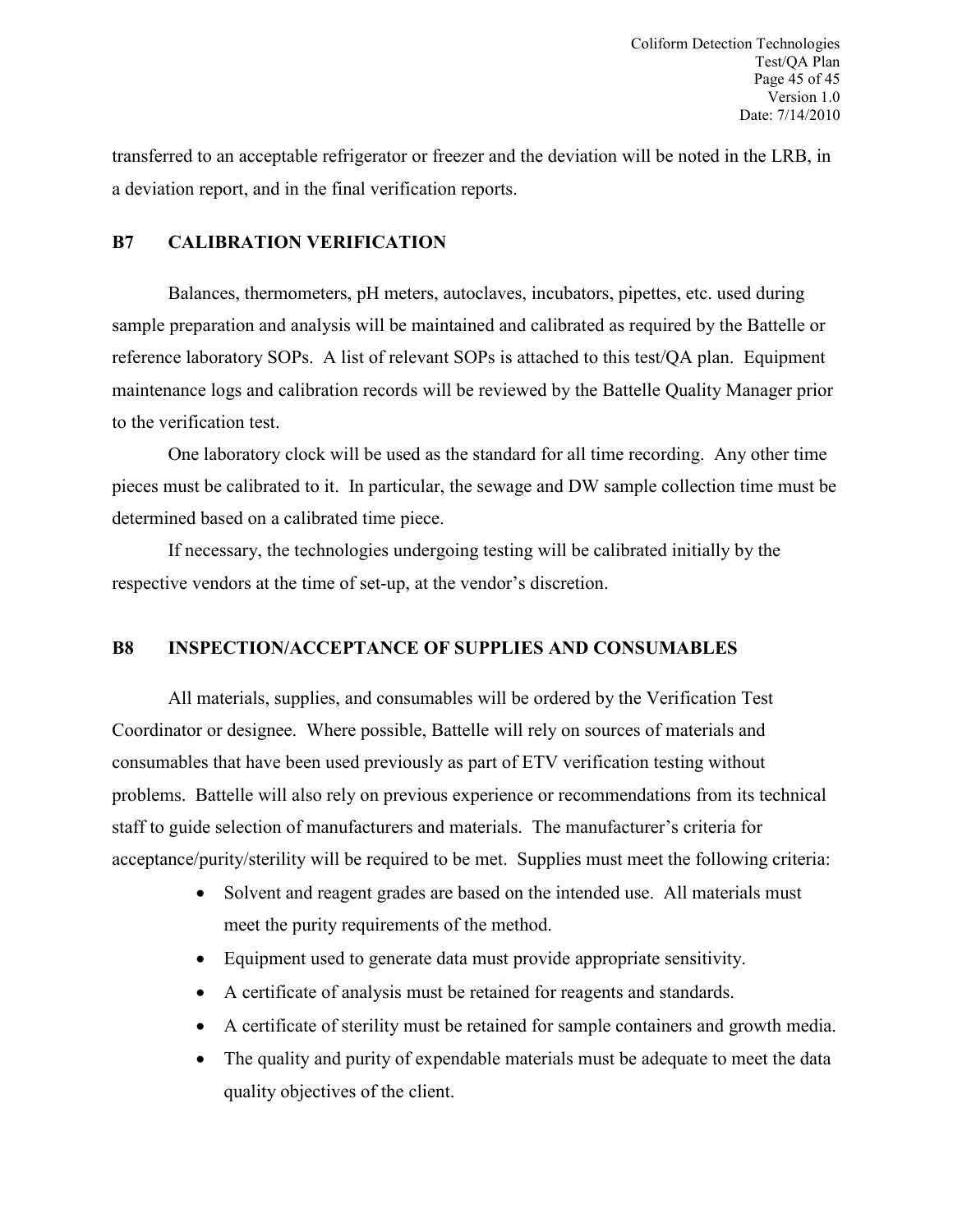These same requirements for quality must be implemented by the reference laboratory. The laboratory manager is responsible for verifying the quality of supplies used for this test.

## <span id="page-45-0"></span>**B9 NON-DIRECT MEASUREMENTS**

Data published previously in the scientific literature will not be used during this verification test.

## <span id="page-45-1"></span>**B10 DATA MANAGEMENT**

Various types of data will be acquired and recorded electronically or manually by verification staff during this verification test. Table 3 summarizes the type of data to be recorded. All data and observations for the operation of the coliform detection technologies will be documented by the verification staff on data sheets or in LRBs. Results from the laboratory analyses will be compiled by laboratory staff in electronic format and submitted to the Verification Test Coordinator or other verification staff upon obtaining results within 7 days of test completion. A dedicated shared folder within the ETV AMS Center SharePoint site will be established for all project records.

Records received by or generated by any of the verification staff during the verification test will be reviewed by a Battelle staff member within two weeks of receipt or generation, respectively, before the records are used to calculate, evaluate, or report verification results. The review will be documented as the dated initials of the reviewer. Some of the checks that will be performed include:

- QC samples and calibration standards were analyzed according to the test/QA plan and the acceptance criteria were met. Corrective action for exceedances was taken
- 100% hand-entered and/or manually calculated data were checked for accuracy
- Calculations performed by software are verified at a frequency sufficient to ensure that the formulas are correct, appropriate, and consistent
- For each cut and paste function, the first and last data value was verified vs. the source data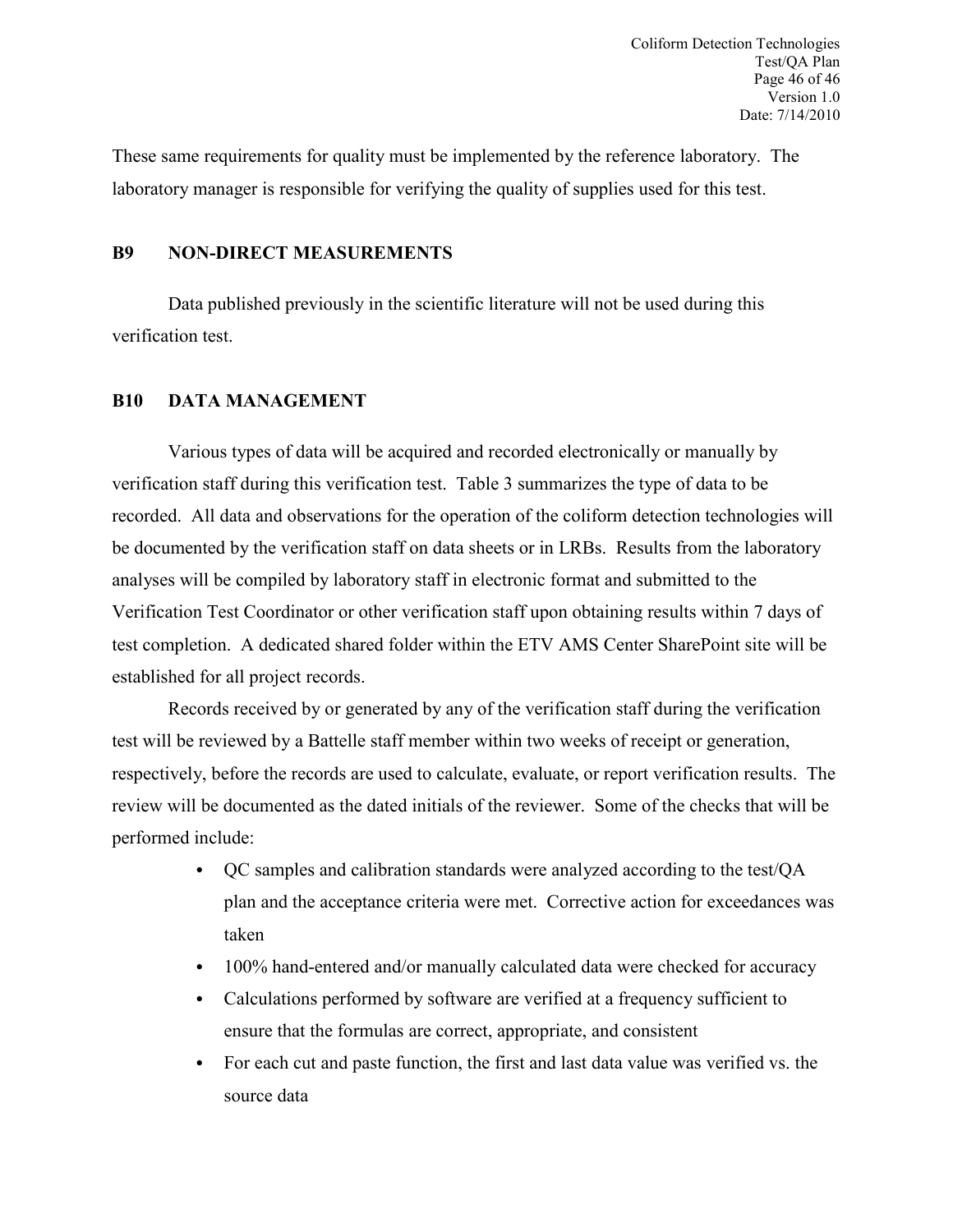- Data are reported in the units specified in the test/QA plan.
- Results of QC samples are reported.

If a Battelle staff member generated the record, this review will be performed by a Battelle technical staff member involved in the verification test, but not the staff member that originally received or generated the record. The review will be documented by the person performing the review by adding his/her initials and date to the hard copy of the record being reviewed. In addition, data calculations performed by verification staff will be spot-checked by Battelle technical staff to ensure that calculations are performed correctly. Calculations to be checked include any statistical calculations described in this test/QA plan. The data obtained from this verification test will be compiled and reported for each technology. Results for technologies from different vendors will not be compared with each other.

Battelle will provide technology test data and associated reference data (including records, data sheets, notebook records) from the first day of testing within one day of receipt to EPA for simultaneous review. The goal of this data delivery schedule is prompt identification and resolution of any data collection or recording issues. These data will labeled as preliminary and will not have had a QA review before their release.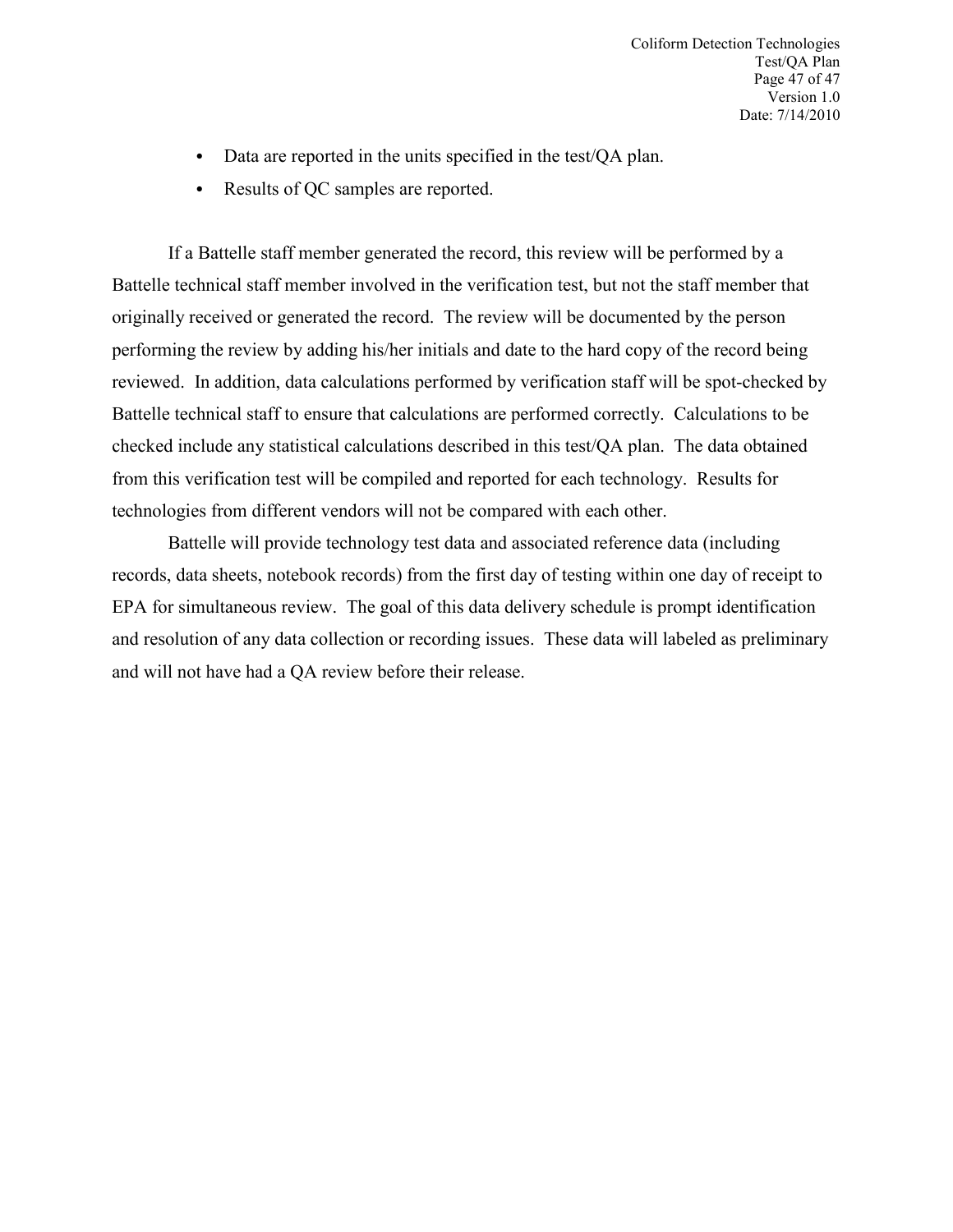## **SECTION C ASSESSMENT AND OVERSIGHT**

## <span id="page-47-1"></span><span id="page-47-0"></span>**C1 ASSESSMENTS AND RESPONSE ACTIONS**

Every effort will be made in this verification test to anticipate and resolve potential problems before the quality of performance is compromised. One of the major objectives of the test/QA plan is to establish mechanisms necessary to ensure this. Internal quality control measures described in this test/QA plan, which is peer reviewed by a panel of outside experts, implemented by the technical staff and monitored by the Verification Test Coordinator, will give information on data quality on a day-to-day basis. The responsibility for interpreting the results of these checks and resolving any potential problems resides with the Verification Test Coordinator, who will contact the Battelle AMS Center Manager, Battelle AMS Center Quality Manager, EPA AMS Center Project Officer, and EPA AMS Center QA Manager if any deviations from the test/QA plan are observed. The Verification Test Coordinator will describe the deviation in a teleconference or by email, and once a path forward is determined and agreed upon with EPA, the deviation form will be completed. Technical staff have the responsibility to identify problems that could affect data quality or the ability to use the data. Any problems that are identified will be reported to the Verification Test Coordinator, who will work with the Battelle Quality Manager to resolve any issues. Action will be taken by the Verification Test Coordinator and Battelle testing staff to identify and appropriately address the issue, and minimize losses and correct data, where possible. Independent of any EPA QA activities, Battelle will be responsible for ensuring that the following audits are conducted as part of this verification test.

#### **C1.1 Technical Systems Audits**

Battelle Quality Manager will perform a technical systems audit (TSA) at least once during this verification test. The purpose of this audit is to ensure that the verification test is being performed in accordance with the AMS Center QMP and this test/QA plan. The primary focus of the audit will be the reference test method and specifically the determination of positive and negative results. During this audit, the Battelle Quality Manager, or designee, will compare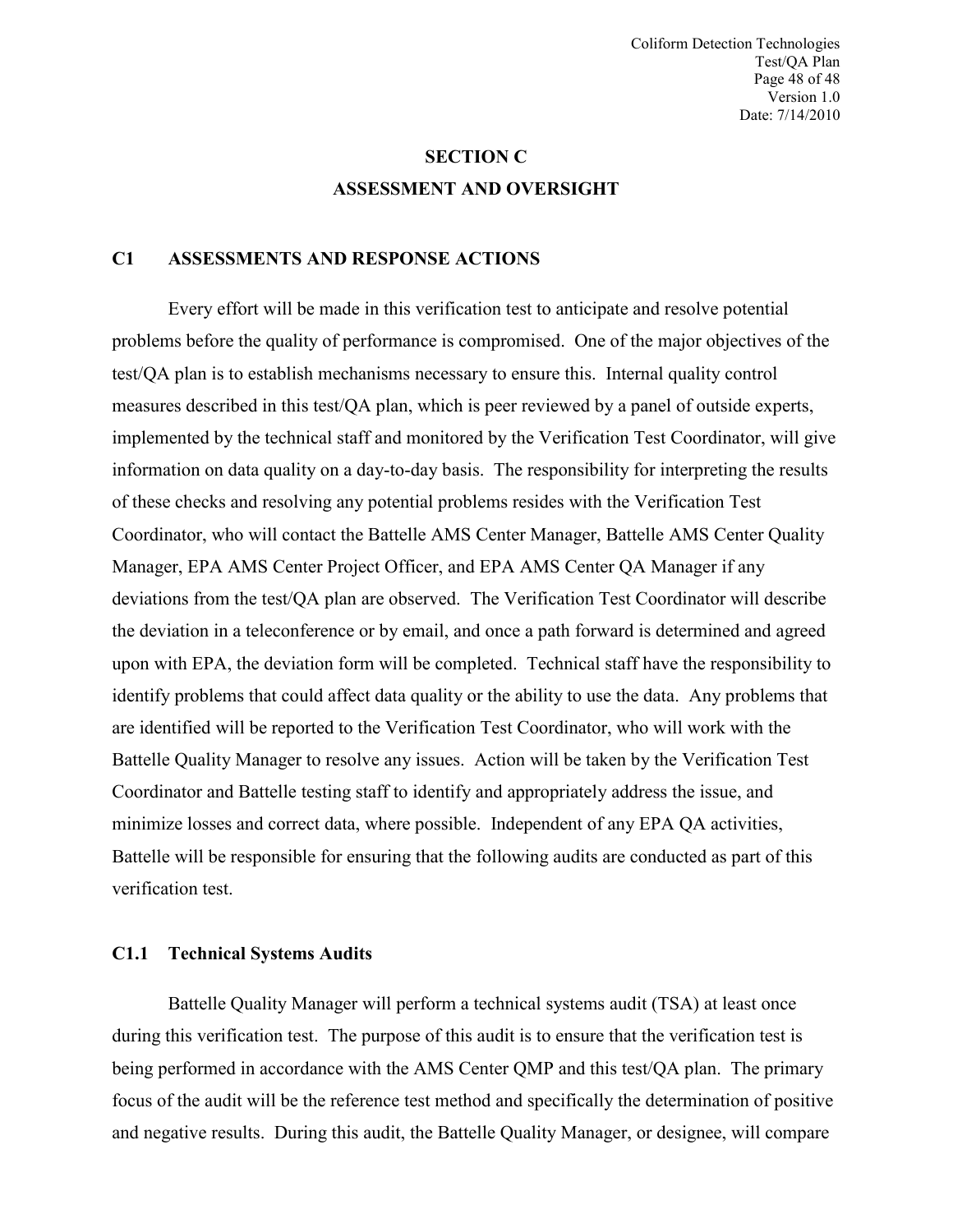actual test procedures to those specified or referenced in this plan, and review data acquisition and handling procedures. The audit will include a review of the testing facility and equipment (calibration, maintenance, operation), and observation of testing and records (including custody forms). She will also check data acquisition procedures and may confer with the vendor and Battelle technical staff. The TSA will be guided by a project-specific checklist based on the test/QA plan and reference methods.

The Battelle Quality Manager will prepare an initial TSA report and will submit the report to the Verification Test Coordinator within 10 business days after completion of the audit. A copy of this initial TSA report (with no corrective actions documented) will be provided to the EPA AMS Center Project Officer. A copy of the final TSA report (with corrective actions documented) will be provided to the EPA AMS Center Project Officer within 20 business days after completion of the audit. At EPA's discretion, EPA QA staff may also conduct an independent on-site TSA during the verification test. The TSA findings will be communicated to technical staff at the time of the audit and documented in a TSA report.

#### **C1.2 Data Quality Audits**

The Battelle Quality Manager, or designee, will audit at least 25% of the sample results acquired in the verification test and 100% of the calibration and QC data vs. the test/QA plan requirements. A checklist based on the test/QA plan will guide the audit. An initial data quality audit will be conducted on the first batch of test data within 10 business days of when data were collected to identify errors early in the data reduction process. Given the short duration of this test, the first batch is defined as the first set of reference test data released by the Verification Test Coordinator. The remaining data will be audited once all data for a technology or method has been posted on the project SharePoint site and once all statistical analyses are complete. The primary focus of the audit will be the reference test method. The Battelle Quality Manager, or designee, will trace the data from initial acquisition, through reduction and statistical comparisons, to final reporting. All formulae applied to the data will be verified. Data for the technologies will be reviewed for calculation and transcription errors and data traceability. Results of each audit of data quality (ADQ) will be documented using the checklist and reported to the Verification Test Coordinator within 10 business days after completion of the audit. The EPA AMS Center Project Officer will be provided a copy of the initial ADQ report (with no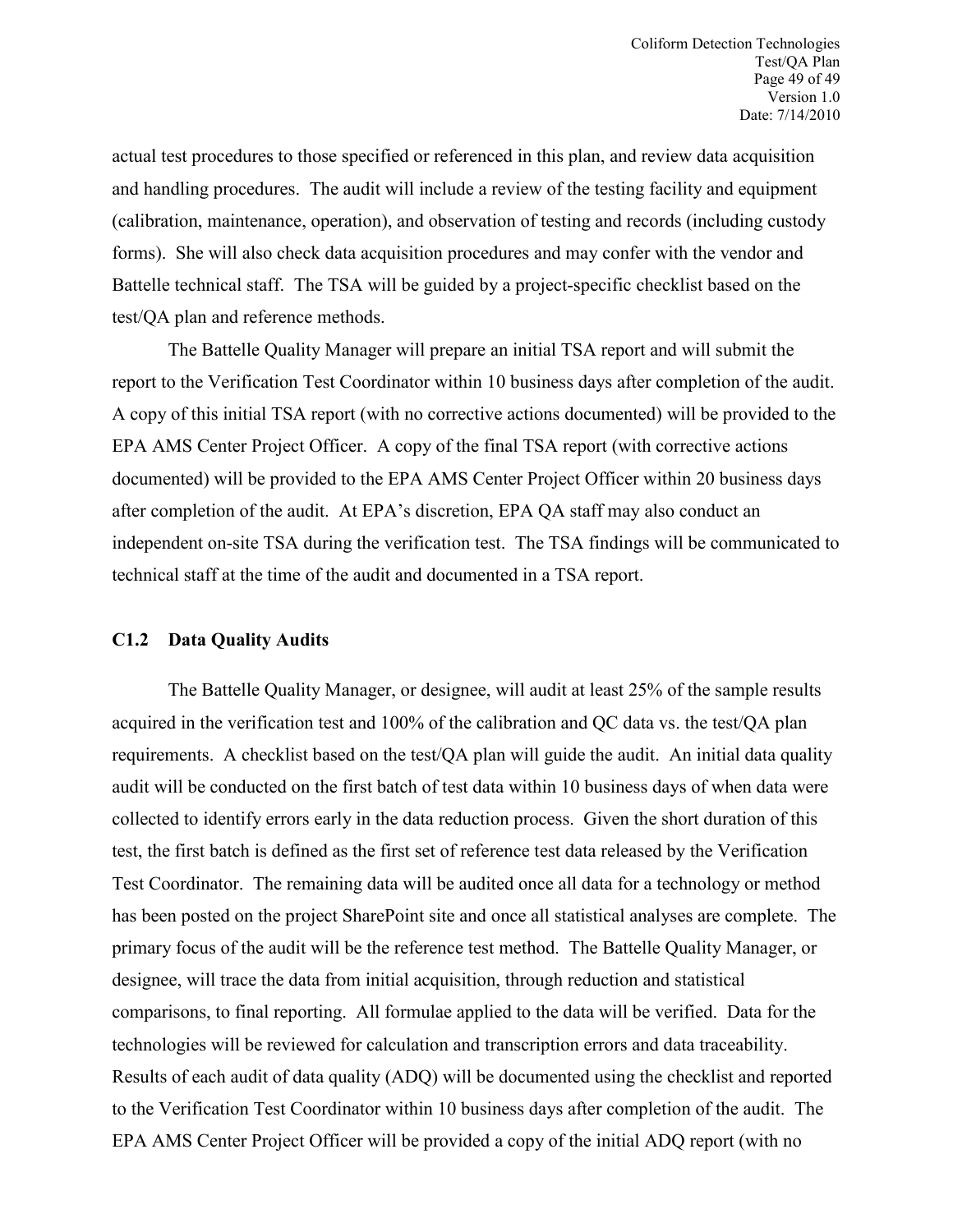corrective actions documented). A final ADQ that assesses overall data quality, including accuracy and completeness of the verification report, will be prepared as a narrative and distributed to the Verification Test Coordinator within 10 business days of completion of the audit. The EPA AMS Center Project Officer will be provided a copy of the final ADQ report (with corrective actions documented).

## **C1.3 QA/QC Reporting**

Each assessment and audit will be documented in accordance with Section 3.3.4 of the AMS Center QMP. The results of the TSA and DQA will be submitted to EPA. Assessment reports will include the following:

- Identification of Findings and Observations
- Recommendations for resolving problems
- Response to adverse findings or potential problems
- Confirmation that solutions have been implemented and are effective
- Citation of any noteworthy practices that may be of use to others.

## <span id="page-49-0"></span>**C2 REPORTS TO MANAGEMENT**

The Battelle Quality Manager, during the course of any assessment or audit, will identify to the technical staff performing experimental activities any immediate corrective action that should be taken. If serious quality problems exist, the Battelle Quality Manager is authorized to notify the Battelle AMS Center Manager who will issue the stop work. Once the TSA or data quality audit report has been prepared, the Verification Test Coordinator will respond to each Finding and Observation following the timeline defined in Section C1 and will implement any necessary corrective action. The Battelle Quality Manager will verify that corrective action has been implemented effectively.

In addition to this test/QA plan, a final report and a verification statement for each technology verified will be prepared and reviewed. The final report is a comprehensive document describing the verification test. The verification statement is a two-to-three page summary of the technology, the test procedures, and the test results. Each draft report and verification statement will be submitted to the respective vendor for review. They are then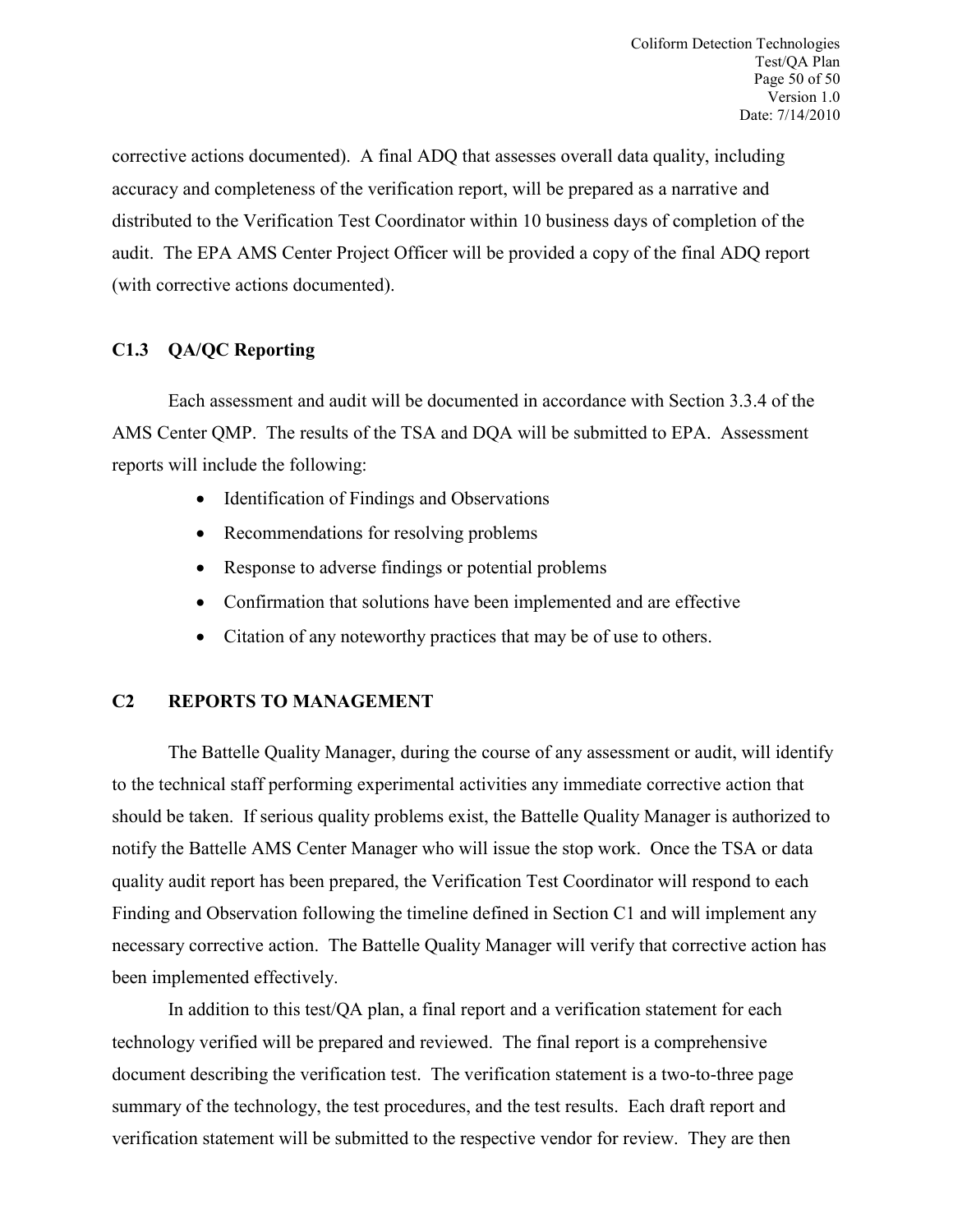reviewed by EPA AMS Center Quality Manager and the EPA AMS Center program Project Officer. Upon approval by EPA, each verification statement will be signed by a senior manager of Battelle and by an EPA laboratory director. Original signed verification statements will be provided to the respective vendors for use in marketing their technology. Upon final review and approval, the final verification report(s) will be submitted to EPA in MS Word and Adobe portable document format (PDF) and subsequently posted on the ETV website (www.epa.gov/etv).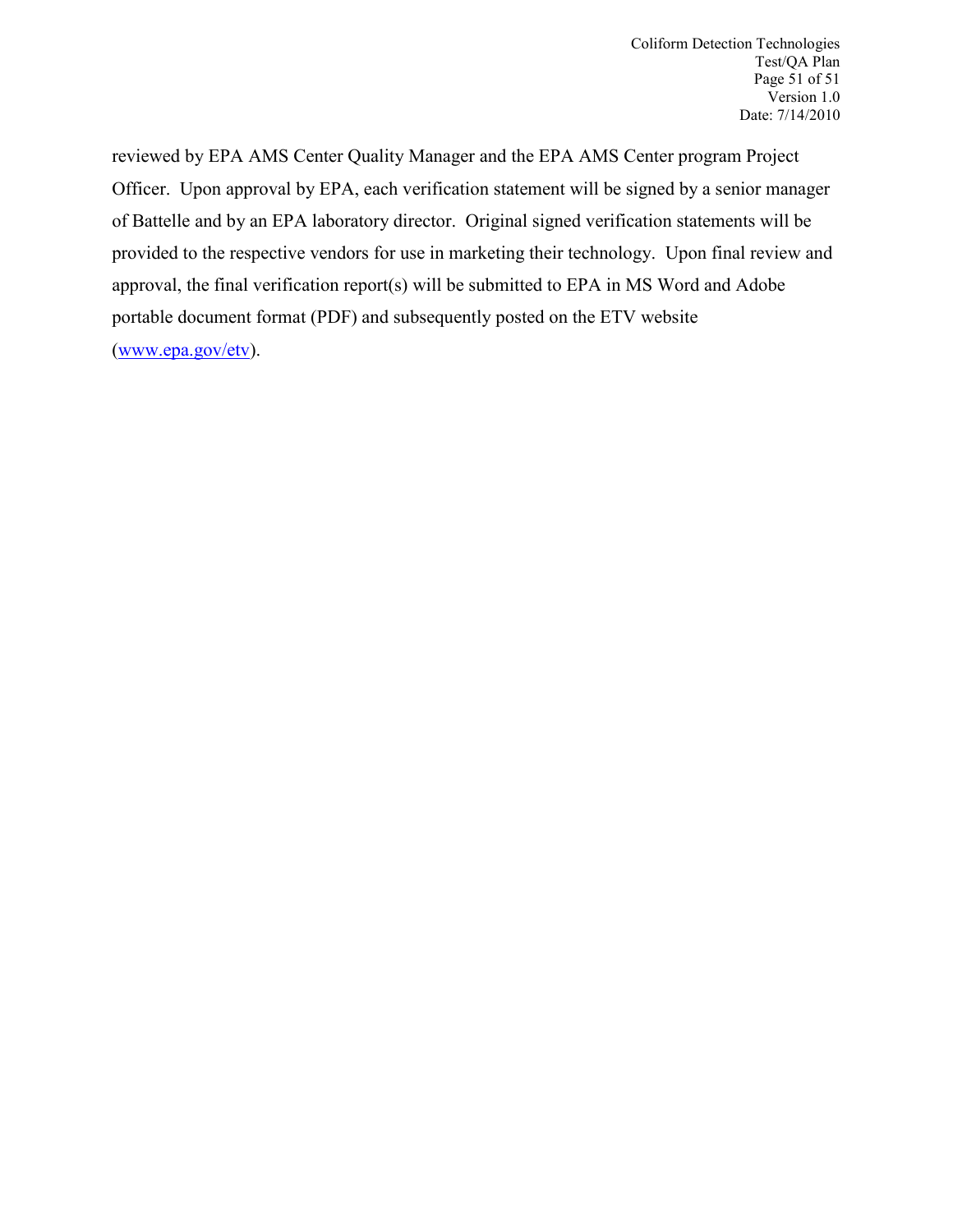Coliform Detection Technologies Test/QA Plan Page 52 of 52 Version 1.0 Date: 7/14/2010

## **SECTION D DATA VALIDATION AND USABILITY**

## <span id="page-51-1"></span><span id="page-51-0"></span>**D1 DATA REVIEW, VALIDATION, AND VERIFICATION REQUIREMENTS**

The key data review requirements for the verification test are the analysis of QC samples as outlined in the test/QA plan, a comparison of laboratory data sheet comments against final data to flag any suspect data, and a review of final data to resolve any questions about apparent outliers. The QA audits, as described within this document, are designed to assure the quality of this data.

#### <span id="page-51-2"></span>**D2 VALIDATION AND VERIFICATION METHODS**

Section C of this test/QA plan provides a description of the validation safeguards employed for this verification test. Data validation and verification efforts include the analysis of QC samples as required in this document, and the performance of a TSA and DQAs as described in Section C.

## <span id="page-51-3"></span>**D3 RECONCILIATION WITH USER REQUIREMENTS**

The purpose of this verification test is to evaluate the performance of coliform detection technology for use in DW monitoring. In part, this evaluation will include demonstrations of the monitoring ability of coliform detection technologies to detect the presence of TC and *E. coli*. To meet the requirements of the user community, input on the tests described in this test/QA plan has been provided by external experts. Additional performance data regarding operational characteristics of the coliform detection technologies will be collected by verification test personnel. To meet the requirements of the user community, these data will include thorough documentation of the performance of the technologies during the verification test. The data review, verification, and validation procedures described above will assure that data meeting these requirements are accurately presented in the verification reports generated from this test, and will assure that data not meeting these requirements will be appropriately flagged and discussed in the verification reports.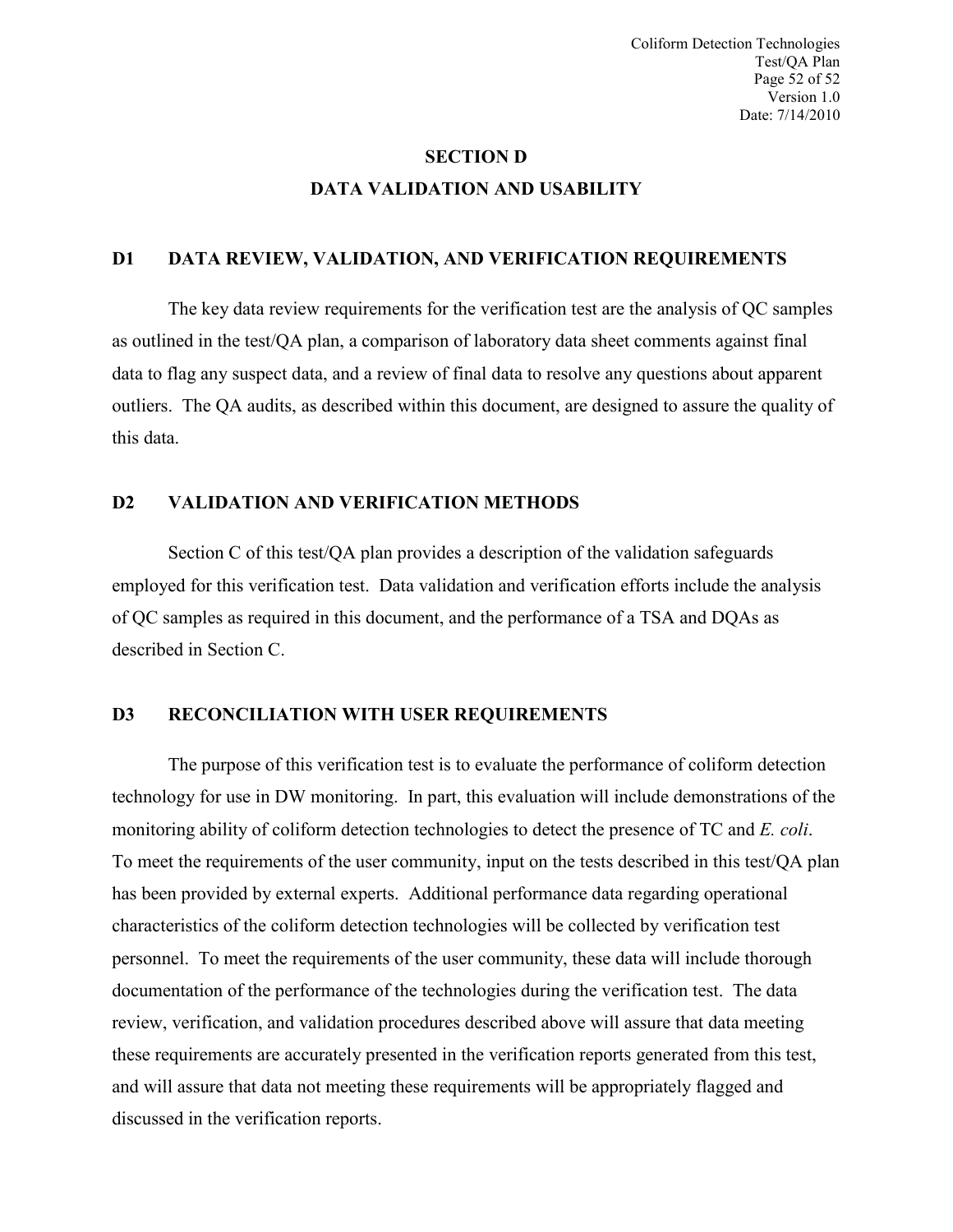Coliform Detection Technologies Test/QA Plan Page 53 of 53 Version 1.0 Date: 7/14/2010

This test/QA plan and the resulting ETV verification report(s) will be subjected to review by the vendor(s), EPA, and expert peer reviewers. The reviews of this test/QA plan will help to improve the design of the verification test and the resulting report(s) such that they better meet the needs of potential users of these technologies.